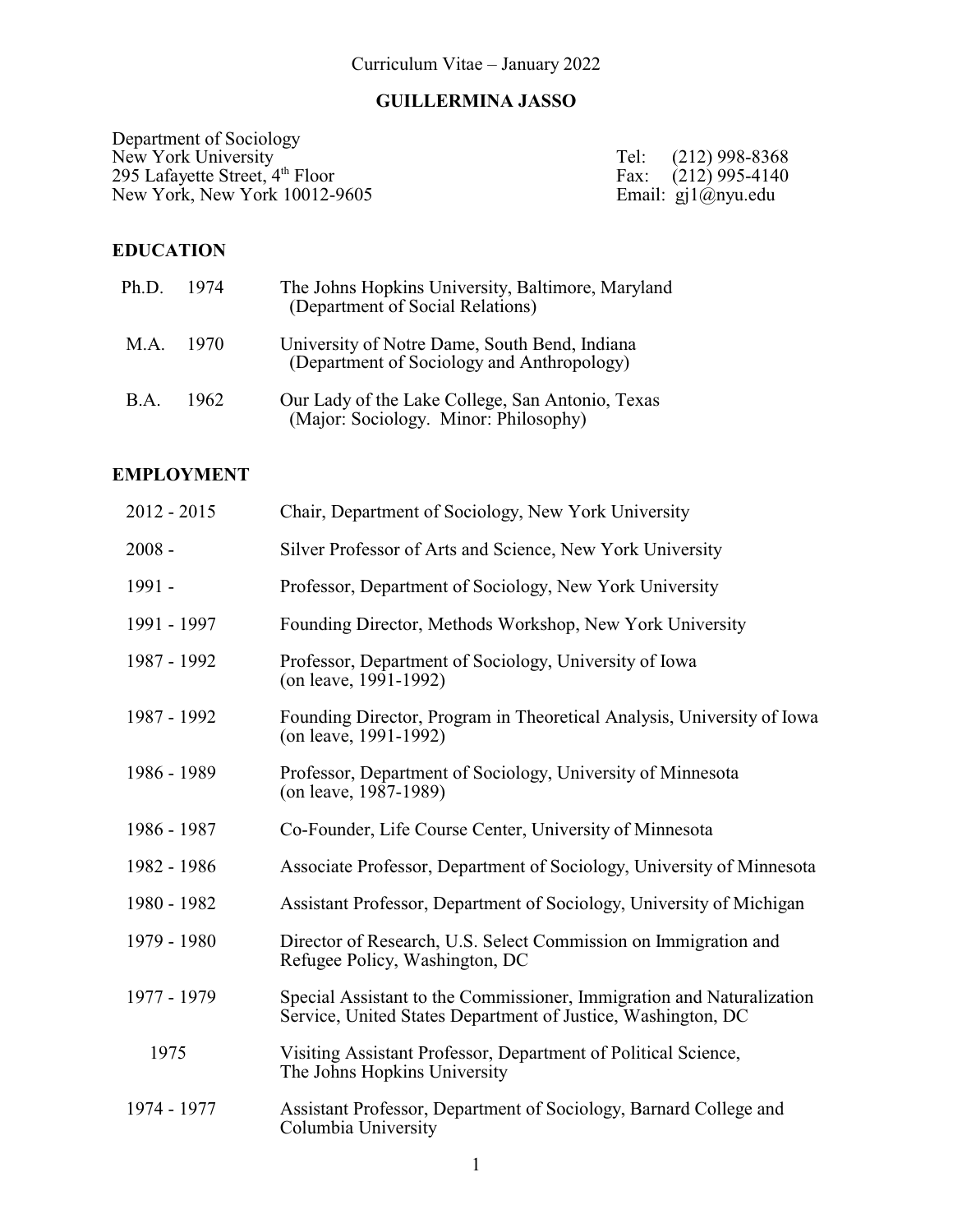# **FELLOWSHIPS, HONORS, AND KEYNOTES**

DIW Research Fellow, DIW Berlin, 2020-2023.

Inequality and Justice Lecture, University of Luxembourg and European Investment Bank Institute, Luxembourg City, Luxembourg, January 2020.

Keynote Address, Workshop on "Complex Dynamics of Global Inequality. Concepts of Analysis, Concepts of Intervention?" at the Martin Luther University of Halle-Wittenberg, Halle, Germany, December 2019.

Plenary Panel Paper, ISA-RC28 Conference, Princeton University, New Jersey, August 2019.

Foschi Lecture, University of British Columbia, Vancouver, Canada, February 2019.

Award named for Jasso. The first Jasso Award for Best Graduate Student Paper at the Biennial Conference on Population and Public Policy made in February 2019.

Keynote Address, 11<sup>th</sup> Conference of the International Network of Analytical Sociologists (INAS), Stanford University, California, June 2018.

Elected to Executive Council, Sociological Research Association, 2018-2022, to serve in different capacities each year, culminating in President the final year.

Keynote Address, Second International Workshop of ISA-RC45: Inequality, co-sponsored by the Stratification and Social Psychology Project in Japan and the International Sociological Association, Research Committee 45 on Rational Choice, Utrecht University, Netherlands, September 2017.

Keynote Address, Summer Institute on the Empirical Implications of Theoretical Models (EITM), sponsored by the Hobby School of Public Affairs, University of Houston, Houston, Texas, June 2017.

Keynote Address, Congress of the Swiss Sociological Association, Zurich, Switzerland, June 2017.

Fellow, Global Labor Organization, 2017 - .

Karl F. Schuessler Lecture in the Methodologies of Social Research, Indiana University, Bloomington, April 2016.

Winner, Paul F. Lazarsfeld Award for a Career of Scholarship in Sociological Methodology, American Sociological Association Methodology Section, 2015.

Keynote Address, RC 42 Social Psychology, Quadrennial Meeting of the International Sociological Association, Yokohama, Japan, July 2014.

External Research Fellow, Centre for Research and Analysis of Migration (CReAM), University College London, 2013 - .

Invited Lecture, Conference on "Linking Theory and Empirical Research in the Social Sciences – Major Challenges and Current Debates," Berlin, Germany, July 2013.

Invited Lecture, 3<sup>rd</sup> Berlin Summer School in Social Sciences, sponsored by the Berlin Graduate School of Social Sciences and the Social Science Research Center Berlin (WZB), Berlin, Germany, July 2013.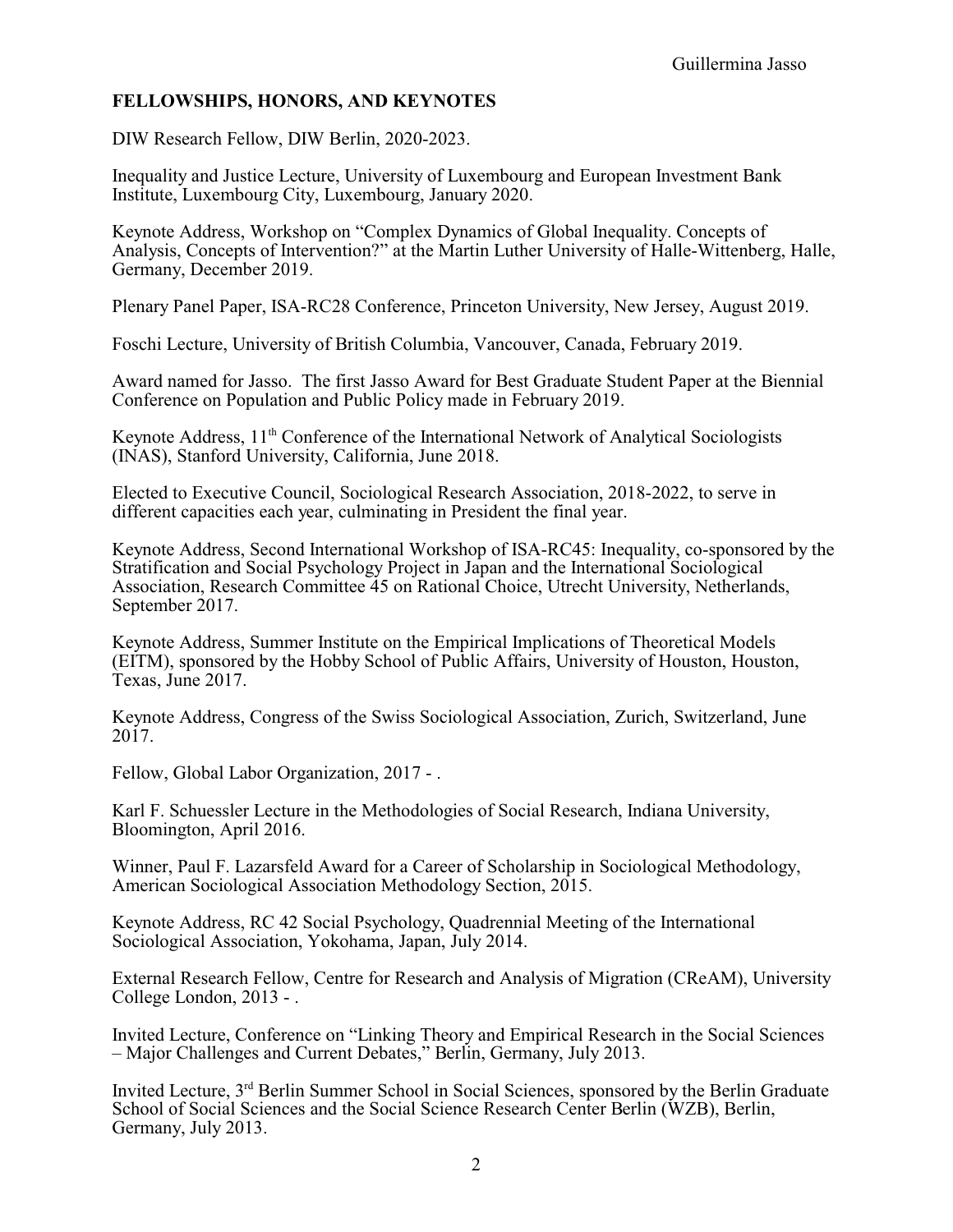Invited Lecture, Third TEMPO Conference on International Migration, Centre for Economic Policy Research (CEPR) and Institute for Employment Research (IAB), Nürnberg, Germany, October 2012.

Fedele F. And Iris M. Fauri Memorial Lecture, University of Michigan, September 2012.

Keynote Address, 14<sup>th</sup> Biennial Conference of the International Society for Justice Research, College of Management - Academic Studies, Rishon LeZion, Israel, September 2012.

Keynote – the Julian Simon Lecture, Ninth Annual Migration Meeting, Institute for the Study of Labor (Institut zur Zukunft der Arbeit – IZA), Bonn, Germany, June 2012.

Keynote Address, Third Norface Migration Workshop, University of Mannheim, March 2012.

Keynote Address, National Children's Study Symposium *Next Generation and Our Future: Health Disparities Among Children of Immigrants*, National Institutes of Health, Bethesda, Maryland, December 2011.

Visiting Professor, Instituto de Investigaciones Sociales, Universidad Nacional Autónoma de México, Mexico City, Mexico, November 2011.

Distinguished Panel Paper, Workshop on Market Dynamics in the Arab Gulf and Other Emerging Economies, New York University Abu Dhabi, New York, NY, April 2011.

Keynote Lecture, Instituto de Investigaciones Sociales, Universidad Nacional Autónoma de México, Mexico City, Mexico, May 2010.

Winner, Award for Distinguished Contribution to Scholarship in Population, American Sociological Association Population Section, 2009, for "From Illegal to Legal: Estimating Previous Illegal Experience among New Legal Immigrants to the United States" (with Douglas S. Massey, Mark R. Rosenzweig, and James P. Smith), *International Migration Review*, 2008.

Co-Winner, Best Article Prize, Law and Society Association, 2009, for "How Law Rules: Torture, Terror, and the Normative Judgments of Iraqi Judges" (with John Hagan and Gabrielle Ferrales), *Law and Society Review*, 2008.

Focus Paper and Speaker, Panel on Immigration, 75<sup>th</sup> Anniversary Conference of the School of Public Affairs at American University, Washington, DC, March 2009.

Keynote Speaker, New Immigrant Survey Interviewer Training, Houston, Texas, February 2009, April 2009.

Lunch Speaker, Michigan Retirement Research Workshop, University of Michigan, Ann Arbor, MI, April 2008.

Dinner Speaker, Immigration and Ethnic History Society, New York, NY, March 2008.

Fellow, American Association for the Advancement of Science, elected October 2007.

Keynote Address, Annual Conference of the Research Data Centres Network of Canada, Halifax, Nova Scotia, October 2007.

Research Associate, Hobby School of Public Affairs, University of Houston, Houston, Texas, 2007-.

Society of Fellows, New York University, 2007-.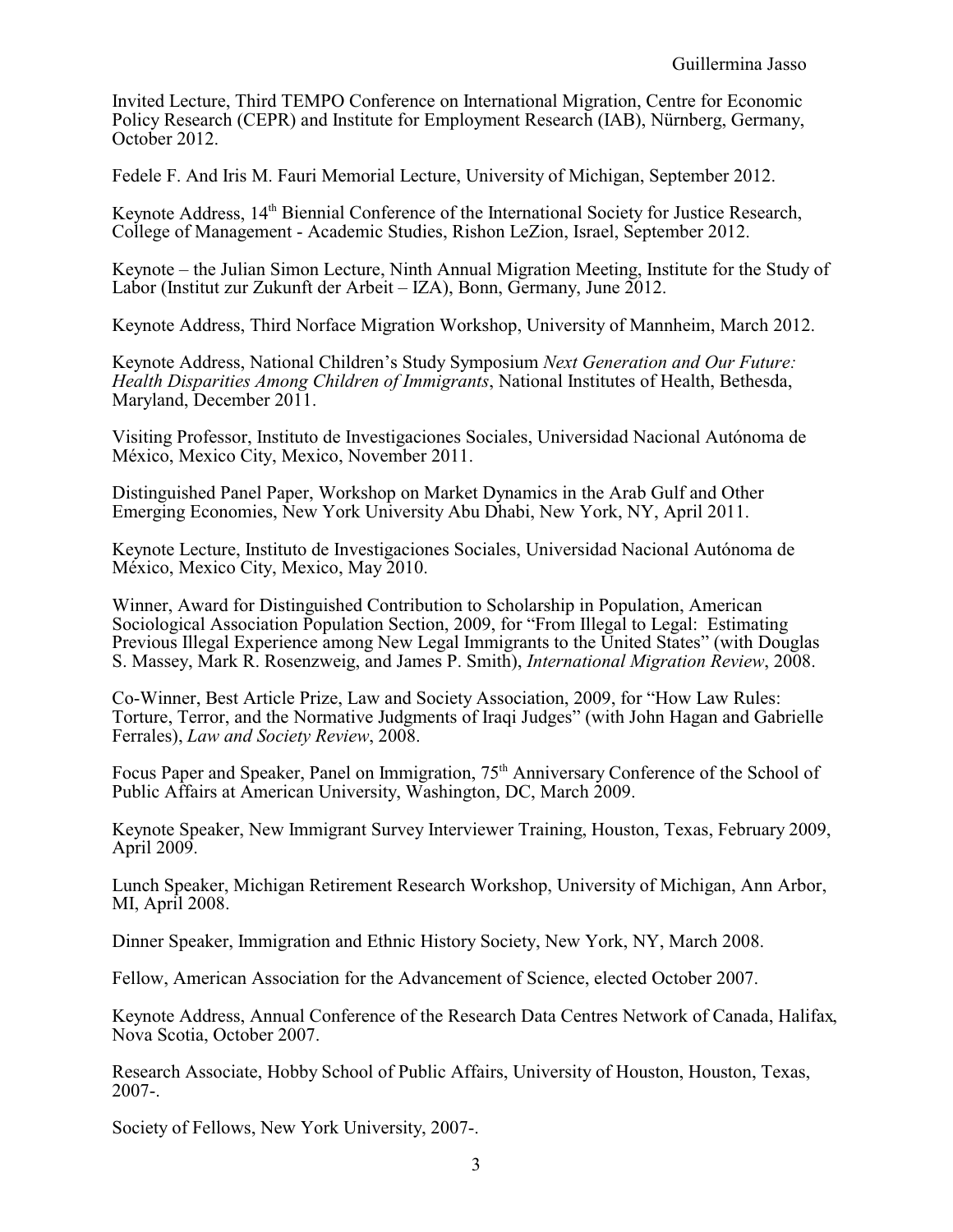Lecture, Department of Homeland Security, International Studies Program, Washington, DC, July 2007.

Lunch Speaker, Conference on "Immigration: Issues for a New America," Knight Center for Specialized Journalism, University of Maryland, December 2006.

Speaker, Stanford Roundtable on U.S.-Mexico Immigration Issues, sponsored by the Bill Lane Center for the Study of the North American West, Stanford University, October 2006.

Fellow, Stanford Center on Poverty and Inequality, Stanford University, 2006-.

Plenary Lecture, Annual Conference of EQUALSOC, the European Commission's Network of Excellence on Economic Change, Quality of Life, and Social Cohesion, Barcelona, Spain, September 2006.

Keynote Address, Annual Meeting of the Canadian Population Society, Toronto, Canada, June 2006.

Founders' Panel Paper, Twentieth Anniversary Celebration of the Minnesota Life Course Center, University of Minnesota, Minneapolis, Minnesota, April 2006.

Plenary Address, Annual Meeting of the Swedish Sociological Society, Skövde, Sweden, February 2005.

Series of Invited Lectures, University of Skövde, Sweden, October 2004.

Keynote Address, Dedication of Oldendorff Research Institute, Tilburg University, June 2004.

Research Fellow, Institute for the Study of Labor (Institut zur Zukunft der Arbeit – IZA), Bonn, Germany, 2004-.

Distinguished Lecture, National Science Foundation, SBE Directorate, March 2003.

Presidential Plenary Invited Lecture, Annual Meeting of the Southern Sociological Society, Atlanta, Georgia, April 2001.

Marschak Colloquium, UCLA, February 2000.

Who's Who in America, 2000-.

Who's Who in the World, 2001-.

Fellow, Center for Advanced Study in the Behavioral Sciences, Stanford, California, 1999-2000.

Series of Four Invited Lectures, Humboldt University, Berlin, Germany, June 1999.

Plenary Address, VIIth Conference of the International Society for Justice Research, Denver, Colorado, 1998.

Series of Four Invited Lectures, University of Leipzig, Leipzig, Germany, January 1996.

Sociological Research Association, elected 1995.

Invited Lecture, Zentrum für Umfragen, Methoden, und Analysen (ZUMA), Mannheim, Germany, 1995.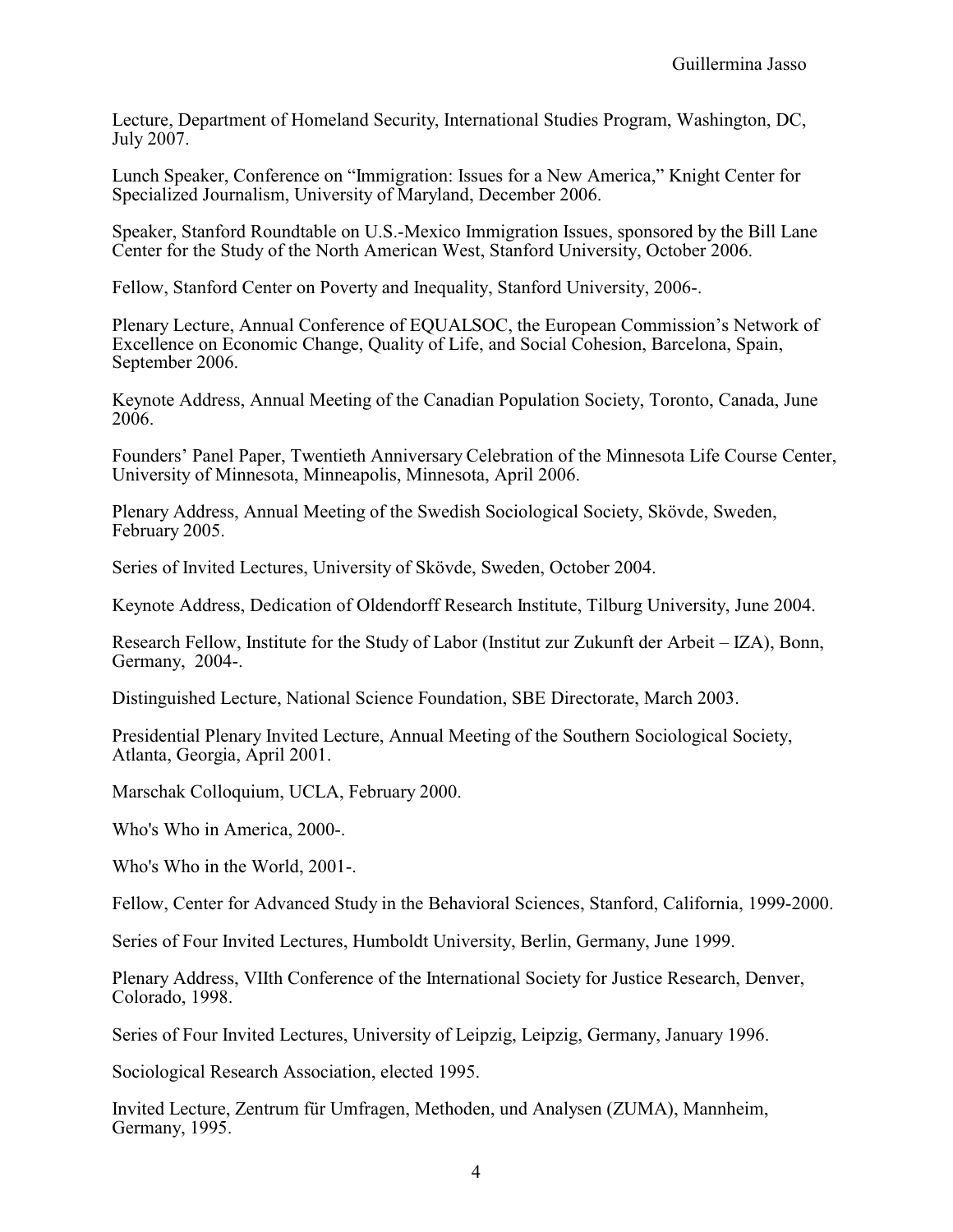Johns Hopkins Society of Scholars, elected 1994.

University Public Lecture, Our Lady of the Lake University, 1989.

Sixth Annual Distinguished Alumni Lectureship, Department of Sociology, University of Notre Dame, 1987.

Bush Foundation Fellowship, 1984-1985.

Fellow, Collegiate Institute for Values and Science, University of Michigan, since 1981.

Exchange Fellow, United States/European Economic Community, 1980.

Theory Prize, Department of Sociology, University of Notre Dame, 1968.

## **PUBLICATIONS**

## *Books*

Jasso, Guillermina, and Mark R. Rosenzweig. 1990. *The New Chosen People: Immigrants in the United States*. A volume in "The Population of the United States in the 1980s: A Census Monograph Series." New York: Russell Sage. ISBN: 978-0-87154-404-9. <https://doi.org/10.2307/2078945>.

## *Articles and Book Chapters*

- Rossi, Peter H., William A. Sampson, Christine E. Bose, Guillermina Jasso, and Jeffrey Passel. 1974. "Measuring Household Social Standing." *Social Science Research* 3(3):169-190. [lead article] [https://doi.org/10.1016/0049-089X\(74\)90011-8](https://doi.org/10.1016/0049-089X(74)90011-8).
- Jasso, Guillermina, and Peter H. Rossi. 1977. "Distributive Justice and Earned Income." *American Sociological Review* 42(4):639-651. <https://doi.org/10.2307/2094561> .
- Jasso, Guillermina. 1978. "On the Justice of Earnings: A New Specification of the Justice Evaluation Function." *American Journal of Sociology* 83(6):1398-1419. <https://doi.org/10.1086/226706> .
- Jasso, Guillermina. 1979. "On Gini's Mean Difference and Gini's Index of Concentration (Comment on Allison, *ASR*, December 1978)." *American Sociological Review*  $44(5):867-870$ . <https://doi.org/10.2307/2094535>.
- Jasso, Guillermina. 1979. "The Total and Average Numbers of Undocumented Persons and Their Average Duration in Undocumented Status." Pp. 25-28 in Robert S. Landmann (ed.), *The Problem of the Undocumented Worker*. Washington, D.C.: U.S. Community Service Administration.
- Jasso, Guillermina. 1980. "A New Theory of Distributive Justice." *American Sociological Review* 45(1):3-32. [lead article] <https://doi.org/10.2307/2095239> .
- Jasso, Guillermina. 1981. "Further Notes on the Theory of Distributive Justice (Reply to Soltan)." *American Sociological Review* 46(3):352-360. <https://doi.org/10.2307/2095066>.
- Jasso, Guillermina. 1981. "Who Gains and Who Loses under Alternative Income Distributional Regimes That Have Identical Magnitudes of the Gini Coefficient." *Proceedings of the*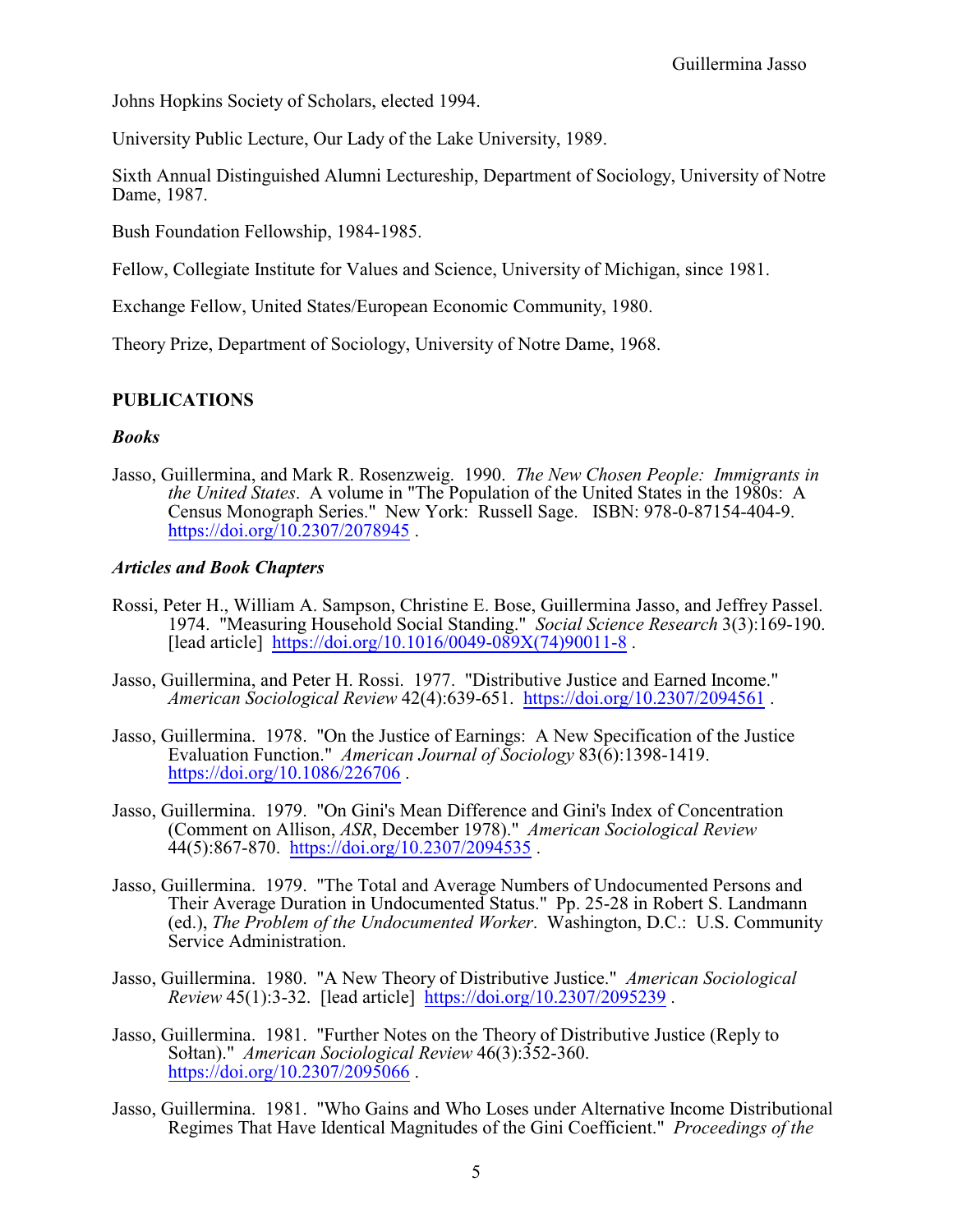*1981 Social Statistics Section of the American Statistical Association*: 350-355.

- Jasso, Guillermina. 1982. "Measuring Inequality by the Ratio of the Geometric Mean to the Arithmetic Mean." *Sociological Methods and Research* 10(3):303-326. <https://doi.org/10.1177/0049124182010003004>.
- Jasso, Guillermina, and Mark R. Rosenzweig. 1982. "Estimating the Emigration Rates of Legal Immigrants Using Administrative and Survey Data: The 1971 Cohort of Immigrants to the United States." *Demography* 19(3):279-290. <https://doi.org/10.2307/2060971> . [Earlier version appeared in *U.S. Immigration Policy and the National Interest: Appendix D to the Staff Report of the Select Commission on Immigration and Refugee Policy*, 1981.]
- Jasso, Guillermina. 1983. "Fairness of Individual Rewards and Fairness of the Reward Distribution: Specifying the Inconsistency between the Micro and Macro Principles of Justice." *Social Psychology Quarterly* 46(3):185-199. <https://doi.org/10.2307/3033790> .
- Jasso, Guillermina. 1983. "Using the Inverse Distribution Function to Compare Income Distributions and Their Inequality." *Research In Social Stratification and Mobility* 2:271-306.
- Jasso, Guillermina. 1983. "Social Consequences of the Sense of Distributive Justice: Small-Group Applications." Pp. 243-294 in David M. Messick and Karen S. Cook (eds.), *Theories of Equity: Psychological and Sociological Perspectives*. New York: Praeger.
- Jasso, Guillermina. 1985. "Marital Coital Frequency and the Passage of Time: Estimating the Separate Effects of Spouses' Ages and Marital Duration, Birth and Marriage Cohorts, and Period Influences." *American Sociological Review* 50(2):224-241. <https://doi.org/10.2307/2095411>.
- Jasso, Guillermina. 1986. "A New Representation of the Just Term in Distributive-Justice Theory: Its Properties and Operation in Theoretical Derivation and Empirical Estimation." *Journal of Mathematical Sociology* 12(3):251-274. [lead article] <https://doi.org/10.1080/0022250X.1986.9990014>.
- Jasso, Guillermina. 1986. "Is It Outlier Deletion or Is It Sample Truncation? Notes on Science and Sexuality (Reply to Kahn and Udry)." *American Sociological Review* 51(5):738-742. [https://doi.org/10.2307/2095497](https://doi.org/10.2307/2095496).
- Jasso, Guillermina, and Mark R. Rosenzweig. 1986. "Family Reunification and the Immigration Multiplier: U.S. Immigration Law, Origin-Country Conditions, and the Reproduction of Immigrants." *Demography* 23(3):291-311. [lead article] <https://doi.org/10.2307/2061432>.
- Jasso, Guillermina, and Mark R. Rosenzweig. 1986. "What's in a Name? Country-of-Origin Influences on the Earnings of Immigrants in the United States." *Research in Human Capital and Development* 4:75-106.
- Jasso, Guillermina. 1987. "Choosing a Good: Models Based on the Theory of the Distributive-Justice Force." *Advances in Group Processes: Theory and Research* 4:67-108.
- Jasso, Guillermina, and Mark R. Rosenzweig. 1987. "Using National Recording Systems for the Measurement and Analysis of Immigration to the United States." *International Migration Review* 21(4):1212-1244. <https://doi.org/10.1177/019791838702100414> .

Jasso, Guillermina. 1988. "Principles of Theoretical Analysis." *Sociological Theory* 6(1):1-20.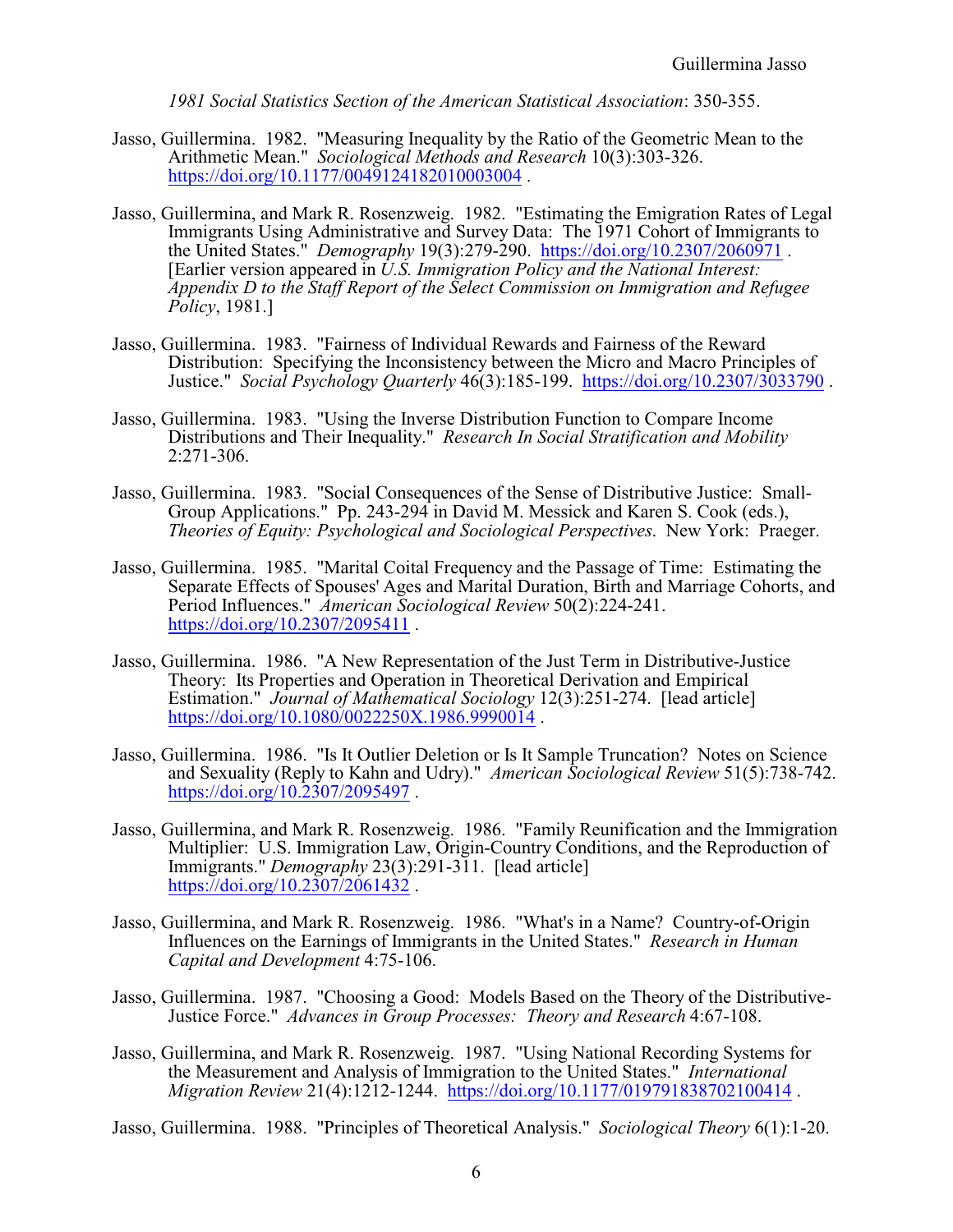[lead article] <https://doi.org/10.2307/201910>.

- Jasso, Guillermina. 1988. "Whom Shall We Welcome? Elite Judgments of the Criteria for the Selection of Immigrants." *American Sociological Review* 53(6):919-932. <https://doi.org/10.2307/2095900>.
- Jasso, Guillermina. 1988. "Distributive-Justice Effects of Employment and Earnings on Marital Cohesiveness: An Empirical Test of Theoretical Predictions." Pp. 123-162 (references, pp. 490-493) in Murray Webster and Martha Foschi (eds.), *Status Generalization: New Theory and Research*. Stanford, California: Stanford University Press.
- Jasso, Guillermina, and Mark R. Rosenzweig. 1988. "How Well Do U.S. Immigrants Do? Vintage Effects, Emigration Selectivity, and Occupational Mobility." *Research in Population Economics* 6:229-253.
- Jasso, Guillermina. 1989. "Self-Interest, Distributive Justice, and the Income Distribution: A Theoretical Fragment Based on St. Anselm's Postulate." *Social Justice Research* 3(3):251-276. <https://doi.org/10.1007/BF01048452> .
- Jasso, Guillermina. 1989. "Notes on the Advancement of Theoretical Sociology (Reply to Turner)." *Sociological Theory* 7(1):135-144. <https://doi.org/10.2307/202071> .
- Jasso, Guillermina. 1989. "The Theory of the Distributive-Justice Force in Human Affairs: Analyzing the Three Central Questions." Pp. 354-387 in Joseph Berger, Morris Zelditch, Jr., and Bo Anderson (eds.), *Sociological Theories in Progress: New Formulations*. Newbury Park, California: Sage.
- Jasso, Guillermina, and Mark R. Rosenzweig. 1989. "Sponsors, Sponsorship Rates, and the Immigration Multiplier." *International Migration Review* 23(4):856-888. <https://doi.org/10.1177/019791838902300404>.
- Jasso, Guillermina, and Mark R. Rosenzweig. 1989. "Language Skill Acquisition, Labor Markets, and Locational Choice: the Foreign-Born in the United States, 1900 and 1980." Pp. 217-239 in Jouke van Dijk, Hendrik Folmer, Henry W. Herzog, Jr., and Alan M. Schlottmann (eds.), *Migration and Labor Market Adjustment*. Dordrecht: Kluwer. https://doi.org/10.1007/978-94-015-7846-2 10.
- Jasso, Guillermina. 1990. "Methods for the Theoretical and Empirical Analysis of Comparison Processes." *Sociological Methodology* 20:369-419. <https://doi.org/10.2307/271091> .
- Jasso, Guillermina, and Mark R. Rosenzweig. 1990. "Self-Selection and the Earnings of Immigrants: Comment." *American Economic Review* 80:298-304.
- Jasso, Guillermina. 1991. "Cloister and Society: Analyzing the Public Benefit of Monastic and Mendicant Institutions." *Journal of Mathematical Sociology* 16(2):109-136. [lead article] <https://doi.org/10.1080/0022250X.1991.9990082> .
- Jasso, Guillermina. 1991. "Distributive Justice and Social Welfare Institutions." Pp. 155-196 in Riël Vermunt and Herman Steensma (eds.), *Social Justice in Human Relations, Volume 2: Societal and Psychological Consequences of Justice and Injustice*. New York: Plenum. [https://doi.org/10.1007/978-1-4899-2629-6\\_9](https://doi.org/10.1007/978-1-4899-2629-6_9).
- Jasso, Guillermina. 1993. "Building the Theory of Comparison Processes: Construction of Postulates and Derivation of Predictions." Pp. 212-264 (references, pp. 474-478) in Joseph Berger and Morris Zelditch, Jr. (eds.), *Theoretical Research Programs: Studies in the Growth of Theory*. Stanford, California: Stanford University Press.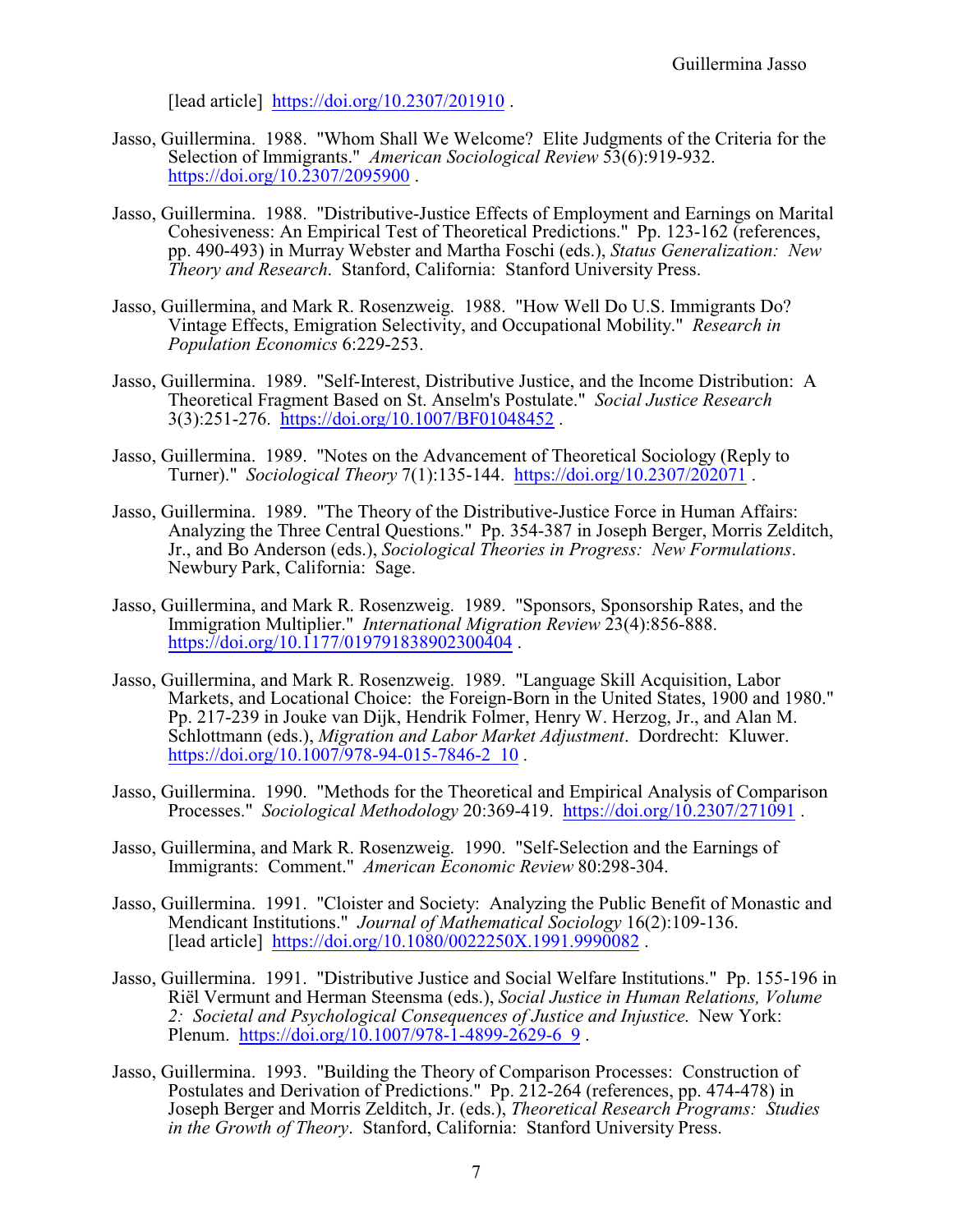- Jasso, Guillermina. 1993. "Choice and Emotion in Comparison Theory." *Rationality and Society* 5(2):231-274. <https://doi.org/10.1177/1043463193005002006> .
- Jasso, Guillermina. 1993. "Using Abell's Narrative Method to Build a Theory: The Case of the Theory of Distributive Justice and Its Generalization to the Theory of Comparison Processes." *Journal of Mathematical Sociology* 18(2-3):219-251. <https://doi.org/10.1080/0022250X.1993.9990127>.
- Jasso, Guillermina. 1993. "Analyzing Conflict Severity: Predictions of Distributive-Justice Theory for the Two-Subgroup Case." *Social Justice Research* 6(4):357-382. <https://doi.org/10.1007/BF01050337>.
- Jasso, Guillermina, and Mark R. Rosenzweig. 1994. "Labor Immigration, Family Reunification, and Immigration Policy: The U.S. Experience." In Jean-Pierre Garson (ed.), *Migration and International Cooperation: Challenges for OECD Countries*. Paris: OECD Press.
- Jasso, Guillermina. 1994. "Assessing Individual and Group Differences in the Sense of Justice: Framework and Application to Gender Differences in Judgments of the Justice of Earnings." *Social Science Research* 23(4):368-406. <https://doi.org/10.1006/ssre.1994.1015>.
- Jasso, Guillermina, and Mark R. Rosenzweig. 1995. "Do Immigrants Screened for Skills Do Better Than Family-Reunification Immigrants?" *International Migration Review* 29(1):85-111. <https://doi.org/10.1177/019791839502900105> .

Reprinted in *The Economics of Migration, Volume III*, edited by Klaus F. Zimmerman and Thomas K. Bauer, Elgar Publishing, 2002.

- Jasso, Guillermina. 1996. "Exploring the Reciprocal Relations between Theoretical and Empirical Work: The Case of the Justice Evaluation Function (Paper in Honor of Robert K. Merton)." *Sociological Methods and Research* 24(3):253-303. [lead article] <https://doi.org/10.1177/0049124196024003002>.
- Jasso, Guillermina. 1996. "Deriving Implications of Comparison Theory for Demographic Phenomena: A First Step in the Analysis of Migration." *The Sociological Quarterly* 37(1):19-57. <https://doi.org/10.1111/j.1533-8525.1996.tb02330.x> .
- Jasso, Guillermina. 1997. "Migration and the Dynamics of Family Phenomena." Pp. 63-77 in Alan Booth, Ann C. Crouter, and Nancy Landale (eds.), *Immigration and the Family: Research and Policy on U.S. Immigrants*. Mahwah, New Jersey: Lawrence Erlbaum Publishers.
- Jasso, Guillermina. 1997. "The Common Mathematical Structure of Disparate Sociological Questions." *Sociological Forum* 12(1):37-51.
- Jasso, Guillermina, and Murray Webster, Jr. 1997. "Double Standards in Just Earnings for Male and Female Workers." *Social Psychology Quarterly* 60(1):66-78. <https://doi.org/10.2307/2787012> .
- Jasso, Guillermina. 1997. "Derivation of Predictions in Comparison Theory: Foundations of the Macromodel Approach." Pp. 241-270 in Jacek Szmatka, John Skvoretz, and Joseph Berger (eds.), *Status, Network, and Structure: Theory Development in Group Processes*. Stanford, California: Stanford University Press.
- Jasso, Guillermina, and Karl-Dieter Opp. 1997. "Probing the Character of Norms: A Factorial Survey Analysis of the Norms of Political Action." *American Sociological Review*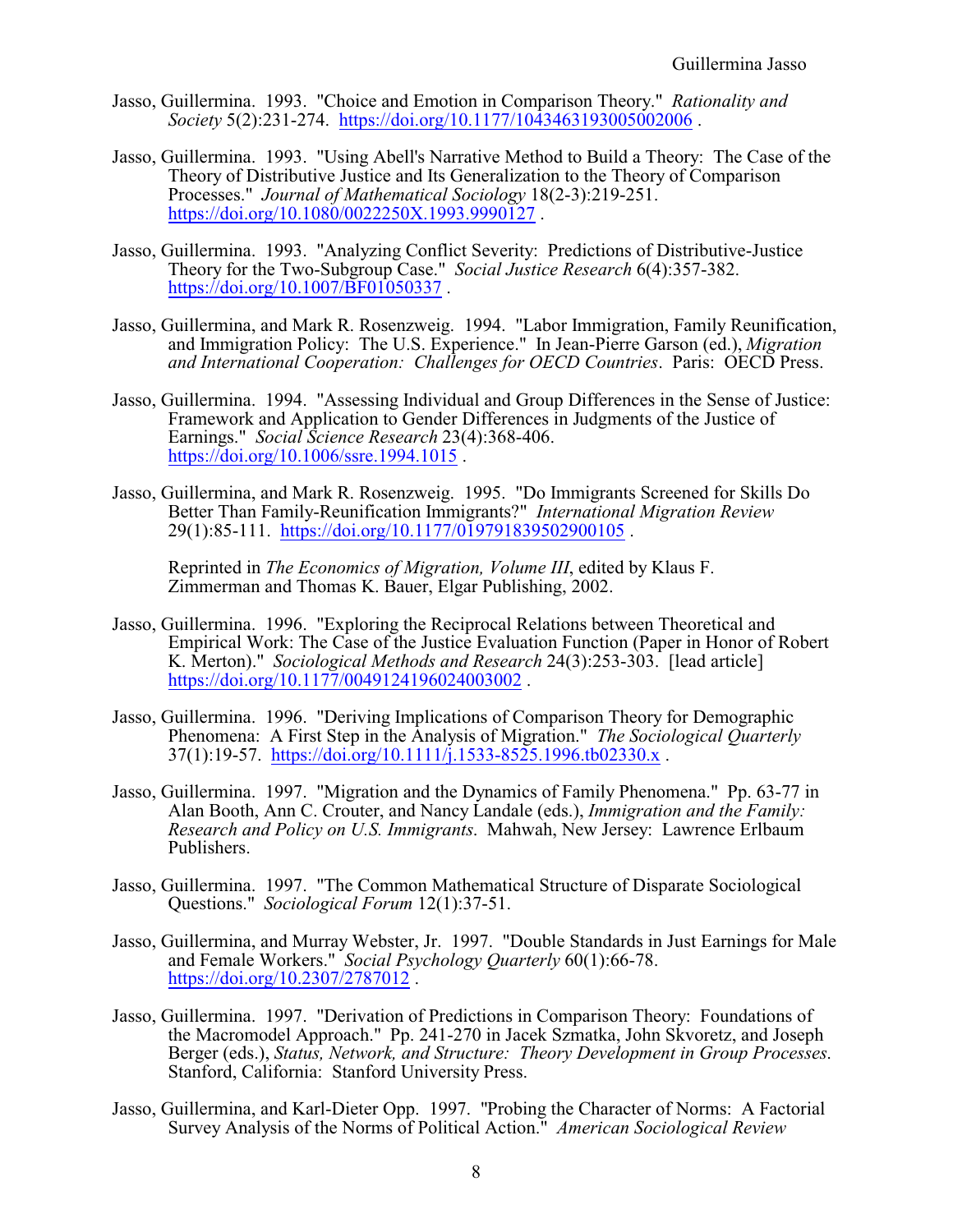62(6):947-964. <https://doi.org/10.2307/2657349> .

- Jasso, Guillermina, and Bernd Wegener. 1997. "Methods for Empirical Justice Analysis: Part I. Framework, Models, and Quantities." *Social Justice Research* 10(4):393-430. <https://doi.org/10.1007/BF02683292>.
- Jasso, Guillermina. 1998. "Exploring the Justice of Punishments: Framing, Expressiveness, and the Just Prison Sentence." *Social Justice Research* 11(4):397-422. <https://doi.org/10.1023/A:1022171207173>.
- Bustamante, Jorge, Guillermina Jasso, J. Edward Taylor, and Paz Trigueros Legarreta. 1998. "Mexicans in the United States." Pp. 91-162 in *Binational Study: Migration between Mexico and the United States, Volume 1*. Mexico City: Mexican Ministry of Foreign Affairs; Washington, DC: U.S. Commission on Immigration Reform.
- Bustamante, Jorge, Guillermina Jasso, J. Edward Taylor, and Paz Trigueros Legarreta. 1998. "Characteristics of Migrants" (Six research reports on citizenship and nationality, migration selectivity, data sources in Mexico and the United States, and detailed tabulations; in Spanish and English). Pp. 695-817 in *Binational Study: Migration between Mexico and the United States, Volume 2*. Mexico City: Mexican Ministry of Foreign Affairs; Washington, DC: U.S. Commission on Immigration Reform.
- Jasso, Guillermina. 1999. "How Much Injustice Is There in the World? Two New Justice Indexes." *American Sociological Review* 64(1):133-168. <https://doi.org/10.2307/2657282>.
- Jasso, Guillermina, and Bernd Wegener. 1999. "Gender and Country Differences in the Sense of Justice: Justice Evaluation, Gender Earnings Gap, and Earnings Functions in Thirteen Countries." *International Journal of Comparative Sociology* 40:94-115.
- Hechter, Michael, James Ranger-Moore, Guillermina Jasso, and Christine Horne. 1999. "Do Values Matter? An Analysis of Advance Directives for Medical Treatment." *European Sociological Review* 15(4):405-430. <https://doi.org/10.1093/oxfordjournals.esr.a018273> .
- Jasso, Guillermina, and Murray Webster, Jr. 1999. "Assessing the Gender Gap in Just Earnings and Its Underlying Mechanisms." *Social Psychology Quarterly* 62(4):367-380. <https://doi.org/10.2307/2695834>.
- Jasso, Guillermina, Douglas S. Massey, Mark R. Rosenzweig, and James P. Smith. 2000. "Family, Schooling, Religiosity, and Mobility among New Legal Immigrants to the United States: Evidence from the New Immigrant Survey Pilot." Pp. 52-81 in Lydio F. Tomasi and Mary G. Powers (eds.), *Immigration Today: Pastoral and Research Challenges*. Staten Island, New York: Center for Migration Studies. <https://doi.org/10.1111/j.2050-411X.2000.tb00263.x>.
- Jasso, Guillermina, Mark R. Rosenzweig, and James P. Smith. 2000. "The Changing Skill of New Immigrants to the United States: Recent Trends and Their Determinants." Pp. 185- 225 in George J. Borjas (ed.), *Issues in the Economics of Immigration*. Chicago, IL: University of Chicago Press.
- Jasso, Guillermina, Douglas S. Massey, Mark R. Rosenzweig, and James P. Smith. 2000. "The New Immigrant Survey Pilot (NIS-P): Overview and New Findings about U.S. Legal Immigrants at Admission." *Demography* 37(1):127-138. <https://doi.org/10.2307/2648101>.

Jasso, Guillermina, Douglas S. Massey, Mark R. Rosenzweig, and James P. Smith. 2000.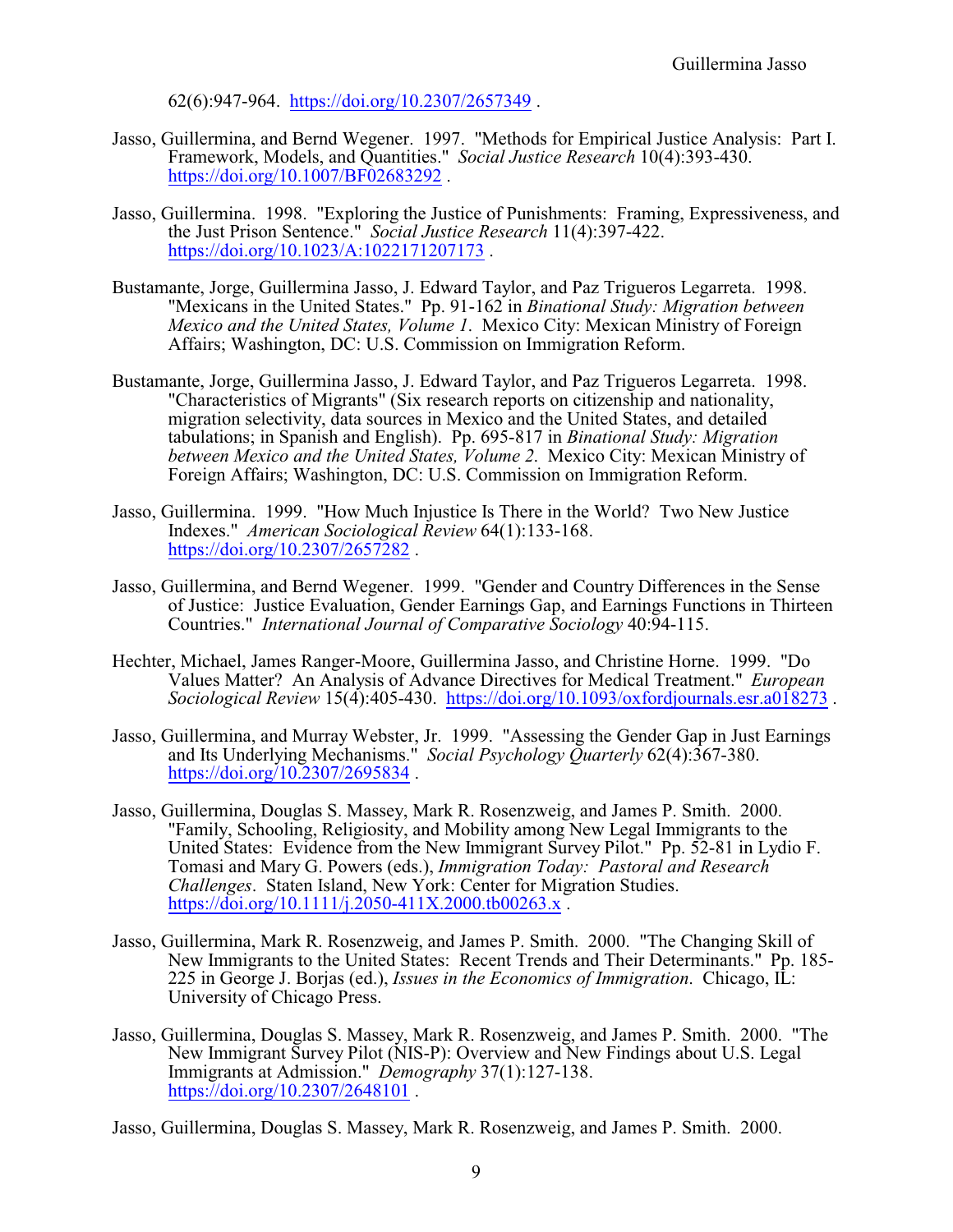"Assortative Mating among Married New Legal Immigrants to the United States: Evidence from the New Immigrant Survey Pilot." *International Migration Review* 34(2):443-459. <https://doi.org/10.1177/019791830003400204> .

Reprinted in *Recent Developments in the Economics of Immigration*, edited by Barry R. Chiswick and Paul W. Miller, Elgar Publishing, 2012.

- Jasso, Guillermina. 2000. "Some of Robert K. Merton's Contributions to Justice Theory." *Sociological Theory* 18(2):331-339. <https://doi.org/10.1111/0735-2751.00103> .
- Jasso, Guillermina. 2000. "Trends in the Experience of Injustice: Justice Indexes about Earnings in Six Societies, 1991-1996." *Social Justice Research* 13(2):101-121. <https://doi.org/10.1023/A:1007593706201> .
- Jasso, Guillermina. 2000. "How I Became a Theorist." *Sociological Theory* 18(3):490-497. <https://doi.org/10.1111/0735-2751.00114> .
- Jasso, Guillermina. 2001. "Rule-Finding about Rule-Making: Comparison Processes and the Making of Norms." Pp. 348-393 in Michael Hechter and Karl-Dieter Opp (eds.), *Social Norms*. New York, New York: Russell Sage.
- Jasso, Guillermina. 2001. "Studying Status: An Integrated Framework." *American Sociological Review* 66(1):96-124. <https://doi.org/10.2307/2657395> .
- Jasso, Guillermina. 2001. "Formal Theory." Pp. 37-68 in Jonathan H. Turner (ed.), *Handbook of Sociological Theory*. New York: Kluwer Academic/Plenum Press. [https://doi.org/10.1007/0-387-36274-6\\_3](https://doi.org/10.1007/0-387-36274-6_3).
- Jasso, Guillermina. 2001. "Comparison Theory." Pp. 669-698 in Jonathan H. Turner (ed.), *Handbook of Sociological Theory*. New York: Kluwer Academic/Plenum Press. [https://doi.org/10.1007/0-387-36274-6\\_30](https://doi.org/10.1007/0-387-36274-6_30).
- Jasso, Guillermina, and Nura Resh. 2002. "Exploring the Sense of Justice about Grades." *European Sociological Review* 18(3):333-351. <https://doi.org/10.1093/esr/18.3.333> .

Reprinted in *Virtual Issue on the Sociology of Education*, collecting seven previously published articles, *European Sociological Review*

http://www.oxfordjournals.org/our\_journals/eursoj/virtualissue\_education.html

- Jasso, Guillermina. 2002. "Seven Secrets for Doing Theory." Pp. 317-342 in Joseph Berger and Morris Zelditch, Jr. (eds.), *New Directions in Contemporary Sociological Theory*. Boulder, CO: Rowman and Littlefield Press.
- Jasso, Guillermina, Douglas S. Massey, Mark R. Rosenzweig, and James P. Smith. 2003. "Exploring the Religious Preference of Recent Immigrants to the United States: Evidence from the New Immigrant Survey Pilot." Pp. 217-253 in Yvonne Yazbeck Haddad, Jane I. Smith, and John L. Esposito (eds.), *Religion and Immigration: Christian, Jewish, and Muslim Experiences in the United States*. Walnut Creek, CA: AltaMira Press.
- Jasso, Guillermina. 2003. "Migration, Human Development, and the Lifecourse." Pp. 331-364 in Jeylan T. Mortimer and Michael Shanahan (eds.), *Handbook of the Lifecourse*. New York: Kluwer. [https://doi.org/10.1007/978-0-306-48247-2\\_16](https://doi.org/10.1007/978-0-306-48247-2_16).

Jasso, Guillermina. 2004. "Have the Occupational Skills of New Legal Immigrants to the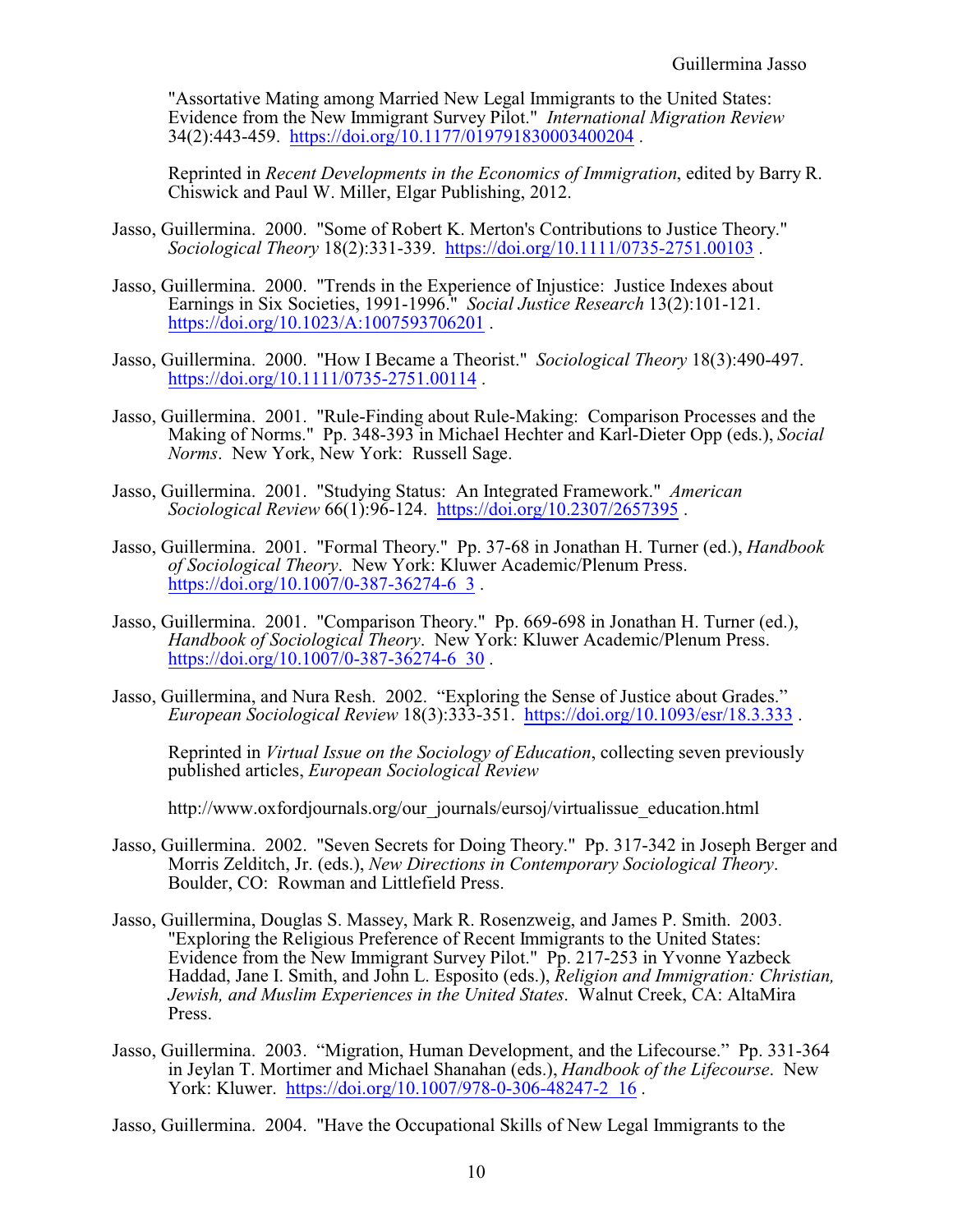United States Changed Over Time? Evidence from the Immigrant Cohorts of 1977, 1982, and 1994." Pp. 261-285 in Douglas S. Massey and J. Edward Taylor (eds.), *International Migration: Prospects and Policies in a Global Market*. Oxford: Oxford University Press. <https://doi.org/10.1093/0199269009.001.0001> .

- Jasso, Guillermina, Douglas S. Massey, Mark R. Rosenzweig, and James P. Smith. 2004. "Immigrant Health – Selectivity and Acculturation." Pages 227-266 in Norman B. Anderson, Randy A. Bulatao, and Barney Cohen (eds.), *Critical Perspectives on Racial and Ethnic Differences in Health in Late Life*. Washington, DC: National Academy Press.
- Jasso, Guillermina. 2004. "The Tripartite Structure of Social Science Analysis." *Sociological Theory* 22(3):401-431. <https://doi.org/10.1111/j.0735-2751.2004.00226.x> .
- Jasso, Guillermina. 2005. "Culture and the Sense of Justice: A Comprehensive Framework for Analysis." *Journal of Cross Cultural Psychology* 36(1):14-47. [lead article] <https://doi.org/10.1177/0022022104271425>.
- Jasso, Guillermina, and Eva Meyersson Milgrom. 2005. "Svar till Eriksson." *Ekonomisk Debatt* 33:53-55. (In Swedish.)
- Jasso, Guillermina, Douglas S. Massey, Mark R. Rosenzweig, and James P. Smith. 2005. "Immigration, Health, and New York City: Early Results Based on the U.S. New-Immigrant Cohort of 2003." *Economic Policy Review* 11(2):127-151.
- Jasso, Guillermina. 2006. "Factorial Survey Methods for Studying Beliefs and Judgments." *Sociological Methods and Research* 34(3):334-423. <https://doi.org/10.1177/0049124105283121>.
- Jasso, Guillermina, and Mark R. Rosenzweig. 2006. "Characteristics of Immigrants to the United States: 1820-2003." Pp. 328-358 in Reed Ueda (ed.), *A Companion to American Immigration*. A volume in the series, Blackwell Companions to American History. Malden, MA: Blackwell Publishing. <https://doi.org/10.1002/9780470997116.ch16> .
- Jasso, Guillermina. 2006. "Homans and the Study of Justice." Pp. 203-227 in A. Javier Treviño (ed.), *George C. Homans: History, Theory, and Method*. Boulder, Colorado: Paradigm Press.
- Jasso, Guillermina. 2006. "The Theory of Comparison Processes." Pp. 165-193 in Peter J. Burke (ed.), *Contemporary Social Psychological Theories*. Stanford, CA: Stanford University Press.
- Jasso, Guillermina. 2006. "Emotion in Justice Processes." Pp. 321-346 in Jan E. Stets and Jonathan H. Turner (eds.), *Handbook of the Sociology of Emotions*. New York: Springer. https://doi.org/10.1007/978-0-387-30715-2 15.
- Jasso, Guillermina, and Samuel Kotz. 2007. "A New Continuous Distribution and Two New Families of Distributions Based on the Exponential." *Statistica Neerlandica* 61(3):305- 328. <https://doi.org/10.1111/j.1467-9574.2007.00358.x> . Manuscript available as IZA Discussion Paper No. 2598 at [www.iza.org.](http://www.iza.org.)
- Jasso, Guillermina. 2007. "Studying Justice: Measurement, Estimation, and Analysis of the Actual Reward and the Just Reward." Pp. 225-253 in Kjell Törnblom and Riel Vermunt (eds.), *Distributive and Procedural Justice: Research and Social Applications*. London, UK: Ashgate. Manuscript available as IZA Discussion Paper No. 2592 at [www.iza.org.](http://www.iza.org.)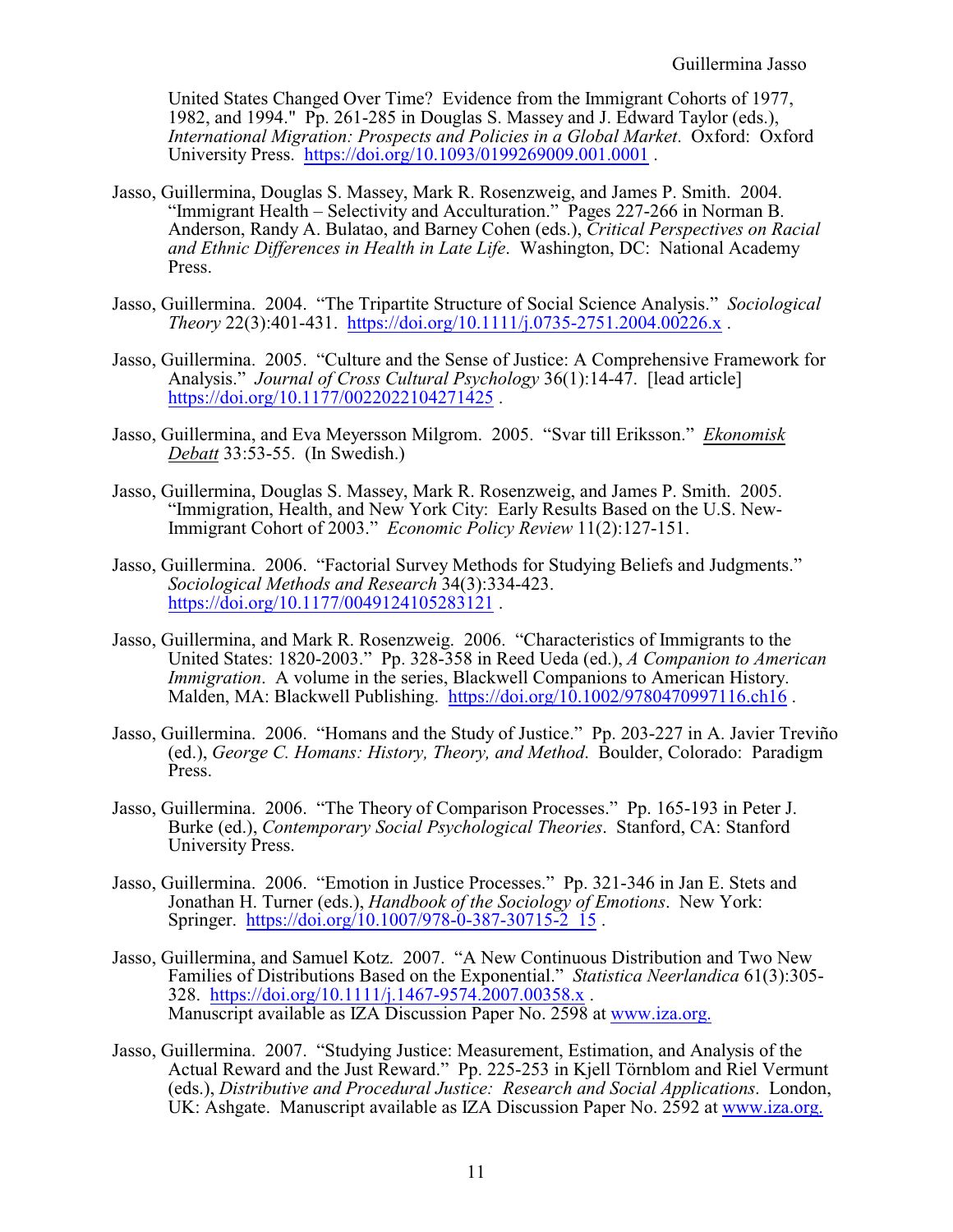- Törnblom, Kjell, Guillermina Jasso, and Riel Vermunt. 2007. "Theoretical Integration and Unification: A Focus on Justice." *Social Justice Research* 20(3):263-269. <https://doi.org/10.1007/s11211-007-0044-x> .
- Jasso, Guillermina. 2007. "Theoretical Unification in Justice and Beyond." *Social Justice Research* 20(3):336-371. <https://doi.org/10.1007/s11211-007-0055-7> . Manuscript available as IZA Discussion Paper No. 2641 at [www.iza.org](http://www.iza.org.) .
- Jasso, Guillermina. 2008. "The Terms and Relations of Comparison, Referential, and Relative Processes." Pp. 265-290 in Andreas Diekmann, Klaus Eichner, Peter Schmidt, and Thomas Voss (eds.), *Rational Choice: Theoretische Analyse und Empirische Resultate. Festschrift für Karl-Dieter Opp*. Wiesbaden, Germany: VS Verlag. [https://doi.org/10.1007/978-3-531-90866-3\\_15](https://doi.org/10.1007/978-3-531-90866-3_15) . Manuscript available as IZA Discussion Paper No. 2817 at [www.iza.org](http://www.iza.org.).
- Jasso, Guillermina, and Eva M. Meyersson Milgrom. 2008. "Distributive Justice and CEO Compensation." *Acta Sociologica* 51(2):123-143. <https://doi.org/10.1177/0001699308090039>. Manuscript available as IZA Discussion Paper No. 3236 at [www.iza.org](http://www.iza.org.) .
- Jasso, Guillermina, and Samuel Kotz. 2008. "Two Types of Inequality: Inequality Between Persons and Inequality Between Subgroups." *Sociological Methods and Research* 37(1):31-74. <https://doi.org/10.1111/j.1467-9574.2007.00358.x> . Manuscript available as IZA Discussion Paper No. 2749 at [www.iza.org](http://www.iza.org) .
- Jasso, Guillermina. 2008. "A New Unified Theory of Sociobehavioral Forces." *European Sociological Review* 24(4):411-434. [lead article] <https://doi.org/10.1093/esr/jcn023> . Manuscript available as IZA Discussion Paper No. 3243 at [www.iza.org.](http://www.iza.org.)
- Hagan, John, Gabrielle Ferrales, and Guillermina Jasso. 2008. "How Law Rules: Torture, Terror, and the Normative Judgments of Iraqi Judges." *Law and Society Review*  $42(3):605-643.$  <https://doi.org/10.1111/j.1540-5893.2008.00353.x>.

Co-Winner, Best Article Prize, Law and Society Association, 2009.

- Hagan, John, Gabrielle Ferrales, and Guillermina Jasso. 2008. "La Sanction de la torture en Irak: Une étude de cas sur l'imposition de la démocratie et de l'État de droit." Traduit de l'anglais par Nicolas Guilhot. ("The Public Sociology of Sanctioning Torture in Iraq: A Case Study of Forced Democracy and the Rule of Law.") *Actes de la recherche en sciences sociales* 174:34-43. <https://doi.org/10.3917/arss.174.0034> .
- Jasso, Guillermina. 2008. "Shall We Kill or Enslave Caesar? Analyzing the Caesar Model." *Advances in Group Processes* 25:327-343. [https://doi.org/10.1016/s0882-6145\(08\)25009-5](https://doi.org/10.1016/s0882-6145(08)25009-5) . Manuscript available as IZA Discussion Paper No. 3460 at [www.iza.org.](http://www.iza.org.)
- Jasso, Guillermina, Douglas S. Massey, Mark R. Rosenzweig, and James P. Smith. 2008. "From Illegal to Legal: Estimating Previous Illegal Experience among New Legal Immigrants to the United States." *International Migration Review* 42(4):803-843. <https://doi.org/10.1111/j.1747-7379.2008.00148.x>. Manuscript available as IZA Discussion Paper No. 3441 at [www.iza.org.](http://www.iza.org.)

Winner, Award for Distinguished Contribution to Scholarship in Population, American Sociological Association, Population Section, 2009.

Jasso, Guillermina. 2009. "A New Model of Wage Determination and Wage Inequality."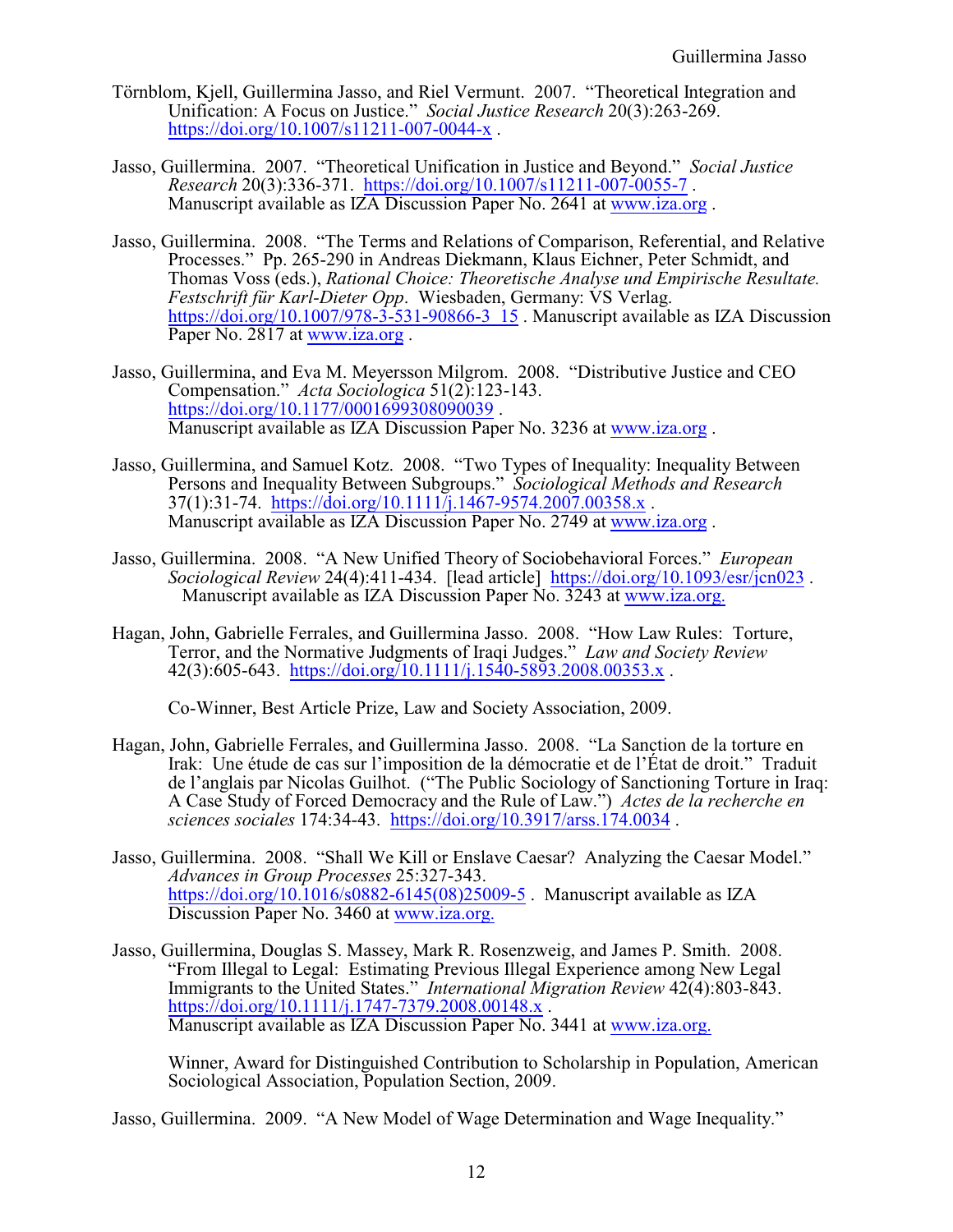*Rationality and Society* 21(1):113-168. <https://doi.org/10.1177/1043463108099350> . Manuscript available as IZA Discussion Paper No. 3850 at [www.iza.org](http://www.iza.org) .

- Jasso, Guillermina, and Mark R. Rosenzweig. 2009. "Selection Criteria and the Skill Composition of Immigrants: A Comparative Analysis of Australian and U.S. Employment Immigration." Pp. 153-183 in Jagdish Bhagwati and Gordon H. Hanson (eds.), *Skilled Immigration Today: Prospects, Problems, and Policies*. New York: Oxford. <https://doi.org/10.1093/acprof:oso/9780195382433.001.0001> . Manuscript available as IZA Discussion Paper No. 3564 at [www.iza.org.](http://www.iza.org.)
- Jasso, Guillermina. 2009. "Ethnicity and the Immigration of Highly Skilled Workers to the United States." *International Journal of Manpower* 30(1-2):26-42. <https://doi.org/10.1108/01437720910948375>. Manuscript available as IZA Discussion Paper No. 3950 at [www.iza.org.](http://www.iza.org.)
- Jasso, Guillermina. 2010. "Linking Individuals and Societies." *Journal of Mathematical Sociology* 34(1):1-51. [lead article] <https://doi.org/10.1080/00222500903069632> . Manuscript available as IZA Discussion Paper No. 4288 at [www.iza.org](http://www.iza.org) .
- Jasso, Guillermina, Vivek Wadhwa, Ben Rissing, Gary Gereffi, and Richard Freeman. 2010. "How Many Highly Skilled Foreign-Born Are Waiting in Line for U.S. Legal Permanent Residence?" *International Migration Review* 44(2):477-498. <https://doi.org/10.1111/j.1747-7379.2010.00812.x> .
- Hagan, John, Gabrielle Ferrales, and Guillermina Jasso. 2010. "Collaboration and Resistance in the Punishment of Torture in Iraq: A Judicial Sentencing Experiment." *Wisconsin International Law Journal* 28(1):1-38.
- Jasso, Guillermina. 2010. "What Do We Expect from Our Government Representatives on Immigration? Three Things: Information, Integrity, Inventiveness." Pp. 107-133 in Beryl A. Radin and Joshua M. Chanin (eds.), *What Do We Expect from Our Government?* Lanham, MD: Lexington Books.
- Jasso, Guillermina. 2011. "Plato: Seven Sociological Ideas for the Happy Life." Pp. 31-44 in Christofer Edling and Jens Rydgren (eds.), *Sociological Insights of Great Thinkers: Sociology through Literature, Philosophy, and Science*. Santa Barbara, CA: Praeger.
- Jasso, Guillermina. 2011. "James S. Coleman." Pp. 219-239 in George Ritzer and Jeffrey Stepnisky (eds.), *The Wiley-Blackwell Companion to Major Social Theorists*. Oxford, UK: Blackwell. <https://doi.org/10.1002/9781444396621.ch28> .
- Jasso, Guillermina. 2011. "Migration and Stratification." *Social Science Research* 40(5):1292- 1336. [lead article] <http://dx.doi.org/10.1016/j.ssresearch.2011.03.007> .
- Jasso, Guillermina. 2012. "Is It Remittances Or Is It Tickets to America? A First Look at Transfers Behavior Among New U.S. Legal Immigrants Born in Mexico." Pp. 203-241 in Alfredo Cuecuecha and Carla Pederzini (eds.), *Migration and Remittances from Mexico: Trends, Impacts, and New Challenges*. Lanham, MD: Lexington.
- Jasso, Guillermina. 2012. "Safeguarding Justice Research." *Sociological Methods and Research* 41(1):217-239. <https://doi.org/10.1177/0049124112437711> .
- Jasso, Guillermina. 2012. "Goods, Bads, and the Foa Resources: Analyzing Their Operation in the New Unified Theory of Sociobehavioral Forces." Pp. 215-221 in Kjell Y. Törnblom and Ali Kazemi (eds.), *Handbook of Social Resource Theory*. New York, NY: Springer. [https://doi.org/10.1007/978-1-4614-4175-5\\_13](https://doi.org/10.1007/978-1-4614-4175-5_13).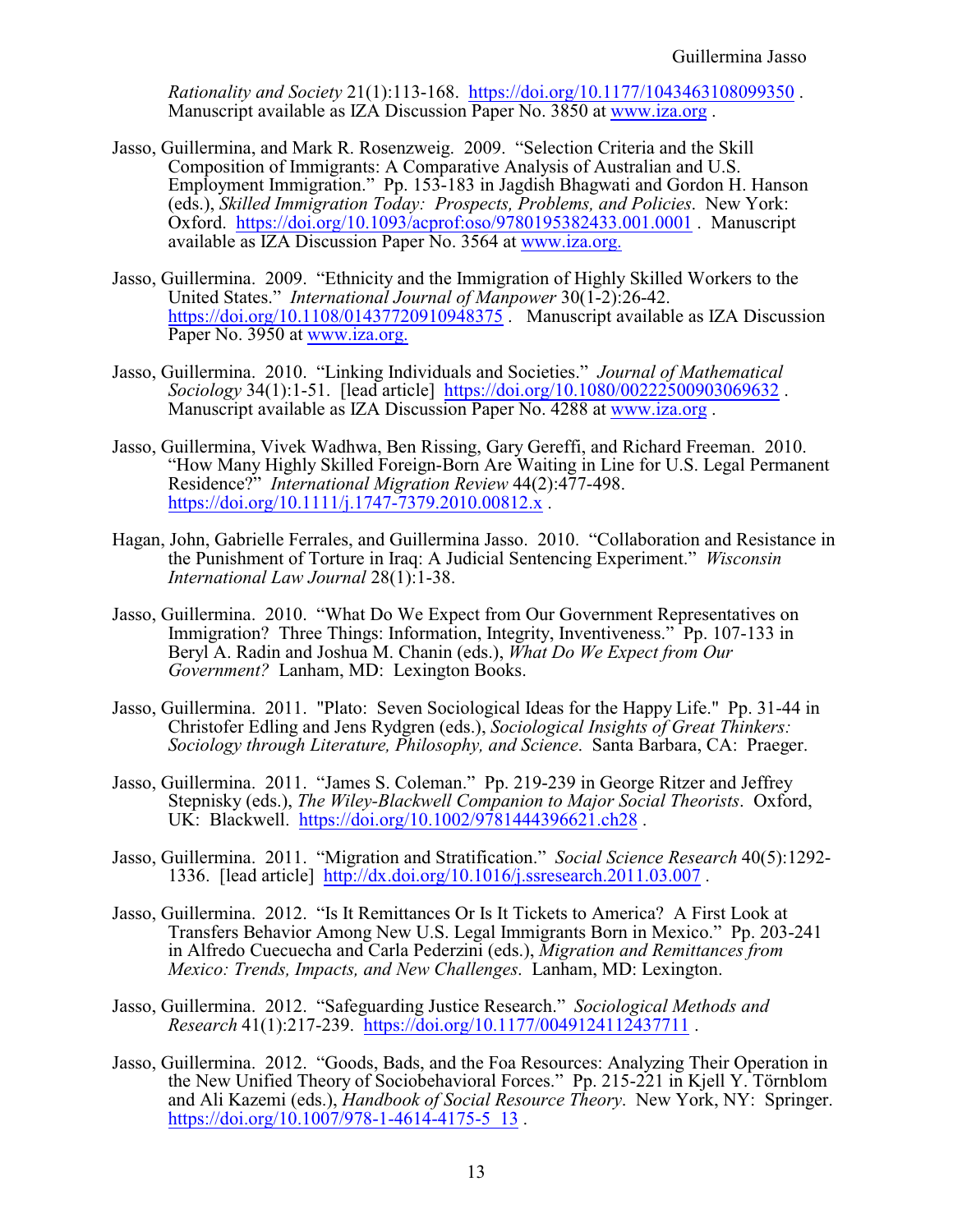- Jasso, Guillermina. 2012. "Factorial Survey Methods for Studying Goods, Bads, and the Foa Resources." Pp. 423-431 in Kjell Y. Törnblom and Ali Kazemi (eds.), *Handbook of Social Resource Theory*. New York, NY: Springer. [https://doi.org/10.1007/978-1-4614-4175-5\\_27](https://doi.org/10.1007/978-1-4614-4175-5_27).
- Jasso, Guillermina. 2013. "Migration and Health." Pp. 366-379 in Steven J. Gold and Stephanie J. Nawyn (eds.), *The Routledge International Handbook of Migration Studies*. New York, NY: Routledge. <https://doi.org//10.4324/9780203863299.ch31> .
- Jasso, Guillermina. 2013. "Mathematical Sociology and Human Rights." Pp. 336-354 in David L. Brunsma, Keri E. Iyall Smith, and Brian K. Gran (eds.), *Handbook of Sociology and Human Rights*. Boulder, CO: Paradigm.
- Jasso, Guillermina. 2014. "The Social Psychology of Immigration and Inequality." Pp. 575- 605 in Jane D. McLeod, Edward J. Lawler, and Michael L. Schwalbe (eds.), *Handbook of the Social Psychology of Inequality*. New York, NY: Springer. https://doi.org/10.1007/978-94-017-9002-4 23.
- Jasso, Guillermina. 2014. "Migration and Health: Longitudinal Studies." Pp. 238-262 in Marc B. Schenker, Xóchitl Castañeda, and Alfonso Rodriguez-Lainz (eds.), *Migration and Health: A Research Methods Handbook*. Oakland, CA: University of California Press.
- Jasso, Guillermina, and Mark R. Rosenzweig. 2015. "No Child Left Behind? U.S. Immigration and Divided Families." Pp. 83-117 in Christian Dustmann (ed.), *Migration: Economic Change, Social Challenge*. Oxford, UK: Oxford University Press. <https://doi.org/10.1093/acprof:oso/9780198729624.003.0005>.
- Jasso, Guillermina. 2015. "Thinking, Saying, Doing in the World of Distributive Justice." *Social Justice Research* 28(4):435-478. <https://doi.org/10.1007/s11211-015-0257-3> .
- Jasso, Guillermina, Kjell Y. Törnblom, and Clara Sabbagh. 2016. "Distributive Justice." Pp. 201-218 in Clara Sabbagh and Manfred Schmitt (eds.), *Handbook of Social Justice Theory and Research*. New York, NY: Springer. [https://doi.org/10.1007/978-1-4939-3216-0\\_11](https://doi.org/10.1007/978-1-4939-3216-0_11) .
- Jasso, Guillermina. 2016. "(In)Equality and (In)Justice." *Civitas Revista de Ciências Sociais* 16(2):189-217. <http://dx.doi.org/10.15448/1984-7289.2016.2.23118> . Manuscript available as IZA Discussion Paper No. 10125 at [www.iza.org](http://www.iza.org.).
- Jasso, Guillermina. 2016. "Mathematical Sociology." In Janeen Baxter (ed.), *Oxford Bibliographies in Sociology*. New York: Oxford University Press. <https://doi.org/10.1093/OBO/9780199756384-0174>.
- Jasso, Guillermina. 2017. "Inequality in the Distribution of a Good Is a Bad, and Inequality in the Distribution of a Bad Is a Good." *European Sociological Review* 33(4):604-614. Prepublished 28 July 2017. <https://doi.org/10.1093/esr/jcx062> .
- Jasso, Guillermina. 2018. "The Theory of Comparison Processes." Pp. 249-280 in Peter J. Burke (ed.), *Contemporary Social Psychological Theories*. Second Edition. Stanford, CA: Stanford University Press.
- Jasso, Guillermina. 2018. "What Can You and I Do To Reduce Income Inequality?" *Journal of Mathematical Sociology* 42(4):186-204. [lead article] Prepublished 10 August 2018. <https://doi.org/10.1080/0022250X.2017.1343826> .

Basis for interview by the *Atlantic*.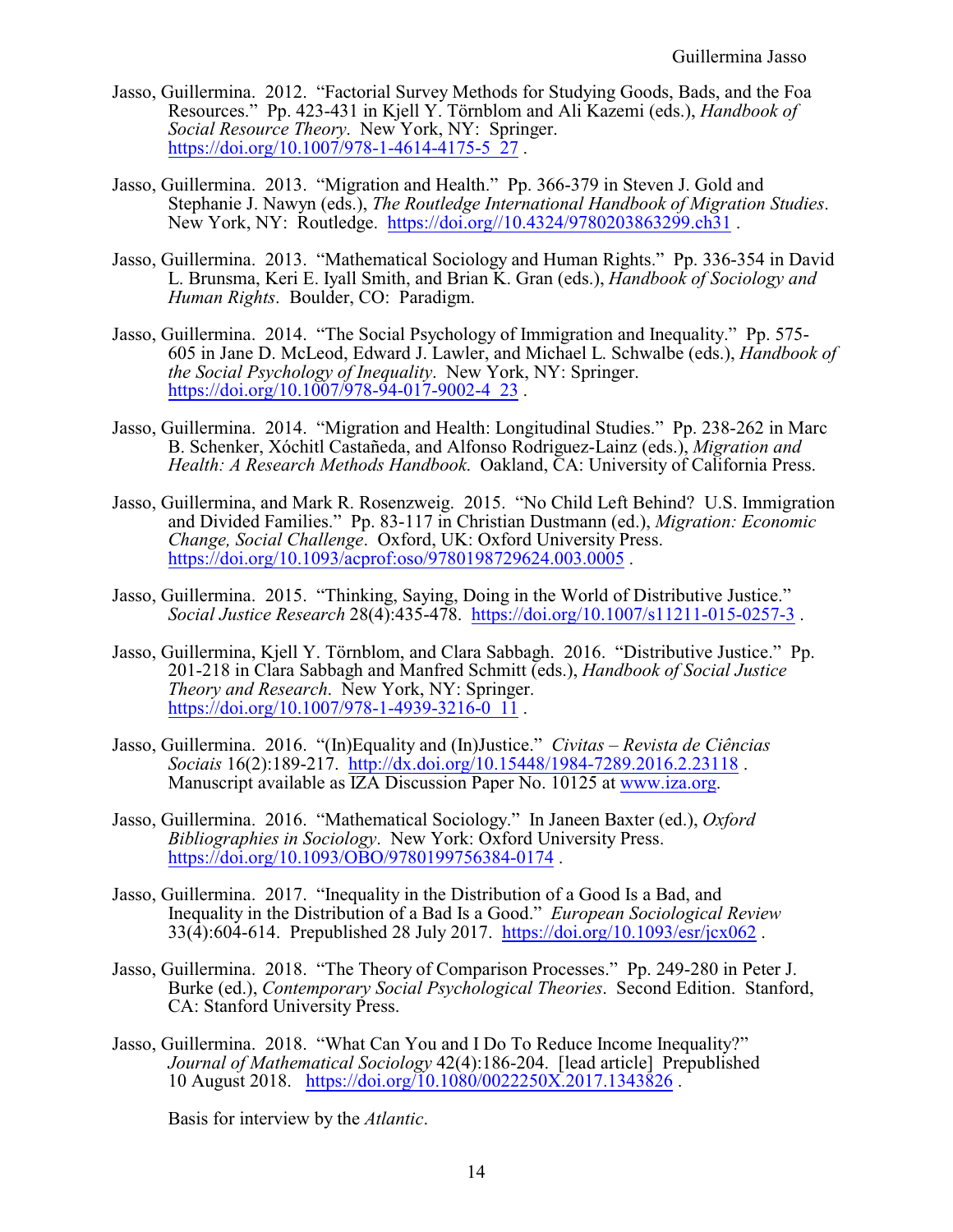https://www.theatlantic.com/family/archive/2019/01/individual-people-reduce-inequality/580339/

- Jasso, Guillermina, Robert Shelly, and Murray Webster. 2019. "How Impartial Are the Observers of Justice Theory?" *Social Science Research* 79:226-246. Prepublished 2 November 2018. <https://doi.org/10.1016/j.ssresearch.2018.10.013> .
- Jasso, Guillermina. 2020. "Is and Ought: From Ideas to Theory to Empirics." Pp. 105-127 in Alexander Max Bauer and Malte Ingo Meyerhuber (eds.), *Empirical Research and Normative Theory*. Berlin, Germany: Walter de Gruyter. [https://doi.org/10.1515/9783110613797-008](Https://doi.org/10.1515/9783110613797-008) .
- Jasso, Guillermina, and Mark R. Rosenzweig. 2020. "What is the Size and Legal Composition of the US Foreign-Born Population?" *International Migration Review* 54(3):640-673. Includes Supplemental Material. [lead article] Prepublished 21 January 2020. <https://doi.org/10.1177/0197918319893287>.
- Jasso, Guillermina. 2020. "Anything Lorenz Curves Can Do, Top Shares Can Do: Assessing the TopBot Family of Inequality Measures." *Sociological Methods and Research* 49(4):947-981. Prepublished 13 May 2018. <https://doi.org/10.1177/0049124118769106>.
- Jasso, Guillermina. 2021. "New Results Linking Inequality and Justice." *Journal of Mathematical Sociology* 45(1):1-21. [lead article] Prepublished 26 March 2020. <https://doi.org/10.1080/0022250X.2020.1715970>.
- Jasso, Guillermina. 2021. "Inequality and Justice." Pp. 209-243 in Seth Abrutyn and Kevin McCaffree (eds.), *Theoretical Sociology: The Future of a Disciplinary Foundation*. New York, NY: Routledge. <https://doi.org/10.4324/9781003141372>.
- Jasso, Guillermina. 2021. "Analyzing Migration Restriction Regimes." *Frontiers in Sociology* 6:610432. Published online 13 April 2021. [https://doi.org/10.3389/fsoc.2021.610432](Https://doi.org/10.3389/fsoc.2021.610432) .
- Jasso, Guillermina. 2021. "Linking Input Inequality and Outcome Inequality." *Sociological Methods and Research* 50(3):944-1005. [lead article] Prepublished 27 July 2021. <https://doi.org/10.1177/00491241211014245>.
- Jasso, Guillermina. 2021. "The Methods and Surprises of Sociological Theory: Ideas, Postulates, Predictions, Distributions, Unification." Pp. 17-36 in Seth Abrutyn and Omar Lizardo (eds.), *Handbook of Classical Sociological Theory.* New York, NY: Springer. [https://doi.org/10.1007/978-3-030-78205-4\\_2](https://doi.org/10.1007/978-3-030-78205-4_2) .
- Adriaans, Jule, Stefan Liebig, Clara Sabbagh, and Guillermina Jasso. 2021. "What's in a Word? Just vs. Fair vs. Appropriate Earnings for Self and Others." *Social Justice Research* 34(4):397-427. Prepublished 8 October 2021. <https://doi.org/10.1007/s11211-021-00380-1> .
- Jasso, Guillermina, and Bernd Wegener. In press. "An Empirically Based Just Linear Income Tax System." *Journal of Mathematical Sociology*. Prepublished 4 January 2021. <https://doi.org/10.1080/0022250X.2020.1859501> .
- Jasso, Guillermina, Douglas S. Massey, Mark R. Rosenzweig, and James P. Smith. In press. "The U.S. New Immigrant Survey: Overview and Preliminary Results Based on the New-Immigrant Cohorts of 1996 and 2003." Pp. 29-46 in Beverley Morgan and Ben Nicholson (eds.), *Immigration Research and Statistics Service Workshop on Longitudinal Surveys and Cross-Cultural Survey Design: Workshop Proceedings*. London, UK: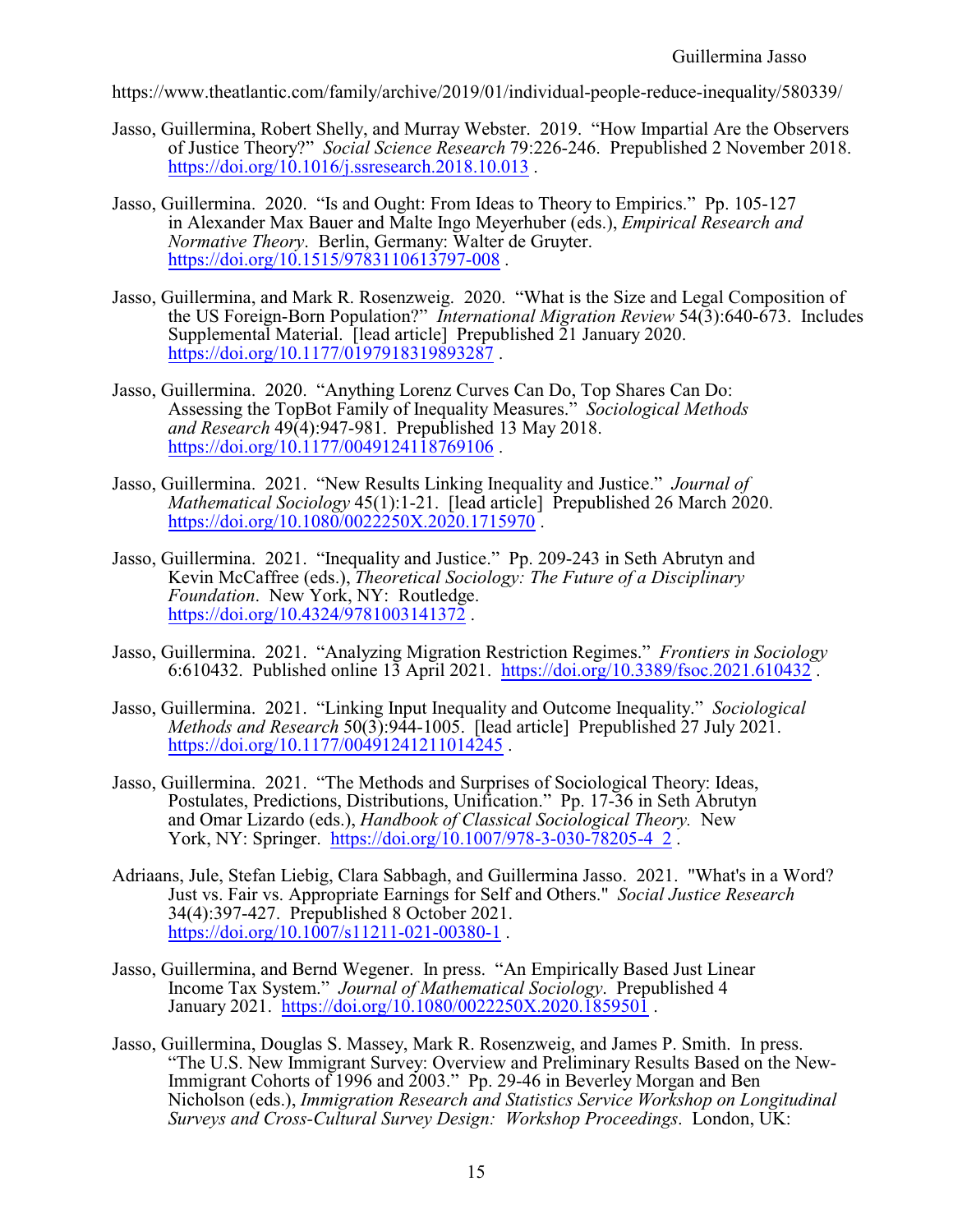Crown Publishing.

## *Shorter Pieces and Encyclopedia Articles*

- Jasso, Guillermina. 1997. "Introduction." Special issue on "The Place of Rational Choice in Sociology: Perspectives from Six Architects of Modern American Sociology." *The American Sociologist* 28(2):4-5. <https://doi.org/10.1007/s12108-997-1001-8> .
- Jasso, Guillermina. 2003. "Assumptions." Pp. 33-36 in Michael Lewis-Beck, Alan Bryman, and Tim Futing Liao (eds.), *The Sage Encyclopedia of Social Science Research Methods, Volume 1*. Thousand Oaks, CA: Sage Publications. <https://dx.doi.org/10.4135/9781412950589.n29>.
- Jasso, Guillermina. 2003. "Basic Research." Pp. 52-53 in Michael Lewis-Beck, Alan Bryman, and Tim Futing Liao (eds.), *The Sage Encyclopedia of Social Science Research Methods, Volume 1*. Thousand Oaks, CA: Sage Publications. <https://dx.doi.org/10.4135/9781412950589.n46>.
- Jasso, Guillermina. 2003. "Factorial Survey Method (Rossi's Method)." Pp. 374-376 in Michael Lewis-Beck, Alan Bryman, and Tim Futing Liao (eds.), *The Sage Encyclopedia of Social Science Research Methods, Volume 1*. Thousand Oaks, CA: Sage Publications. <https://dx.doi.org/10.4135/9781412950589.n326> .
- Jasso, Guillermina. 2003. "Function." Pp. 407-408 in Michael Lewis-Beck, Alan Bryman, and Tim Futing Liao (eds.), *The Sage Encyclopedia of Social Science Research Methods, Volume 1*. Thousand Oaks, CA: Sage Publications. <https://dx.doi.org/10.4135/9781412950589.n357>.
- Jasso, Guillermina, and Tim Futing Liao. 2003. "Distribution." Pp. 276-280 in Michael Lewis-Beck, Alan Bryman, and Tim Futing Liao (eds.), *The Sage Encyclopedia of Social Science Research Methods, Volume 1*. Thousand Oaks, CA: Sage Publications. <https://dx.doi.org/10.4135/9781412950589.n252> .
- Jasso, Guillermina, Douglas S. Massey, Mark R. Rosenzweig, and James P. Smith. 2003. "The New Immigrant Survey in the U.S.: The Experience over Time." [www.migrationinformation.org](http://Www.migrationinformation.org) .
- Jasso, Guillermina. 2004. "Discussion." Pp. 192-205 in Erica Greulich, John M. Quigley, and Steven Raphael, "The Anatomy of Rent Burden: Immigration, Growth, and Rental Housing," pp. 149-205 in William G. Gale and Janet Rothenberg Pack (eds.), *Brookings-Wharton Papers on Urban Affairs 2004*. Washington, DC: Brookings. <https://doi.org/10.1353/urb.2004.0012> .
- Jasso, Guillermina. 2004. "Longitudinal Surveys and Social Science Analysis. Pp. B30-B32 in Roger Tourangeau, *Recurring Surveys: Issues and Opportunities*. Washington, DC: National Science Foundation.
- Jasso, Guillermina. 2006. "Statistics." Pp. 594-596 in Austin Harrington, Barbara Marshall, and Hans-Peter Müller (eds.), *Routledge Encyclopedia of Social Theory*. Routledge.
- Jasso, Guillermina. 2007. "Distributive Justice." Pp. 1189-1195 in George Ritzer (ed.), *The Blackwell Encyclopedia of Sociology, Volume III*. Malden, MA: Blackwell Publishing. <https://doi.org/10.1002/9781405165518.wbeosd078>.
- Jasso, Guillermina. 2008. "New Immigrant Survey." Pp. 499-500 in William A. Darity Jr. (ed.), *International Encyclopedia of the Social Sciences*, Second Edition, Volume 5.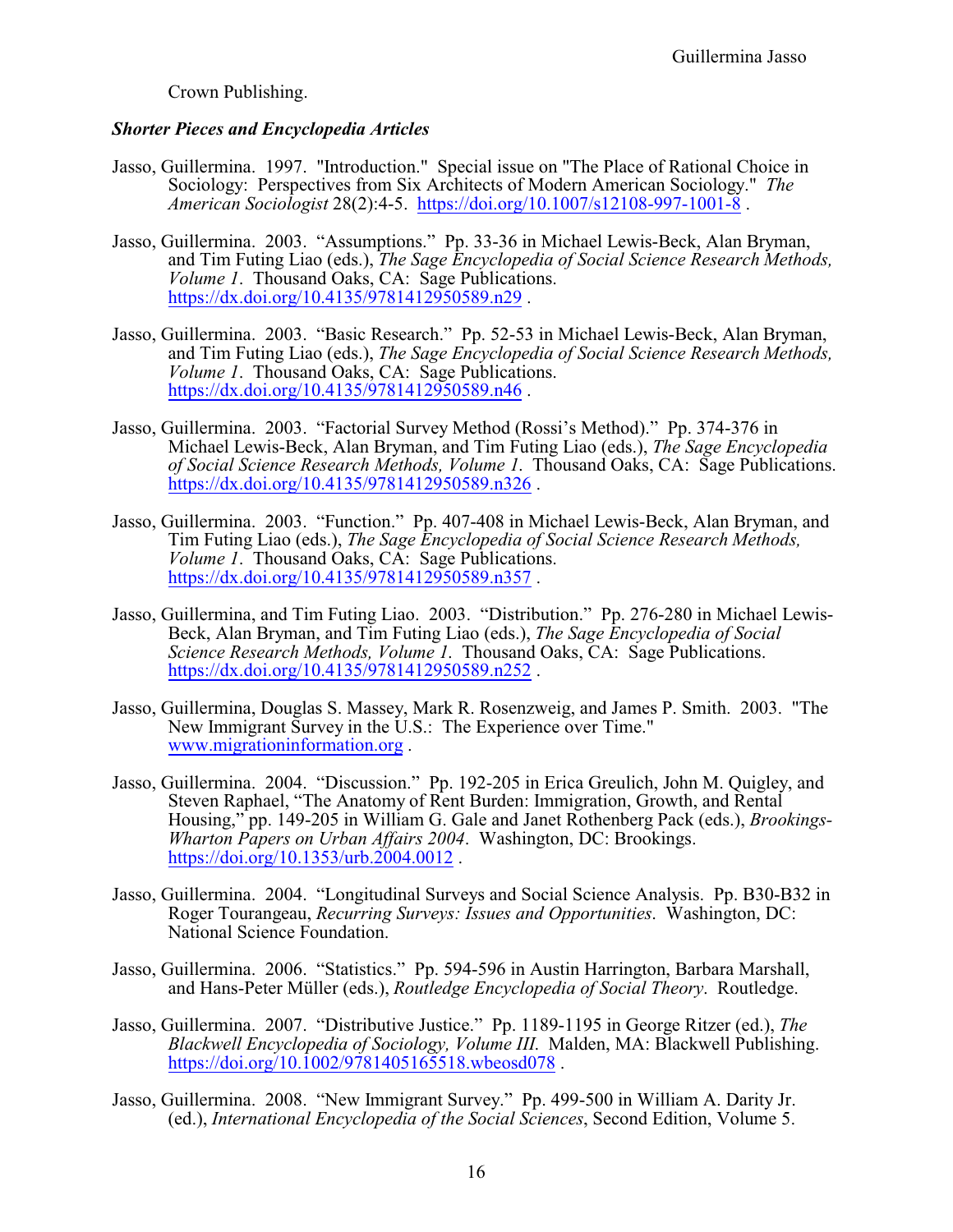Detroit: Macmillan Reference USA.

- Jasso, Guillermina, and Samuel Kotz. 2008. "Probability Distributions." Pp. 491-498 in William A. Darity Jr. (ed.), *International Encyclopedia of the Social Sciences*, Second Edition, Volume 6. Detroit: Macmillan Reference USA.
- Jasso, Guillermina. 2008. "Factorial Survey Method (Rossi's Method)." In Paul J. Lavrakas (ed.), *Encyclopedia of Survey Research Methods*. Thousand Oaks, CA: Sage Publications.
- Jasso de los Santos, Guillermina. 2009. "Pequeñitos Pensamientos." ISA-RC42 Newsletter 2009 (May):3-5. https://www.isa-sociology.org/uploads/files/rc42newsletter\_may\_2009.pdf.
- Jasso, Guillermina. 2015. "Inequality Analysis: Overview." Pp. 885-893 in James D. Wright (ed.), *The International Encyclopedia of the Social and Behavioral Sciences*, Second Edition, Volume 11. London, UK: Elsevier. <https://doi.org/10.1016/B978-0-08-097086-8.32199-7> .
- Jasso, Guillermina. 2015. "Societies, Types of." Pp. 878-886 in James D. Wright (ed.), *The International Encyclopedia of the Social and Behavioral Sciences*, Second Edition, Volume 22. London, UK: Elsevier. <https://doi.org/10.1016/B978-0-08-097086-8.32139-0>.
- Jasso, Guillermina. 2018. "Quantitative Methods." Pp. 235-241 in J. Michael Ryan (ed.), *Core Concepts in Sociology*. New York, NY: Wiley-Blackwell.
- Jasso, Guillermina. 2019. "Distributive Justice." In George Ritzer (ed.), *Wiley Blackwell Encyclopedia of Sociology, Second Edition*. Oxford, UK: Wiley Blackwell. Published online 19 November 2019.<https://doi.org/10.1002/9781405165518.wbeosd078.pub2> .
- Jasso, Guillermina. 2020. "Factorial Survey." In Paul Atkinson, Sara Delamont, Alexandru Cernat, Joseph W. Sakshaug, and Richard A. Williams (eds.), *SAGE Research Methods Foundations*. Published online 15 January 2020. London, UK: Sage Publications. <http://dx.doi.org/10.4135/9781526421036888176> .
- Adriaans, Jule, Sandra Bohman, Matteo Targa, Stefan Liebig, Thomas Hinz, Guillermina Jasso, Bernhard Kittel, and Clara Sabbagh. 2020. *Justice and Fairness in Europe: Topline Results from Round 9 of the European Social Survey*. ESS Topline Results, Issue 10.
- Jasso, Guillermina, and Johan René van Dorp. 2020. "Samuel Kotz." In Paul Atkinson, Sara Delamont, Alexandru Cernat, Joseph W. Sakshaug, and Richard A. Williams (eds.), *SAGE Research Methods Foundations*. Published online 23 September 2020. London, UK: Sage Publications. [http://dx.doi.org/10.4135/9781526421036797288](http://doi.org/10.4135/9781526421036797288) .
- Dorp, Johan René van, and Guillermina Jasso. 2020. "Norman Johnson." In Paul Atkinson, Sara Delamont, Alexandru Cernat, Joseph W. Sakshaug, and Richard A. Williams (eds.), *SAGE Research Methods Foundations*. Published online 23 September 2020. London, UK: Sage Publications. <http://dx.doi.org/10.4135/9781526421036840281> .
- Jasso, Guillermina, and Moshe Semyonov. 2021. "Editorial: Immigration in the Global Era: Migrants and the People and Laws at Origin and Destination." *Frontiers in Sociology* 6:740324. Published online 28 July 2021. <https://doi.org/10.3389/fsoc.2021.740324> .

### *Book Reviews and Review Essays*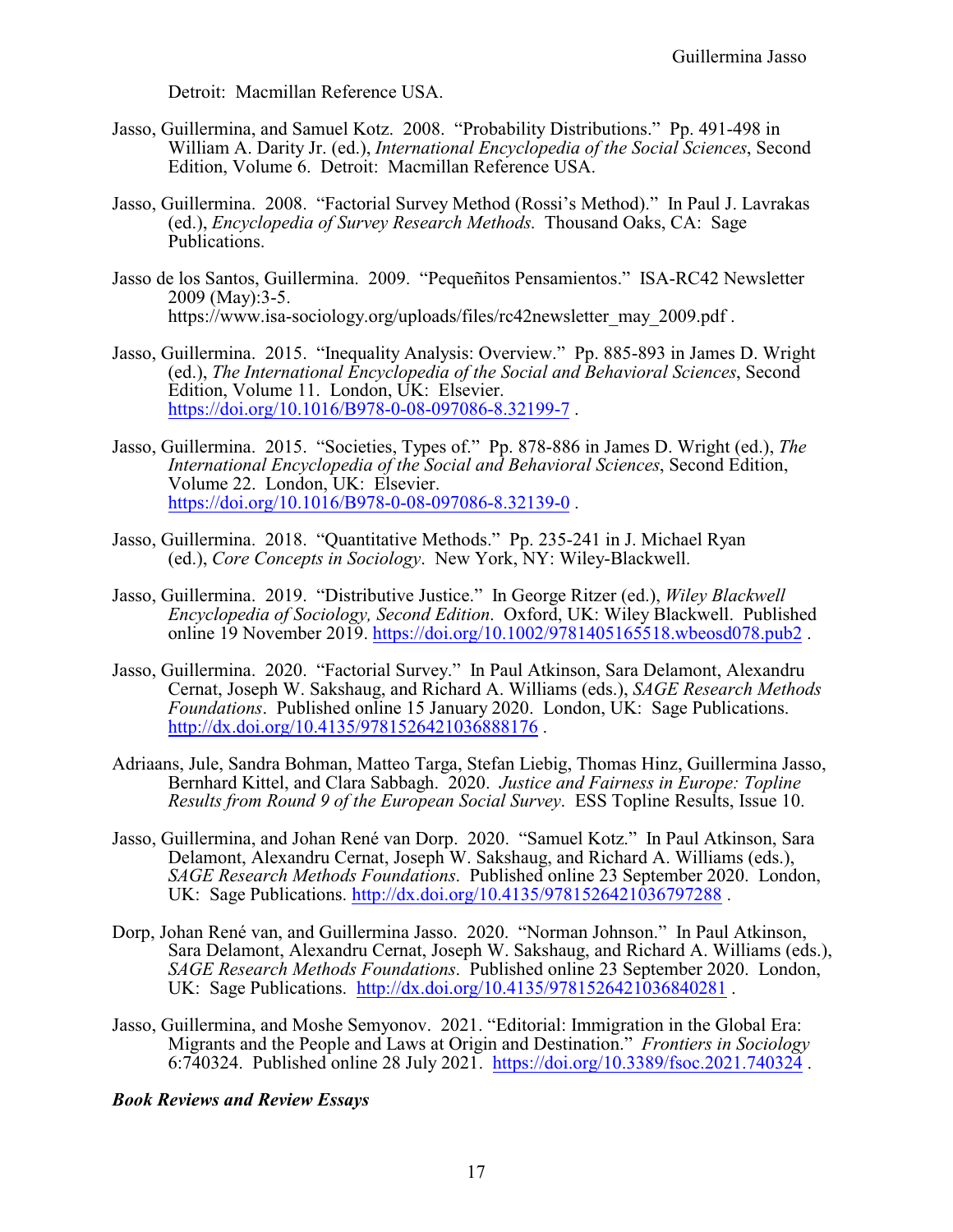- Jasso, Guillermina. 1985. Review of *The Measurement and Analysis of Internal Migration: Testing Models with Korean Data*, by Wen Lang Li. *Contemporary Sociology: A Journal of Reviews* 14:200. <https://doi.org/10.2307/2070159> .
- Editorial Board of the *JASA* Book Review Section (Tanur, J. M., G. Casella, R. Dykstra, M. P. Finster, D. P. Gaver, J. Greenhouse, G. R. Iversen, G. Jasso, J. Kmenta, S. J. Press, S. Sudman, L. Tierney, J. Utts, K. K. Wallman, S. Wasserman, and M. Watson). 1989. Review of *International Encyclopedia of Statistical Sciences*, edited by Samuel Kotz, Norman L. Johnson, and Campbell B. Read, New York, Wiley, 1982-1988. *Journal of the American Statistical Association* 84:830-834. <https://doi.org/10.2307/2289675> .
- Jasso, Guillermina. 1989. Review of *Inequality Observed: A Study of Attitudes Towards Income Inequality*, by Adam Szirmai, Aldershot, United Kingdom, Avebury/Gower, 1988. *Contemporary Sociology: An International Journal of Reviews* 18:679-680. <https://doi.org/10.2307/2073280>.
- Jasso, Guillermina. 1991. Review of *Pacific Bridges: The New Immigration from Asia and the Pacific Islands*, edited by James T. Fawcett and Benjamin V. Cariño, Staten Island, New York, Center for Migration Studies, 1987. *Contemporary Sociology: An International Journal of Reviews* 20:743-744. <https://doi.org/10.2307/2072230> .
- Jasso, Guillermina. 1992. Review of *The NORC General Social Survey: A User's Guide*, by James A. Davis and Tom W. Smith, Newbury Park, California, Sage, 1992. *Journal of the American Statistical Association* 87:592. <https://doi.org/10.2307/2290311> .
- Jasso, Guillermina. 1992. Review of *The Meaning of General Theoretical Sociology: Tradition and Formalization*, by Thomas J. Fararo, Cambridge, United Kingdom, Cambridge University Press, 1989. *American Journal of Sociology* 98:390-391. <https://doi.org/10.1086/230014> .
- Jasso, Guillermina. 1992. Review of *The Panel Study of Income Dynamics: A User's Guide*, by Martha S. Hill, Newbury Park, California, Sage, 1992. *Journal of the American Statistical Association* 87:904-905. <https://doi.org/10.2307/2290242> .
- Jasso, Guillermina. 1993. Review of *U.S. Immigration Policy Reform in the 1980s: A Preliminary Assessment*, edited by Francisco L. Rivera-Batiz, Selig L. Sechzer, and Ira N. Gang, Westport, Connecticut, Praeger, 1991, and *Decision and Structure: U.S. Refugee Policy in the Mariel Crisis*, by Mario Antonio Rivera, Lanham, Maryland, University Press of America, 1991. *Journal of Policy Analysis & Management* 12:403- 406.
- Jasso, Guillermina. 1994. "What Is Just?" Review of *Local Justice: How Institutions Allocate Scarce Goods and Necessary Burdens*, by Jon Elster, New York, New York, Russell Sage, 1992, and *Equal Justice*, by Eric Rakowski, Oxford, United Kingdom, Clarendon Press, 1991. *Contemporary Sociology* 23:707-709. <https://doi.org/10.2307/2074311> .
- Jasso, Guillermina. 1998. "Studying Justice: Cross-Country Data for Empirical Justice Analysis." Review of *Social Justice and Political Change: Public Opinion in Capitalist and Post-Communist States*, edited by James R. Kluegel, David S. Mason, and Bernd Wegener, 1995. *Social Justice Research* 11(2):193-209. <https://doi.org/10.1023/A:1023259405240> .
- van den Bos, Kees, Russell Cropanzano, Jessica Kirk, Guillermina Jasso, and Tyler G. Okimoto. 2015. "Expanding the Horizons of Social Justice Research: Three Essays on Justice Theory." *Social Justice Research* 28(2):229-246. [https://doi.org/10.1007/s11211-015-0237-7](Https://10.1007/s11211-015-0237-7).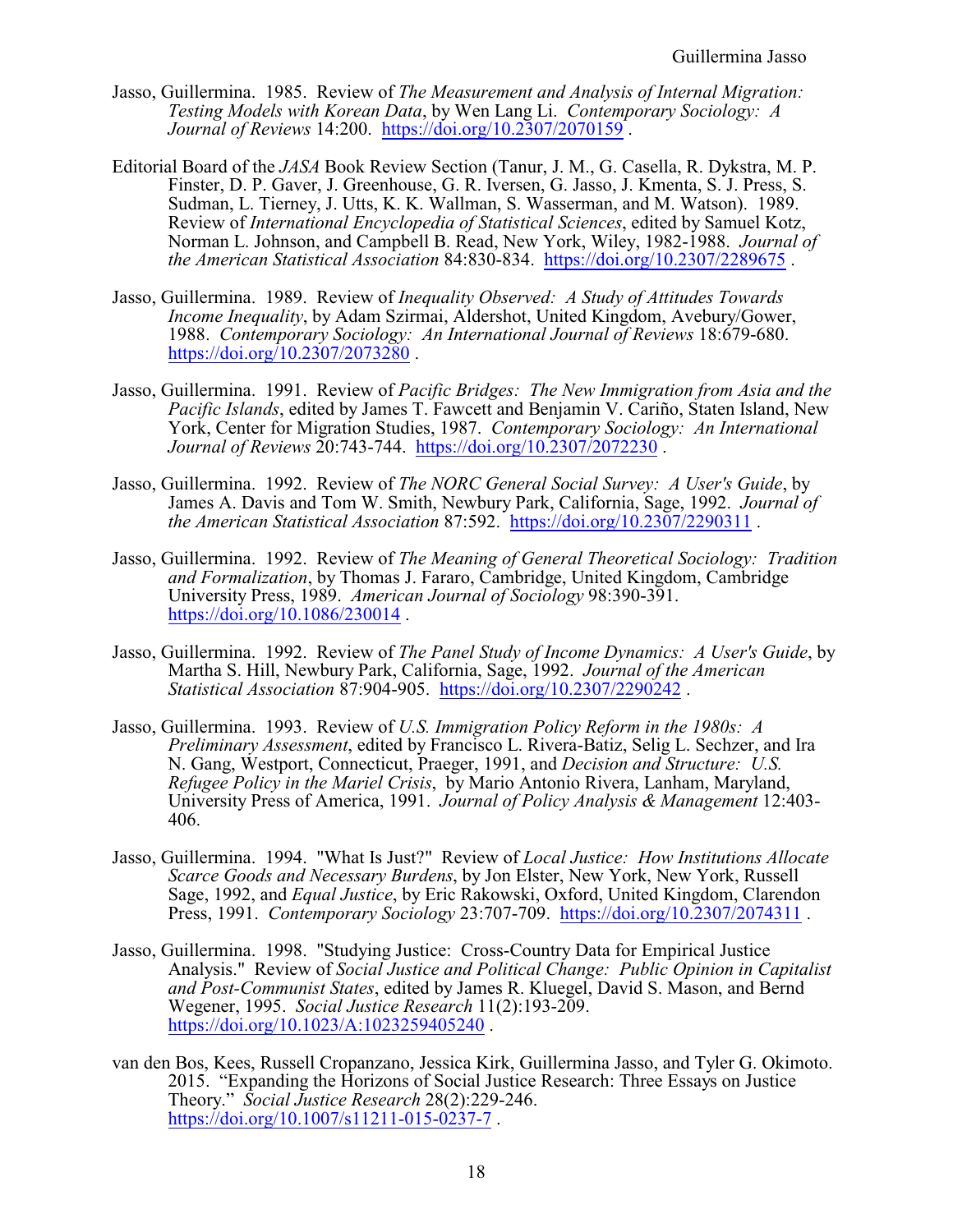#### *Collaborative Reports*

- Smith, James P., and Barry Edmonston (editors), with contributions by J. P. Smith, A. J. Auerbach, G. J. Borjas, T. Espenshade, R. Freeman, J. F. Geweke, C. Hirschman, R. Inman, G. Jasso, R. D. Lee, M. Waters, F. R. Welch, B. Edmonston, K. McCue, and J. Rosenquist. 1997. *The New Americans: Economic, Demographic, and Fiscal Effects of Immigration*. Report of the National Research Council. Washington, DC: National Academy Press.
- Lamb, Michael E., Kathleen J. Sternberg, and Ross A. Thompson, for and on behalf of P. Amato, D. L. Chambers, G. Crippen, E. M. Cummings, R. Emery, P. W. Esplin, I. Garfinkel, K. Gilbride, E. M. Hetherington, G. Jasso, J. Johnston, J. B. Kelly, M. E. Lamb, S. McLanahan, K. J. Sternberg, J. Thomas, R. A. Thompson, and N. Zill. 1997. "The Effects of Divorce and Custody Arrangements on Children's Behaviour, Development and Adjustment." *Expert Evidence* 5:83-88; *Family and Conciliation Courts Review* 35- 393-404.
- Loaeza Tovar, Enrique M., Carlos Planck, Remedios Gómez Arnau, Susan Martin, B. Lindsay Lowell, and Deborah W. Meyers (editors), with contributions by F. D. Bean, R. Corona, R Tuirán, K. Woodrow-Lafield, J. Bustamante, G. Jasso, J. E. Taylor, P. Trigueros, A. Escobar Latapí, P. Martin, K. Donato, G. Lopez Castro, M. Tienda, G. Verduzco, M. Greenwood, K. Unger, F. Alba, S. Weintraub, R. Fernández de Castro, M. García y Griego. 1997. *Report of the Binational Study of Migration between Mexico and the United States*. Washington, DC: U.S. Commission on Immigration Reform (and, in Spanish, Mexico, DF: Mexican Ministry of Foreign Affairs).
- Tourangeau, Roger. 2004. Recurring Surveys: Issues and Opportunities. Arlington, VA: National Science Foundation.
- Wadhwa, Vivek, Guillermina Jasso, Ben Rissing, Gary Gereffi, and Richard B. Freeman. 2007. *Intellectual Property, the Immigration Backlog, and a Reverse Brain-Drain: America's New Immigrant Entrepreneurs, Part III* (August 22, 2007). Available at SSRN: <http://ssrn.com/abstract=1008366>.

#### *Instructional Material*

- Jasso, Guillermina, with Leslie-Ann Bolden, Carse Ramos, and Harel Shapira. 2013. "Immigration." Chapter 12 (pp. 318-347) in Jeff Manza, Richard Arum, and Lynne Haney (eds.), *The Sociology Project: Introducing the Sociological Imagination*. New York, NY: Pearson.
- Jasso, Guillermina. 2016. "Immigration." Chapter 21 in Jeff Manza, Richard Arum, and Lynne Haney (eds.), *The Sociology Project: Introducing the Sociological Imagination*. Second Edition. New York, NY: Pearson.

### *Obituaries and Tributes*

- Jasso, Guillermina. 1996. "James S. Coleman." Quoted by Marta Tienda in Jon Clark (ed.), *James S. Coleman*, Falmer Press, Washington, DC, 1996, page 380.
- Jasso, Guillermina. 2003. "William J. Goode." *Footnotes* 31-6:8-9, American Sociological Association, July-August 2003.
- Jasso, Guillermina, and Samuel Kotz. 2005. "Norman Johnson." *Newsletter of the International Statistical Institute* 29-1(85). *IMS Bulletin* 34-2:8.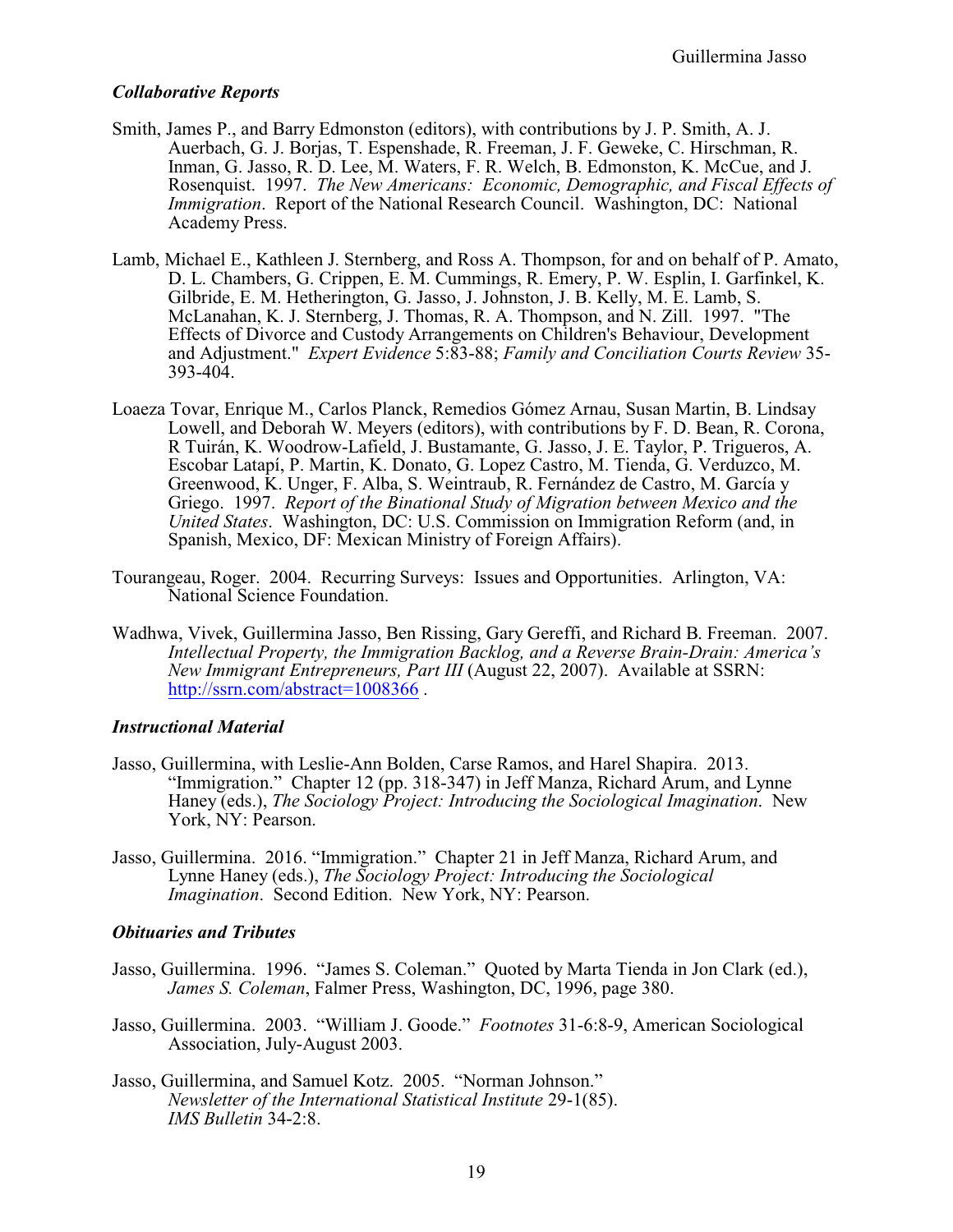*METRON - International Journal of Statistics* 63:135-137. *Australian and New Zealand Journal of Statistics* 47:257-258.

- Horowitz, Ruth, and Guillermina Jasso. 2006. "Gary Alan Fine To Edit *Social Psychology Quarterly*." *Footnotes* 34-7:1, 12, September-October 2006, American Sociological Association.
- Jasso, Guillermina. 2006. "Peter H. Rossi" *Footnotes* 34-9:1, 8-9, December 2006, American Sociological Association.
- Jasso, Guillermina, and Johan René van Dorp. 2010. "Samuel Kotz." *METRON - International Journal of Statistics* 68:197-200.

## *OpEd***s**

Jasso, Guillermina, and Mark R. Rosenzweig. 2017. "How Donald Trump's New Immigration Plan Could Harm the American Workforce." OpEd at Ideas section of Time.com.

http://time.com/4887558/legal-family-immigration-skilled-workforce/

Jasso, Guillermina, and Mark R. Rosenzweig. 2018. "Who Shall Choose? RAISE and the Skill of Immigrants." *PAA Affairs*, Winter 2018:3-5.

http://www.populationassociation.org/wp-content/uploads/PAA-Winter18.pdf

## **PAPERS AND MONOGRAPHS IN PROGRESS AND SELECTED PRESENTATIONS**

*Foundations of Justice Analysis*. Book manuscript in preparation.

- "T. J. Fararo and the Spirit of Unification in Sociological Theory." To be presented at the annual meeting of the American Sociological Association, Los Angeles, CA, August 2022.
- "Inequality and CEO Compensation: Perceptions of Reality and Ideas of Justice among MBA Students" (with E. Meyersson Milgrom). Presented at the Second World Inequality Conference, Paris, France (hybrid), December 2021.
- "Methods and the Long Reach of Justice." Presented at the 18<sup>th</sup> Biennial Conference of the International Society for Justice Research (virtual), July 2021 (postponed from 2020).
- "Analyzing the Relation between Perceptions of Actual CEO Compensation and Assessments of Just CEO Compensation" (with E. Meyersson Milgrom). Presented at the 13<sup>th</sup> Conference of the International Network of Analytical Sociologists (virtual), May 2021, and at the 33<sup>rd</sup> Annual Group Processes Conference (virtual), August 2021.
- "Studying Inequality: Some Questions and Answers" (with Yoshimichi Sato). Presented at the 13<sup>th</sup> Conference of the International Network of Analytical Sociologists (virtual), May 2021.
- "Was Rawls Right? An Experiment to Test the Differential Meanings of 'Justice' and 'Fairness'" (with J. Adriaans, S. Liebig, and C. Sabbagh). Presented at the  $13<sup>th</sup>$ Conference of the International Network of Analytical Sociologists (virtual), May 2021.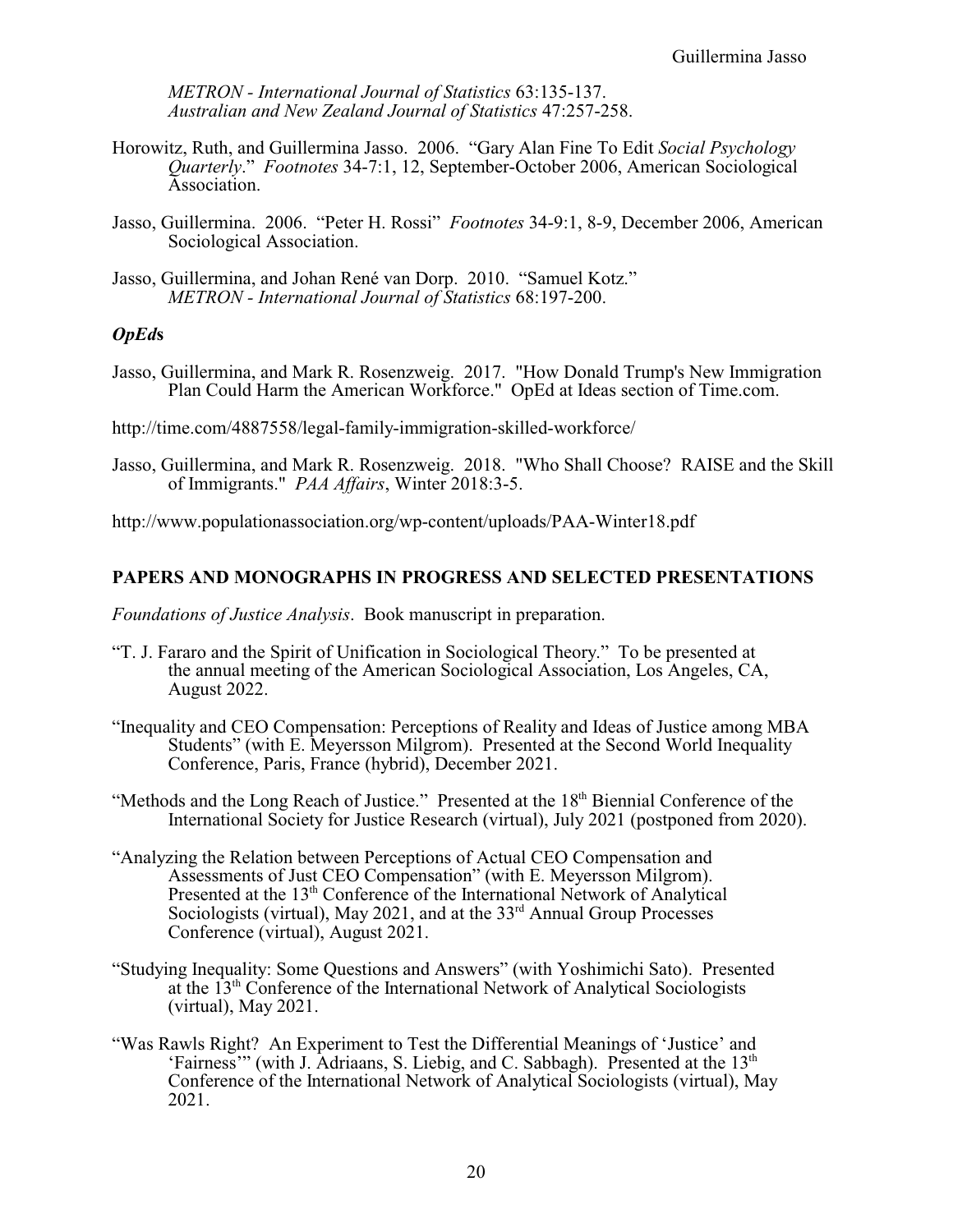- "Immigration Status and Migration Behavior." Discussant comments presented at the annual meeting of the Population Association of America (virtual), May 2021.
- "Up and Down the Legal Immigration Escalator: The Case of U.S. Conditional Legal Permanent Residence" (with M. R. Rosenzweig). Presented at the annual meeting of the Southern Economic Association (virtual), November 2020; at the annual meeting of the Eastern Economic Association (virtual), February 2021; and at the ISA-RC28 Spring Meeting, Turku, Finland (virtual), June 2021; and to be presented at the annual meeting of the Population Association of America (PAA), Atlanta, April 2022.
- "Precarious Permanent Residence and Family Dynamics: The Case of U.S. Conditional Legal Permanent Residence" (with M. R. Rosenzweig). Presented at the Fourth ISA Forum on Sociology, Porto Alegre, Brazil (virtual), February 2021 (postponed from July 2020), and at the annual meeting of the Southern Economic Association, Houston, TX, November 2021.
- "From Legal to Unauthorized: The Case of U.S. Conditional Legal Permanent Residents" (with M. R. Rosenzweig). Was to be presented at the Pew Conference on the Demography of Unauthorized Migration around the World, Washington, DC, April 2020; at the annual meeting of the Population Association of America, Washington, DC, April 2020; at the ISA-RC28 Spring Conference, Turku, Finland, May 2020; and at the Joint Statistical Meetings (JSM), Philadelphia, PA, August 2020. Meetings canceled.
- "Inequality and Justice." Presented at the European Investment Bank Institute, Luxembourg City, Luxembourg, January 2020.
- "The Inequality Catechism: Understanding Inequality, Reducing Inequality." Presented at the Workshop on "Complex Dynamics of Global Inequality. Concepts of Analysis, Concepts of Intervention?" at the Martin Luther University of Halle-Wittenberg, Halle, Germany, December 2019.
- "Language and Factorial Surveys." Presented at the ISA-RC25 conference on Language and Society: Research Advances in Social Sciences, Warsaw, Poland, September 2019.
- "A Model for Studying Selection Processes in International Migration." Presented at the annual meeting of the American Sociological Association (ASA), New York, NY, August 2019.
- "What's in a Word? Just vs Fair vs Appropriate" (with J. Adriaans, S. Liebig, and C. Sabbagh). Presented at the annual Group Processes Conference, New York, NY, August 2019.
- "Do Economists Have a Sense of Justice?" Presented at the Joint Statistical Meetings (JSM), Denver, CO, July 2019; at the annual meeting of the American Sociological Association (ASA), New York, NY, August 2019; at the ISA-RC28 Conference, Princeton, NJ, August 2019; at LISER and the University of Luxembourg, Esch-Belval, Luxembourg, January 2020; at the Fourth ISA Forum on Sociology, Porto Alegre, Brazil (virtual), February 2021 (postponed from July 2020); at the annual meeting of the Eastern Economic Association (virtual), February 2021; at the 13<sup>th</sup> Conference of the International Network of Analytical Sociologists (virtual), May 2021; at the 18<sup>th</sup> Biennial Conference of the International Society for Justice Research (virtual), July 2021 (postponed from 2020).
- "New Arrivals: Who Are the New Immigrants and How Are They Doing? Insights from the New Immigrant Survey." Presented at a Congressional Briefing sponsored by the Population Association of America (PAA), Washington, DC, March 2019.
- "The United States and Its Border Walls: Previous Illegal Experience Among New Legal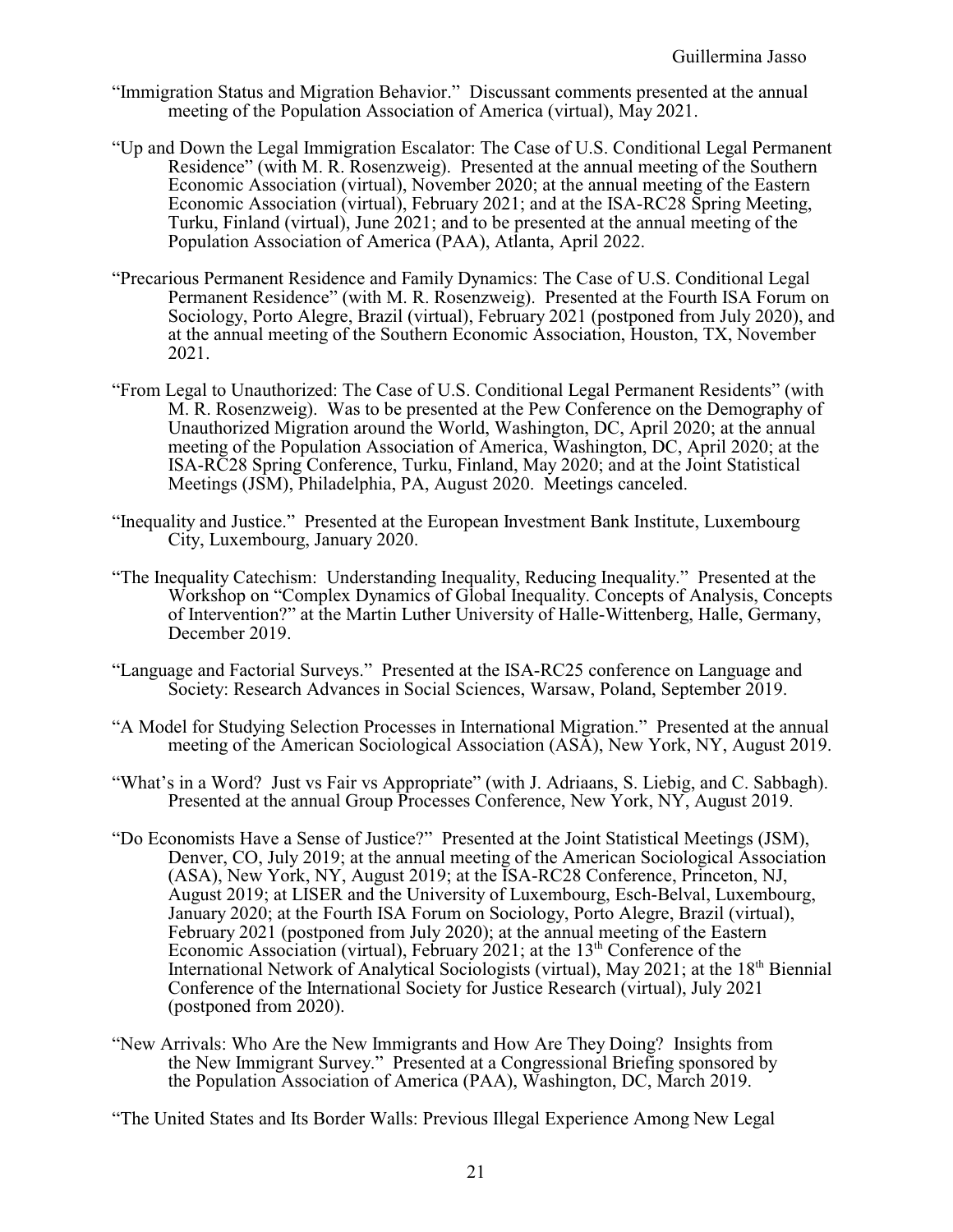Immigrants." Presented at the annual meeting of the American Association for the Advancement of Science, Washington, DC, February 2019.

- "From Fairness and Status to Parental Love & Toy Sales, Proportion Disadvantaged & Polarization, Ethnic Percent Split & Segregation, Outsiders/Insiders & Theft, Military Theater Location & PTSD, and Wage Inequality & Divorce Rates: The Case for Basic Research." Foschi Lecture Presented at the University of British Columbia, Vancouver, Canada, February 2019.
- "New Results on the Exact Connection between Inequality and Justice." Presented at the  $17<sup>th</sup>$ Biennial Conference of the International Society for Justice Research (ISJR), Emory University, Atlanta, GA, July 2018; and at the annual meeting of the American Sociological Association (ASA), Philadelphia, PA, August 2018.
- "Justice Evaluations and Impartial Observers" (with R. Shelly and M. Webster). Presented at the 17<sup>th</sup> Biennial Conference of the International Society for Justice Research (ISJR), Emory University, Atlanta, GA, July 2018; and at the annual Group Processes Conference, Philadelphia, PA, August 2018.
- "Linking Input Inequality and Outcome Inequality." Presented at the  $11<sup>th</sup>$  Conference of the International Network of Analytical Sociologists (INAS), Stanford University, June 2018; at the Joint Statistical Meetings (JSM), Vancouver, Canada, July-August 2018; at the annual meeting of the American Sociological Association (ASA), Philadelphia, PA, August 2018; and at the Eighth Meeting of the Society for the Study of Economic Inequality (ECINEQ), Paris, France, July 2019.
- 1 "Analyzing Migration Restriction Regimes." Presented at the annual meeting of the Population Association of America (PAA), Denver, CO, April 2018; and at the XIX World Congress of the International Sociological Association (ISA), RC31, Toronto, Canada, July 2018.
- "Exploring the Deep Structure of Inequality." Presented at the Center for the Study of Wealth and Inequality (CWI) Seminar Series, Columbia University, New York, NY, January 2018; at the 11<sup>th</sup> Conference of the International Network of Analytical Sociologists (INAS), Stanford University, June 2018; and at the Centro de Investigación y Docencia Económicas (CIDE) and the Instituto Nacional de Geografía, Aguascalientes, Mexico, November 2018.
- "Dynamics of Migration Restriction." Presented at the 30<sup>th</sup> Anniversary Conference of the Research Partnership Between the University of Tel Aviv and the University of Konstanz, sponsored by the Alexander von Humboldt Foundation, University of Tel Aviv, Israel, September 2017.
- "Theoretical Insights for Empirical Inequality Research." Keynote address presented at the Second International Workshop of ISA-RC45 on Social Inequality, co-sponsored by the Stratification and Social Psychology Project in Japan and the International Sociological Association (ISA), Research Committee 45 on Rational Choice, Utrecht University, Netherlands, September 2017.
- "Linking Inputs, Outcomes, and Their Distributions." Presented at the annual meeting of the American Sociological Association (ASA), Montreal, Canada, August 2017.
- "Assessing the 1965 Immigration Act: Through the Lens of Restriction." Presented at the annual meeting of the American Sociological Association (ASA), Montreal, Canada, August 2017.
- "The Spirit of EITM: Three Theories and Five Tips." Keynote address presented at the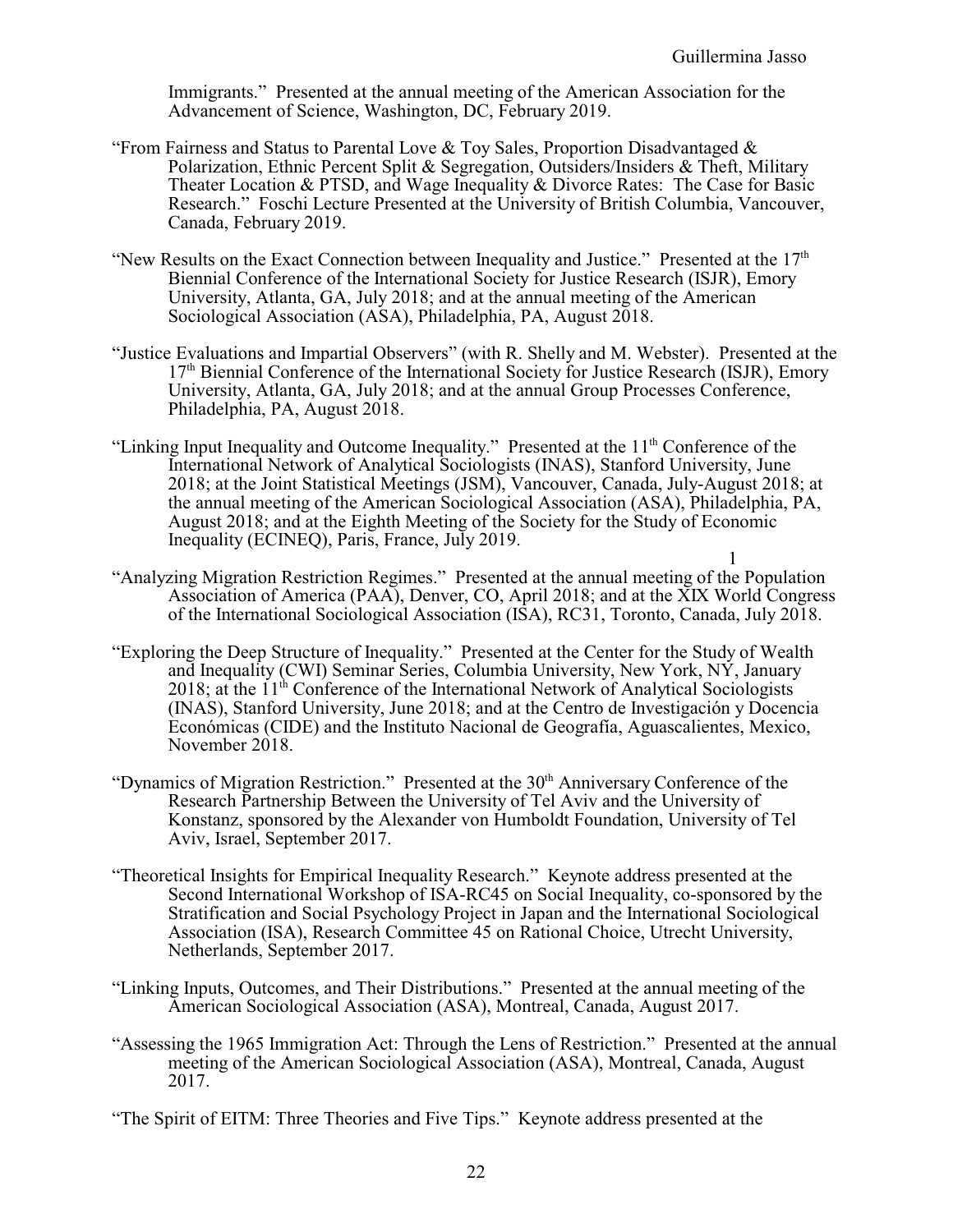Summer Institute on the Empirical Implications of Theoretical Models (EITM), sponsored by the Hobby School of Public Affairs, University of Houston, Houston, TX, June 2017.

- "Common Good, Self-Interest, and the Sense of Justice." Keynote address presented at the Congress of the Swiss Sociological Association, Zurich, Switzerland, June 2017.
- "Dynamics of Segregation in Schools and Neighborhoods." Presented at the  $10<sup>th</sup>$  Conference of the International Network of Analytical Sociologists (INAS), University of Oslo, Norway, June 2017.
- "Are Top Shares a Good Measure of Inequality?" Presented at the MidYear Meeting of the ASA Methodology Section, Chicago, IL, April 2017; at the  $10<sup>th</sup>$  Conference of the International Network of Analytical Sociologists (INAS), University of Oslo, Norway, June 2017; at DIW Berlin, July 2017; at the Seventh Meeting of the Society for the Study of Economic Inequality (ECINEQ), Graduate Center, City University of New York, July 2017; at the Joint Statistical Meetings (JSM), Baltimore, MD, July-August 2017; and at the XIX World Congress of the International Sociological Association (ISA), RC28, Toronto, Canada, July 2018.
- "Freedom and Sociology." Presented at the Symposium on Slavery, Race, and Freedom with Three Lectures by Orlando Patterson, Scholar-in-Residence, Institute of African American Affairs and Department of Sociology, New York University, April 2017.
- "Inequality and Justice, with A Special Look at China and Japan." Presented at the Sixth Conference on Chinese Capital Markets, NYU Center on U.S.-China Relations, December 2016.
- "What Can You and I Do To Reduce Inequality?" Presented at the Sixth Joint Japan North America Mathematical Sociology Conference, Seattle, WA, August 2016.
- "Is Inequality Good or Bad?" Presented at the annual meeting of the American Sociological Association (ASA), Seattle, WA, August 2016.
- "Justice and Impartiality" (with R. Shelly and M. Webster). Presented at the Third ISA Forum on Sociology, Vienna, Austria, July 2016; at the 16<sup>th</sup> Biennial Conference of the International Society for Justice Research (ISJR), Canterbury, UK, July 2016; and at the annual Group Processes Conference, Seattle, WA, August 2016.
- "Dynamics and Sustainability of Migration Restriction Regimes." Presented at the  $9<sup>th</sup>$ Conference of the International Network of Analytical Sociologists (INAS), Utrecht University, Netherlands, June 2016; and at the 2017 Population and Public Policy Conference, Hobby School of Public Affairs, University of Houston, January 2017.
- "Reward Inequality, Reward-Relevant Characteristics, and Diversity of Thought" (with E. Meyersson Milgrom and N. Salehi). Presented at the 9<sup>th</sup> Conference of the International Network of Analytical Sociologists (INAS), Utrecht University, Netherlands, June 2016.
- "Inputs and Outcomes, Theory and Empirics, and Causality." Karl F. Schuessler Lecture in the Methodologies of Social Research. Presented at Indiana University, Bloomington, April 2016.
- "Documenting and Resolving the Discrepancy in Government Estimates of the Size and Legal Composition of the U.S. Foreign-Born Population" (with M. R. Rosenzweig). Presented at the annual meeting of the Population Association of America (PAA), Washington, DC, March-April 2016; at the Joint Statistical Meetings (JSM), Chicago, IL, July-August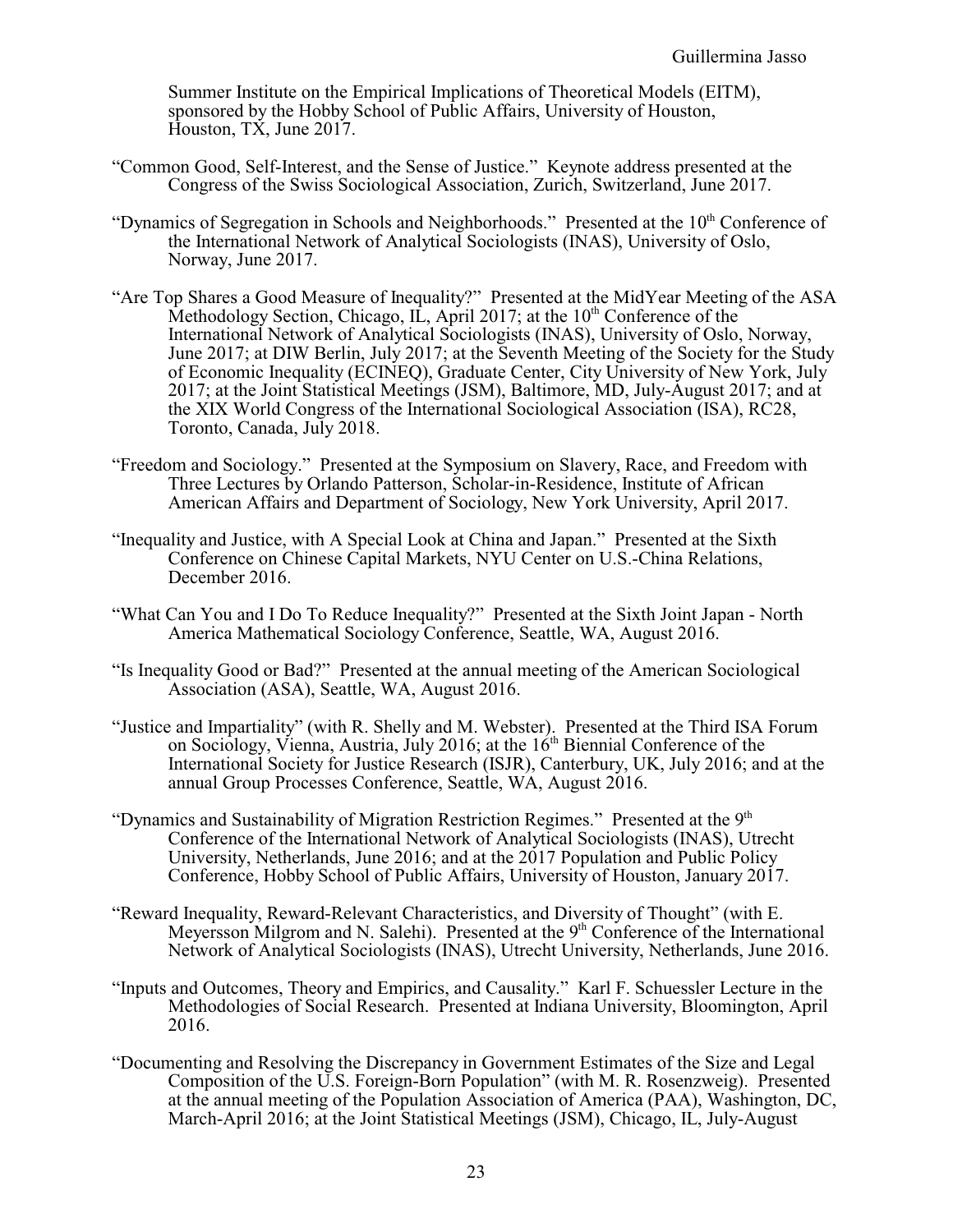2016; and at the annual meeting of the American Sociological Association (ASA), Seattle, WA, August 2016.

- "Foundations and Frontiers in the Study of Fairness." Presented at the Institute for the Study of Labor (IZA), Bonn, Germany, March 2016.
- "Three Questions in the Study of U.S. Immigration." Presented at the Bill Lane Center for the American West, Stanford University, Stanford, CA, January 2016.
- "Studying Immigration: Longitudinal Data from the New Immigrant Survey." Presented at the international conference on "Design, Collection, and Analysis of Longitudinal Data in Mexico: An Agenda for the Future," co-sponsored by the Centro de Investigación y Docencia Económicas (CIDE) and the Instituto Nacional de Geografía, Estadística, e Informática (INEGI), Aguascalientes, Mexico, November 2015.
- "Assessing the Effects of the 1965 Immigration Act." Presented at the Panel on "Assessment of the 1965 Immigration Act and the Future of Immigration Policy in the U.S." at the Conference on "Immigrant America: New Immigration Histories from 1965 to 2015," in Celebration of the  $50<sup>th</sup>$  Anniversary of the Immigration History Research Center, University of Minnesota, Minneapolis, MN, October 2015.
- "Using the Factorial Survey for Sociological Theorizing." Presented at the annual meeting of the International Research Group on Factorial Survey Analysis, American Sociological Association (ASA), Chicago, IL, August 2015.
- "New Notes on Science and Sexuality." Presented at the Thematic Session on "What Do We Need To Know About Sexuality?" at the annual meeting of the American Sociological Association (ASA), Chicago, IL, August 2015.
- "Two Formal Types of Generative Mechanisms." Presented at the  $8<sup>th</sup>$  Conference of the International Network of Analytical Sociologists (INAS), Cambridge, MA, June 2015.
- "Using DHS Administrative Data To Understand Immigrant Family Dynamics and Post-LPR Trajectories." Presented at the annual meeting of the Population Association of America (PAA), San Diego, CA, April 2015; and at the 2017 Population and Public Policy Conference, Hobby School of Public Affairs, University of Houston, Houston, TX, January 2017.
- "Altering Inequality: A Mechanism Based on Multiple Decisionmakers and Their Independence of Mind" (with E. Meyersson Milgrom). Presented at the MidYear Meeting of the Methodology Section of the American Sociological Association (ASA), San Diego, CA, April 2015.
- "No Child Left Behind? U.S. Immigration and Divided Families" (with M. R. Rosenzweig). Presented at the annual meeting of the Population Association of America (PAA), Boston, MA, May 2014; and at the annual meeting of the Eastern Economic Association, New York, NY, February 2015.
- "Toward a Theory of Everything -- in the World of Human Behavior." Presented at the NYUAD Institute, New York University Abu Dhabi, United Arab Emirates, November 2014.
- "Studying Immigration: Legals and Illegals." Presented at the Conference on Democratizing Data at the Center for Migration Studies, New York, NY, September 2014.
- "Studying Inequality." Discussant comments presented at the annual meeting of the American Sociological Association (ASA), San Francisco, CA, August 2014.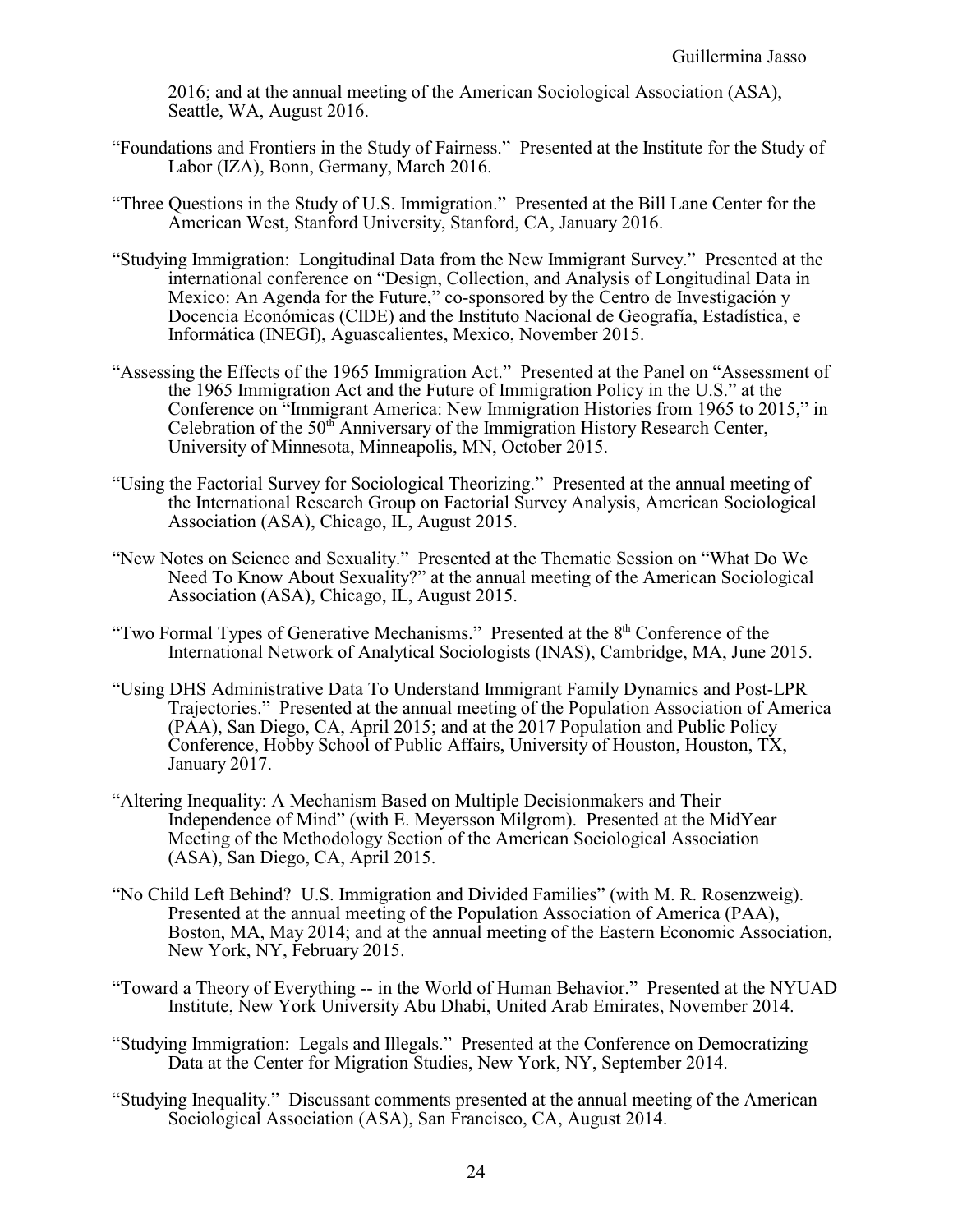- "Studying Immigration with the New Immigrant Survey." Presented at the 2014 Professional Development Workshop of the Hispanic Serving Health Professions Schools, National Institutes of Health, Bethesda, MD, July 2014.
- "Social Psychology and Two Types of Theory." Keynote address presented at the meetings of RC42 Social Psychology, XVIII World Congress of the International Sociological Association (ISA), Yokohama, Japan, July 2014.
- "Happiness and the New Unified Theory of Sociobehavioral Processes." Presented at the XVIII World Congress of the International Sociological Association (ISA), Yokohama, Japan, July 2014.
- "(In)Equality and (In)Justice." Presented at the  $15<sup>th</sup>$  Biennial Meeting of the International Society for Justice Research (ISJR), New York, NY, June 2014; and at the Joint Statistical Meetings (JSM), Boston, MA, August 2014.
- "Vermunt on Justice." Presented at the  $15<sup>th</sup>$  Biennial Meeting of the International Society for Justice Research (ISJR), New York, NY, June 2014.
- "How to Increase or Decrease Inequality: A Mechanism Based on Multiple Decisionmakers and Their Independence of Mind" (with E. Meyersson Milgrom). Presented at the  $7<sup>th</sup>$ Conference of the International Network of Analytical Sociologists (INAS), Mannheim, Germany, June 2014.
- "Exploring the Secret Garden of Inequality Effects." Presented at the University of Cambridge, Cambridge, UK, May 2014.
- "Discussion of Recruitment and Immigration." Presented at the NYU CESS  $7<sup>th</sup>$  Annual Experimental Political Science Conference, New York University, March 2014.
- "Labor Market Outcomes of Family Migrants in the United States: New Evidence from the New Immigrant Survey." Presented at the DHS-OECD Conference on Adapting to Changes in Family Migration: The Experience of OECD Countries, Washington, DC, November 2013.
- "Notes on Bhagwati." Discussion at the Emma Lazarus Lecture delivered by Jagdish Bhagwati. Columbia University, New York, NY, November 2013.
- "Studying Immigration: Longitudinal Surveys and Administrative Data." Presented at the Gathering on Data and Information Needs on the Unauthorized, Center for Migration Studies, Washington, DC, September 2013.
- "The Social Psychology of Immigration and Inequality." Presented at the annual meeting of the American Sociological Association (ASA), New York, NY, August 2013.
- "Empirical Design of a Just Linear Tax System" (with B. Wegener). Presented at the Joint Statistical Meetings (JSM), Montreal, Canada, August 2013; and at the annual meeting of the American Sociological Association (ASA), New York, NY, August 2013.
- "Everything That Rises Must Converge." Invited Lecture presented at the Conference on "Linking Theory and Empirical Research in the Social Sciences – Major Challenges and Current Debates," Social Science Research Center Berlin (WZB), Berlin, Germany, July 2013.

"Linking Micro- and Macroperspectives." Invited Lecture presented at the 3<sup>rd</sup> Berlin Summer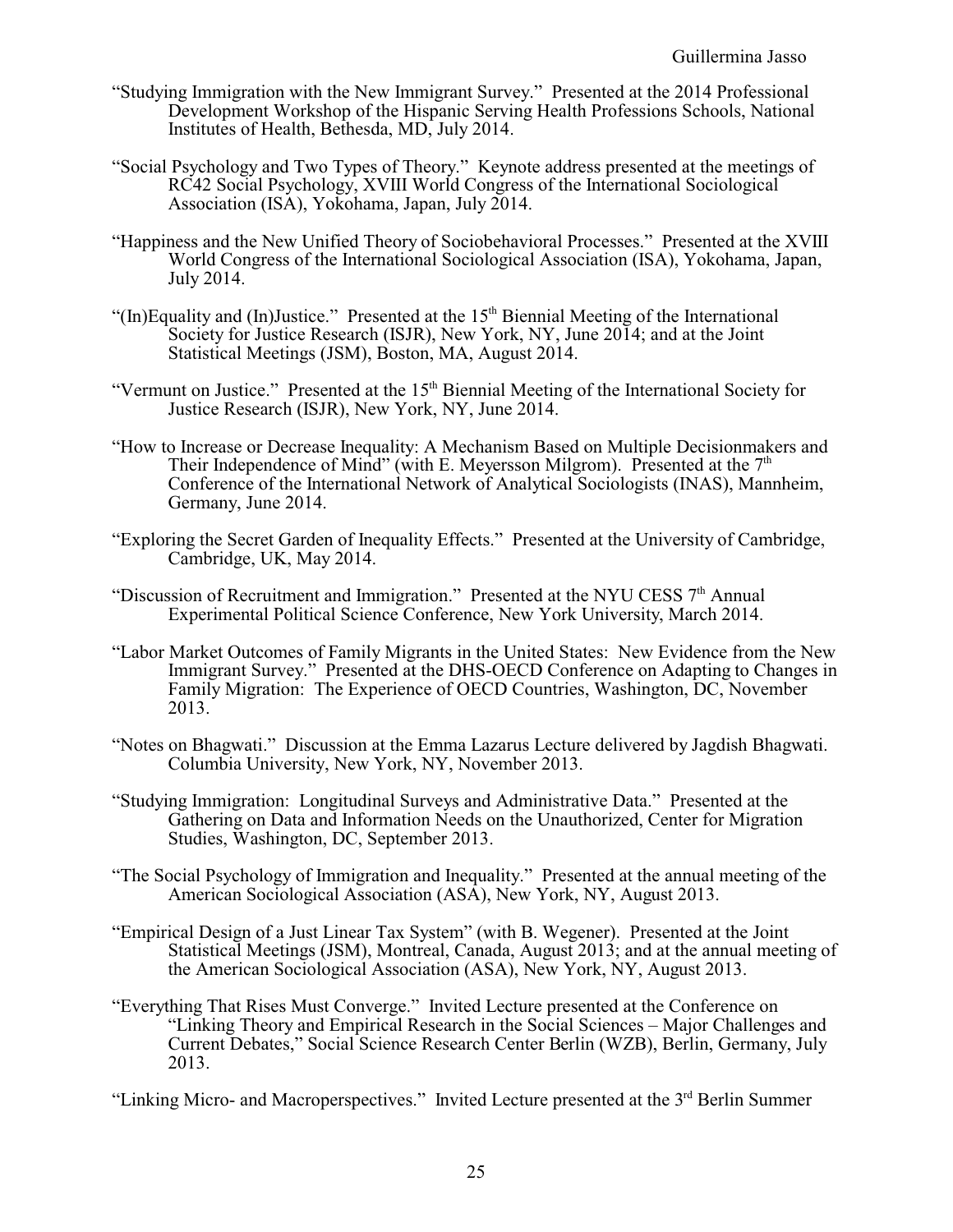School in Social Sciences, sponsored by the Berlin Graduate School of Social Sciences and the Social Science Research Center Berlin (WZB), Berlin, Germany, July 2013.

- "Exploring Mechanisms of the Middle Range." Presented at the 6th Conference of the International Network of Analytical Sociologists (INAS), Stockholm, Sweden, June 2013.
- "New Mechanisms and Tools for Understanding Human Behavior." Presented at the Workshop on Analytical Sociology, Coordination, and Informatics (ASSCI), University of Stockholm, Sweden, June 2013.
- "An Empirically Derived Just Linear Tax System" (with B. Wegener). Presented at the Spring 2013 meeting of the ISA RC28, University of Trento, May 2013.
- "Exploring the Link between Family Reunification and Remittances: How Do U.S. Immigrant Parents Choose between Sending Remittances to Their Children and Sponsoring Them for Immigration?" (with M. R. Rosenzweig). Presented at the annual meeting of the Population Association of America (PAA), New Orleans, LA, April 2013.
- "Foundations and Frontiers in Migration Research." Keynote address presented at the Third TEMPO Conference on International Migration, Institute for Employment Research, Nuremberg, Germany, October 2012.
- "Parental Strategies for the Children of Migration." Fedele F. And Iris M. Fauri Memorial Lecture, presented at the University of Michigan, Ann Arbor, MI, September 2012.
- "Foundations and Frontiers in Justice Research." Keynote address presented at the 14<sup>th</sup> Biennial Conference of the International Society for Justice Research (ISJR), College of Management - Academic Studies, Rishon LeZion, Israel, September 2012.
- "Deriving Predictions from the New Unified Theory of Sociobehavioral Forces." Invited lecture presented at the Institute for Futures Studies, Stockholm, Sweden, August 2012.
- "From Distributive Justice to Theoretical Unification and Beyond." Invited lecture presented at the Department of Sociology, University of Stockholm, Sweden, August 2012.
- "Studying Self-Selection." Invited lecture presented at SUDA, the Demography Unit of the University of Stockholm, Sweden, August 2012.
- "Author Meets Critics: Mathematical Sociology and Human Rights." Presented at the annual meeting of the American Sociological Association (ASA), Denver, CO, August 2012.
- "Justice and the Linear Tax System" (with B. Wegener). Presented at the annual meeting of the American Sociological Association (ASA), Denver, CO, August 2012; and at the  $14<sup>th</sup>$ Biennial Conference of the International Society for Justice Research (ISJR), College of Management - Academic Studies, Rishon LeZion, Israel, September 2012.
- "Establishing the Exact Relation between Inequality and Tax Progressivity" (with B. Wegener). Presented at the Fifth Joint Japan - North America Mathematical Sociology Conference, Denver, CO, August 2012.
- "*Tu*-*Vous* and Gendered Language: Is There English-Language Hegemony in Problem Selection in Sociology?" Presented at the Second ISA Forum of Sociology, Buenos Aires, Argentina, August 2012.

"Understanding Math Anxiety and the STEM Pipeline." Presented at the Joint Statistical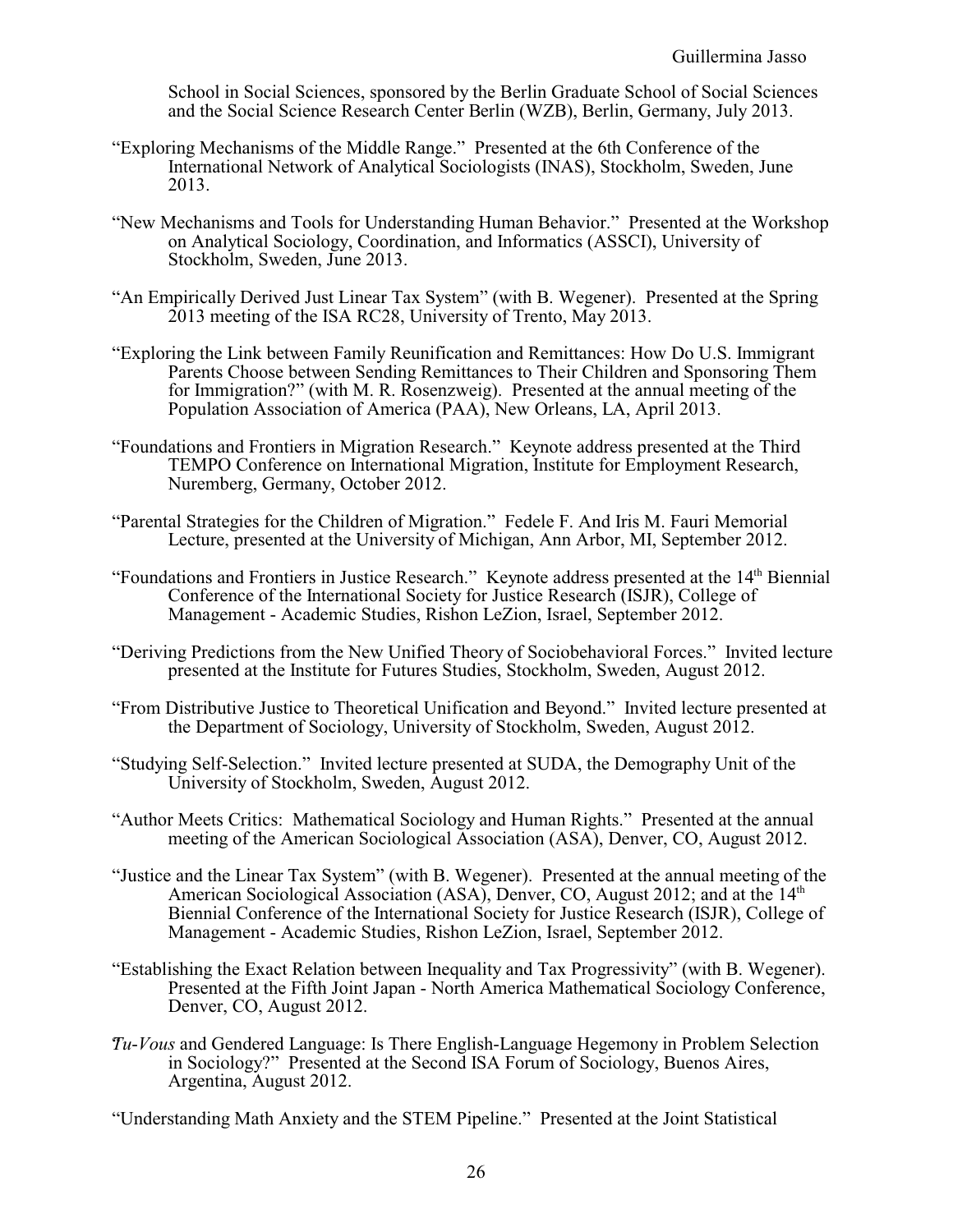Meetings (JSM), San Diego, CA, July-August 2012.

- "Studying Immigrant Self-Selection." Keynote address the Julian Simon Lecture presented at the Ninth Annual Migration Meeting, Institute for the Study of Labor (Institut zur Zukunft der Arbeit – IZA), Bonn, Germany, June 2012.
- "Children of Migration." Keynote address presented at the Third Norface Migration Workshop, University of Mannheim, Germany, March 2012.
- "Overview of Migration and Health Disparities Across Race and Ethnicity, Origin Country and Residency Status." Keynote address presented at the National Children's Study Symposium on "Next Generation and Our Future: Health Disparities Among Children of Immigrants," National Institutes of Health, Bethesda, MD, December 2011.
- "Revisiting Selection and Assimilation: New Theoretical and Empirical Analyses." Presented at the Myron Weiner Seminar, Inter-University Committee on International Migration, MIT Center for International Studies, Cambridge, MA, October 2011.
- "Language and Migration: A Mix of Old and New Questions." Presented at the Workshop on Meaning: Language and Sociocultural Processes, Columbia Linguistics Society and Columbia Center for Computational Learning Systems, Columbia University, New York, NY, October 2011.
- "Estimating the Effects of Grandparents on Their Grandchildren." Presented at the annual meeting of the International Research Group on Factorial Survey Analysis, Las Vegas, NV, August 2011.
- "Law across Time and Space" (with G. Ferrales and J. Hagan). Presented at the annual meeting of the American Sociological Association (ASA), Las Vegas, NV, August 2011.
- "Exploring the Link between Family Reunification and Remittances: U.S. Immigrant Parents and Their Children Abroad" (with M. R. Rosenzweig). Presented at the annual meeting of the American Sociological Association (ASA), Las Vegas, NV, August 2011.
- "An Empirically Derived Just Flat Tax" (with B. Wegener). Presented at the annual Group Processes Conference, Las Vegas, NV, August 2011.
- "The Final Contributions of Samuel Kotz" (with J. R. van Dorp and E. Seier). Presented at the Memorial Session for Samuel Kotz, Joint Statistical Meetings (JSM), Miami Beach, FL, July-August 2011.
- "Work, Migration, and the Sense of Fairness: New Research Directions." Presented at the Workshop on Market Dynamics in the Arab Gulf and Other Emerging Economies, New York University Abu Dhabi, New York, NY, April 2011.
- "Contributions to the Emergent Interdisciplinary Study of Distributive Justice." Presented at the Workshop on Positive and Normative Aspects of Distributive Justice: An Interdisciplinary Perspective, sponsored by the North-West Center for Experimental Research in the Social and Behavioral Sciences, University of Bremen / Carl-von-Ossietzky University of Oldenburg / Jacobs University Bremen, Bremen, Germany, 17- 18 March 2011; and at the University of Kiel, May 2011.
- "Remit or Reunify? US Immigrant Parents, Remittances, and the Sponsorship of Children" (with M. R. Rosenzweig). Presented at the Research Conference on Remittances and Immigration, Federal Reserve Bank of Atlanta, Atlanta, GA, November 2010; and at the Second ISA Forum on Sociology, Buenos Aires, Argentina, August 2012.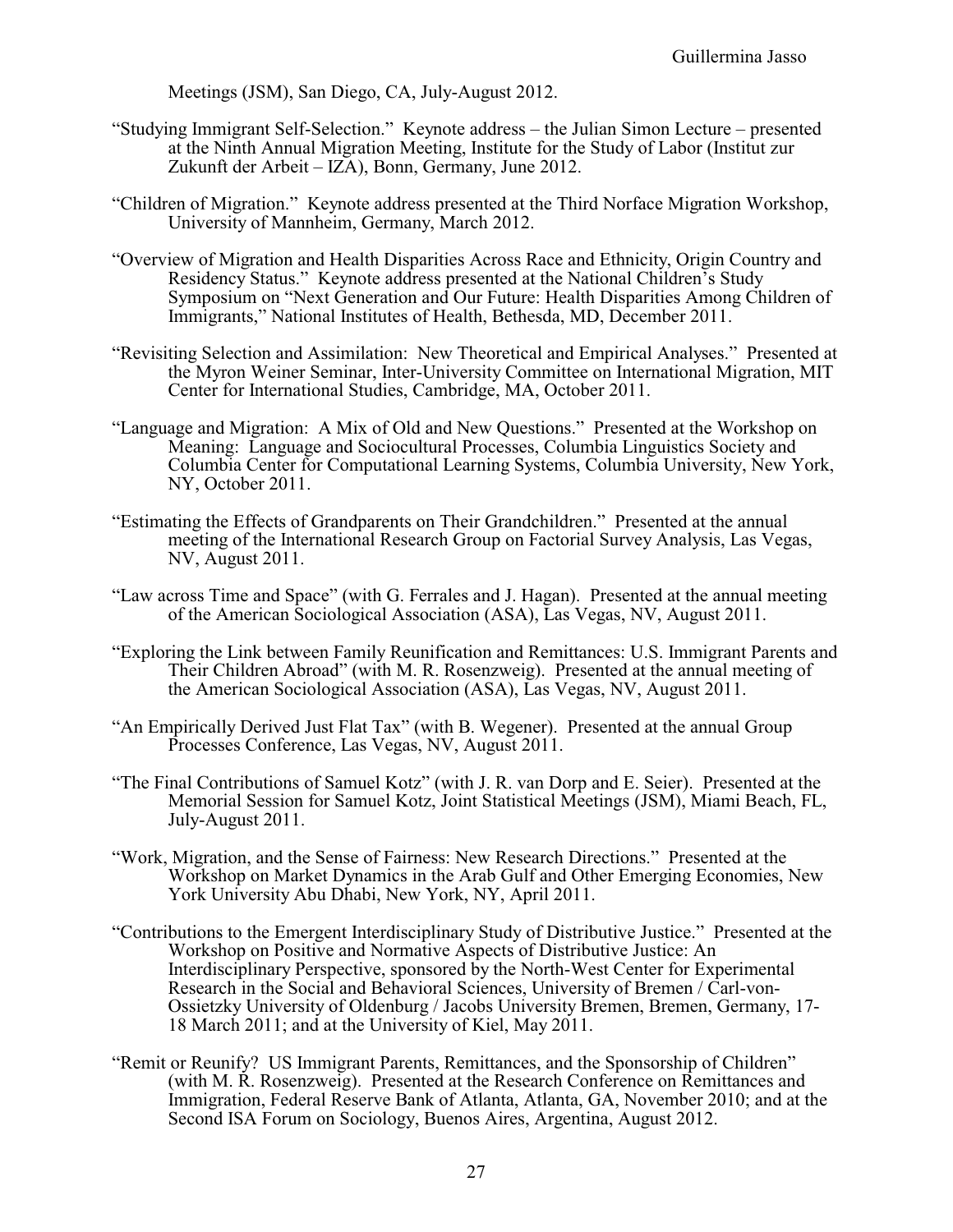- "New Data Analysis Protocols for Factorial Survey Studies of Justice." Presented at the annual meeting of the International Research Group on Factorial Survey Analysis, Atlanta, GA, August 2010.
- "Statistical Puzzles Generated by Mathematical Sociology" (with S. Kotz). Presented at the annual meeting of the American Sociological Association (ASA), Atlanta, GA, August 2010.
- "New Methods and Updated Estimates of the Number of Persons Waiting in Line for U.S. Legal Permanent Residence" (with R. Freeman, G. Gereffi, B. Rissing, and V. Wadhwa). Presented at the annual meeting of the American Sociological Association (ASA), Atlanta, GA, August 2010.
- "A New Subfamily of the Mirror-Exponential Distribution." Presented at the annual Joint Statistical Meetings (JSM), Vancouver, Canada, July-August 2010.
- "The Whole Is Greater than the Sum of Its Parts: Predictions of the New Unified Theory That Cannot Be Derived from the Component Theories of Comparison, Status, Power, and Identity." Presented at the quadrennial meeting of the International Sociological Association (ISA), Research Committee 42 on Social Psychology, Goteborg, Sweden, July 2010; and at the Group Processes Conference, Atlanta, GA, August 2010.
- "Rationality on the Move: Seven Keys To a Happy Journey." Presented at the quadrennial meeting of the International Sociological Association (ISA), Research Committee 45 on Rational Choice, Goteborg, Sweden, July 2010.
- "Sentimiento y Sociología." Keynote lecture presented in the series Las Nuevas Sociologías at the Instituto de Investigaciones Sociales, Universidad Nacional Autónoma de México, Mexico City, Mexico, May 2010.
- "Exploring the Just World: Theoretical and Empirical Contributions." Presented at the Inaugural Conference of the Centre for Research on Political Psychology (CresPP), Queen's University, Belfast, Northern Ireland, April 2010.
- "Two Worlds of Inequality." Presented at the annual winter meeting of the Methodology Section of the American Sociological Association (ASA), Urbana, IL, April 2010; at the Group Processes Conference, Atlanta, GA, August 2010; at the University of Pennsylvania, March 2011; at the Otto Friedrich University, Bamberg, Germany, October 2011; and at the University of Cologne, December 2012.
- "New Estimates of Previous Illegal Experience among New Legal Immigrants in the 2003 Cohort." Presented at the annual meeting of the Southern Economic Association, San Antonio, TX, November 2009; and at the Applied Demography Conference, San Antonio, TX, January 2010.
- "Studying Immigration with Data from the New Immigrant Survey." Presented at the Institute of European and American Societies, Academia Sinica, Taipei, Taiwan, September 2009.
- "Inequality and the New Unified Theory of Sociobehavioral Forces." Presented at the IEAS Conference on Contemporary Europan and American Societies, Academia Sinica, Taipei, Taiwan, September 2009.
- "Studying Legal Immigration to the United States from Mexico." Presented at the International Seminar on Measurement of Mexican Migration, Universidad Nacional Autónoma de México, Mexico City, Mexico, August 2009.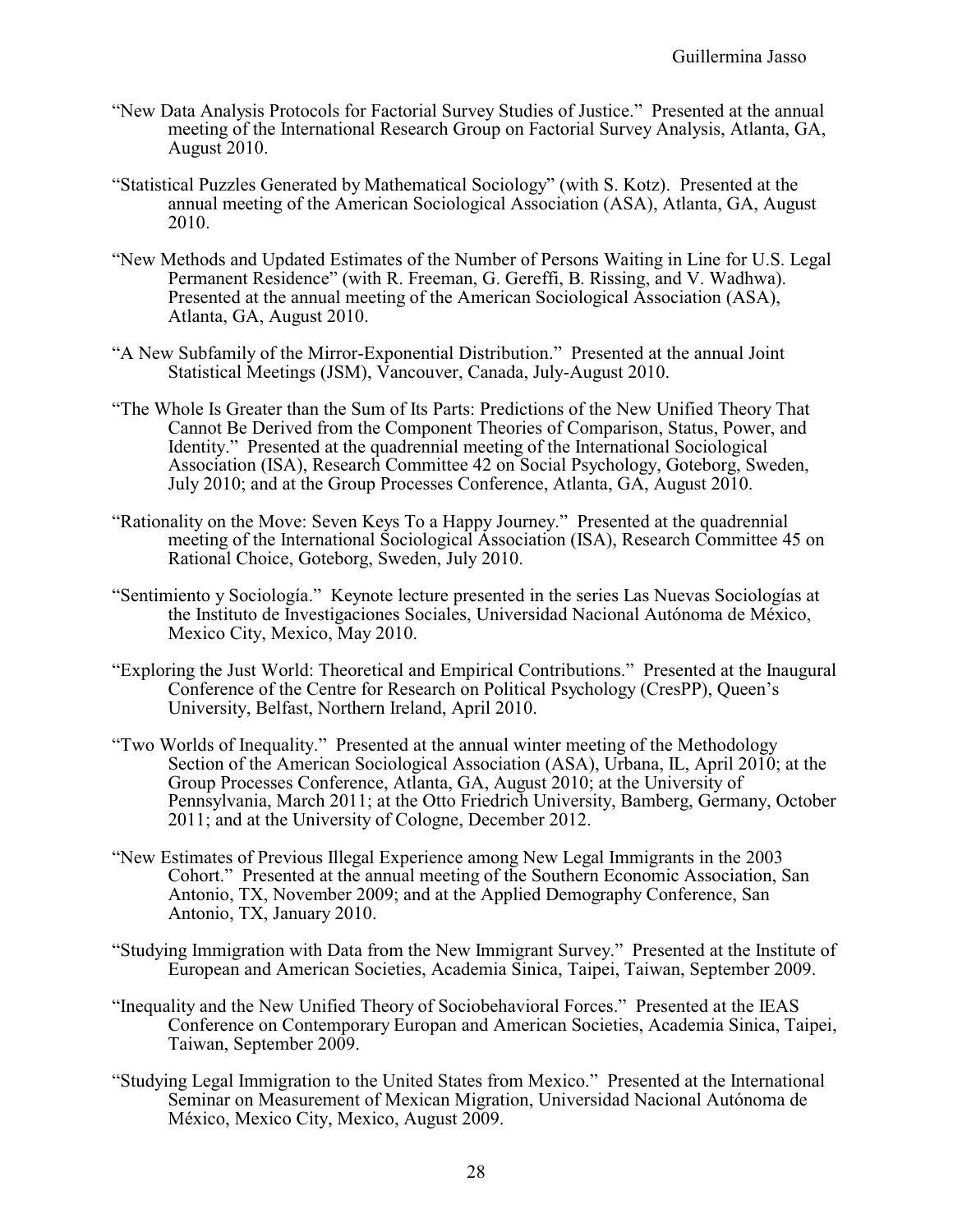- "Estimating Justice Equations with Factorial Survey Data." Presented at the inaugural meeting of the International Research Group on Factorial Survey Analysis, San Francisco, CA, August 2009.
- "Collaborating with a Singular Mathematician/Statistician." Presented at the annual meeting of the American Sociological Association (ASA), San Francisco, CA, August 2009.
- "At the Crossroads of Microsociology and Macrosociology: Toward a Theoretical Unification." Presented at the annual MiniConference of the Theory Section of the American Sociological Association (ASA), San Francisco, CA, August 2009.
- "Linking Income Inequality, Gender Inequality, and Marital Inequality." Presented at the 21st Annual Group Processes Conference, San Francisco, CA, August 2009.
- "What Do U.S. Immigrants Know about the Labor Markets in the United States and Their Home Countries? Perceptions of Earnings in Selected Occupations" (with A. Constant and K. F. Zimmermann). Presented at the annual meeting of the European Society for Population Economics, Seville, Spain, June 2009.
- "New Developments in Inequality Analysis: A New Unified Theory, New Models, New Distributions, and Factorial Survey Methods." Presented at the University of Bielefeld, Germany, June 2009.
- "Studying Immigration." Presented at Mathematica, Princeton, NJ, April 2009.
- "Exploring the Transfer and Remittance Behavior of New Legal Immigrants in the United States: Evidence Based on the New Immigrant Survey Cohort of 2003." Presented at the Immigration Conference, co-sponsored by Centro de Investigación y Docencia Económicas, AC (CIDE), Universidad Iberoamericana, and Georgetown University, Mexico City, Mexico, February 2009.
- "Two Measurement and Estimation Problems in the U.S. Context: (1) The Number of Highly Skilled Workers in the Queue for Employment-Based Immigrant Visas, and (2) The Number of New Legal Immigrants with Previous Illegal Experience." Presented at the Immigration Conference, co-sponsored by Centro de Investigación y Docencia Económicas, AC (CIDE), Universidad Iberoamericana, and Georgetown University, Mexico City, Mexico, February 2009.
- "Two Models of Polarization Based on the New Unified Theory of Sociobehavioral Forces." Presented at the annual meeting of the Mathematical Association of America, Washington, DC, January 2009.
- "Migration, Ethnicity, and Group Processes." Presented at the 20<sup>th</sup> Annual Group Processes Conference, Boston, MA, July 2008.
- "New Measures of Relative Deprivation and the Societal Justice Index" (with S. Kotz). Presented at the Fourth Joint Japan-North America Mathematical Sociology Conference, Redondo Beach, CA, May 2008; and at the annual meeting of the American Sociological Association (ASA), Boston, MA, July-August 2008.
- "The Love Zone: Assessing the Effects of Valued Goods and Dominant Sociobehavioral Forces on the Partner Pool" (with J.-C. A. Li). Presented at the Fourth Joint Japan-North America Mathematical Sociology Conference, Redondo Beach, CA, May 2008.
- "Discerning Ethnicity and Its Operation in the New Immigrant Survey." Dinner talk, Immigration and Ethnic History Society Dinner, New York, NY, March 2008.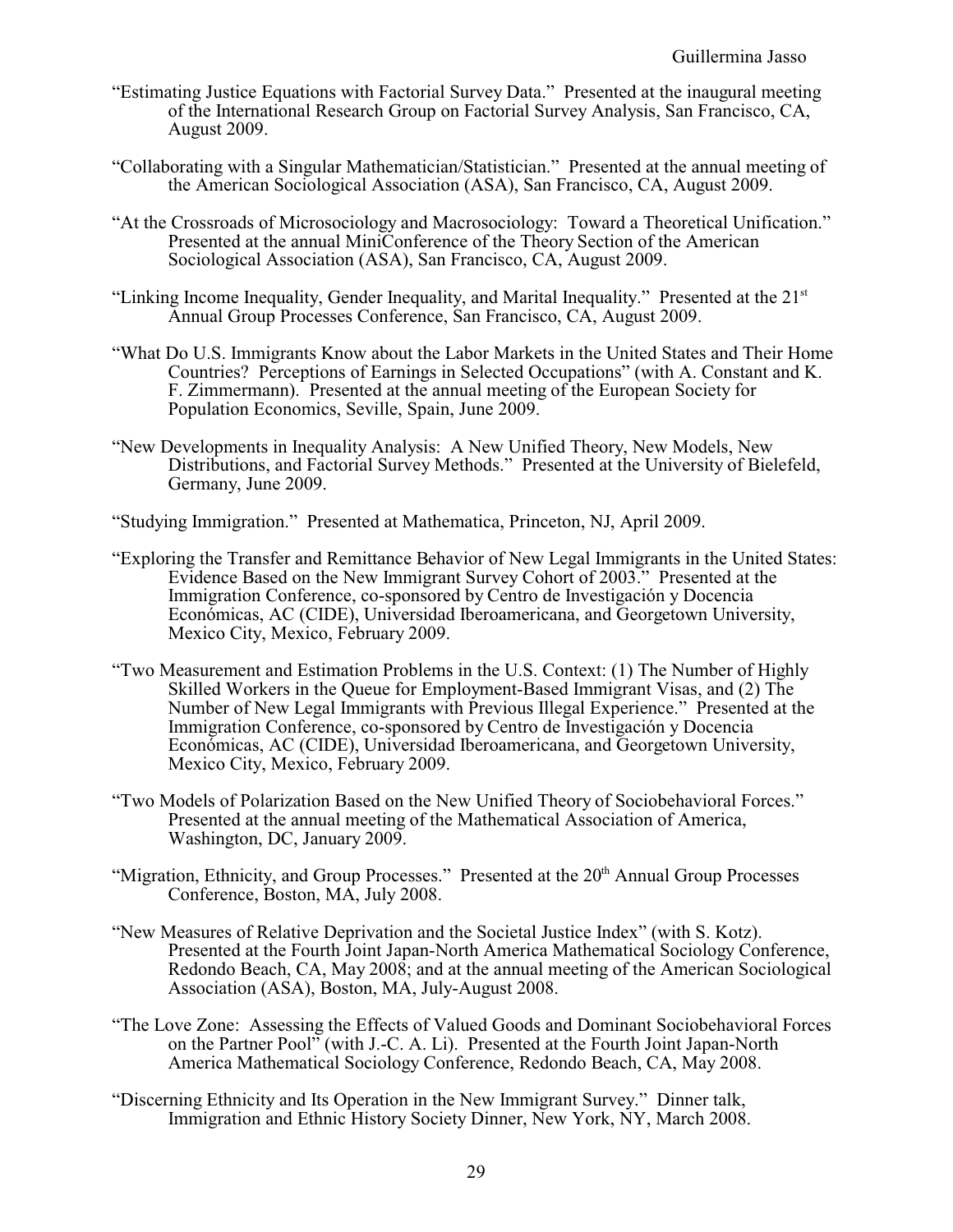- "Mate Selection of New Legal Immigrants: Race, Skin Color, and Education" (with Z. Qian). Presented at the NIS Conference, Vanderbilt University, Nashville, TN, March 2008; and at the annual meeting of the Population Association of America (PAA), New Orleans, LA, April 2008.
- "If I Were a Child: Immigration and Its Transitions from a Child's Eye." Keynote address presented at the Annual Conference of the Research Data Centres Network of Canada, Dalhousie University, Halifax, Nova Scotia, October 2007.
- "Immigration and American Inequality." Presented at the annual meeting of the American Sociological Association (ASA), New York, NY, August 2007; and at the International Conference on Rational Choice and Social Institutions, ETH Zurich, Switzerland, 6-8 September 2007.
- "Theoretical Unification and Extreme Theory." Presented at the annual meeting of the American Sociological Association (ASA), New York, NY, August 2007.
- "Culture in the New Unified Theory of Sociobehavioral Forces." Presented at the annual meeting of the Society for the Study of Social Problems, New York, NY, August 2007.
- "An Iraqi Judicial Experiment: Toward a Theory of Gender Control" (with J. Hagan and G. Ferrales). Presented at the joint annual meeting of the Law and Society Association and the Research Committee on Sociology of Law, Berlin, Germany, July 2007; and at the annual meeting of the Society for the Study of Social Problems, New York, NY, August 2007.
- "Studying Immigration: Questions, Models, and Data," Department of Homeland Security, International Studies Program, Washington, DC, July 2007.
- "Respondents and Interviewers, Translators and Interpreters: Challenges of the New Immigrant Survey." Presented at the Workshop on Survey Research in Multi-Ethnic America, Program on Survey Research, Institute for Quantitative Social Science, Harvard University, May 2007.
- "Immigration and the Attack on American Apartheid." Presented at the Inaugural Conference of the Center for Research on Inequalities and the Life Course, Yale University, May 2007; and at the Center for Public Policy, University of Houston, Houston, TX, March 2008.
- "Modeling Migration and Health." Presented at the Workshop on Migration and Cardiometabolic Risk: Obesity and Diabetes among Foreign-Born People in the United States, Rollins School of Public Health, Emory University, April 2007.
- "Overview of the New Immigrant Survey and Its Health-Related Data." Presented at the Workshop on Migration and Cardio-metabolic Risk: Obesity and Diabetes among Foreign-Born People in the United States, Rollins School of Public Health, Emory University, April 2007.
- "Immigrant Selection and Adaptation." Presented at the annual meeting of the Population Association of America (PAA), New York, NY, March 2007.
- "Immigration and Stratification Mechanisms." Presented at the annual meeting of the American Association for the Advancement of Science, San Francisco, CA, February 2007.
- "Love, Luck, and Migration." Lunch talk, Conference on "Immigration: Issues for a New America," Knight Center for Specialized Journalism, University of Maryland, December 2006.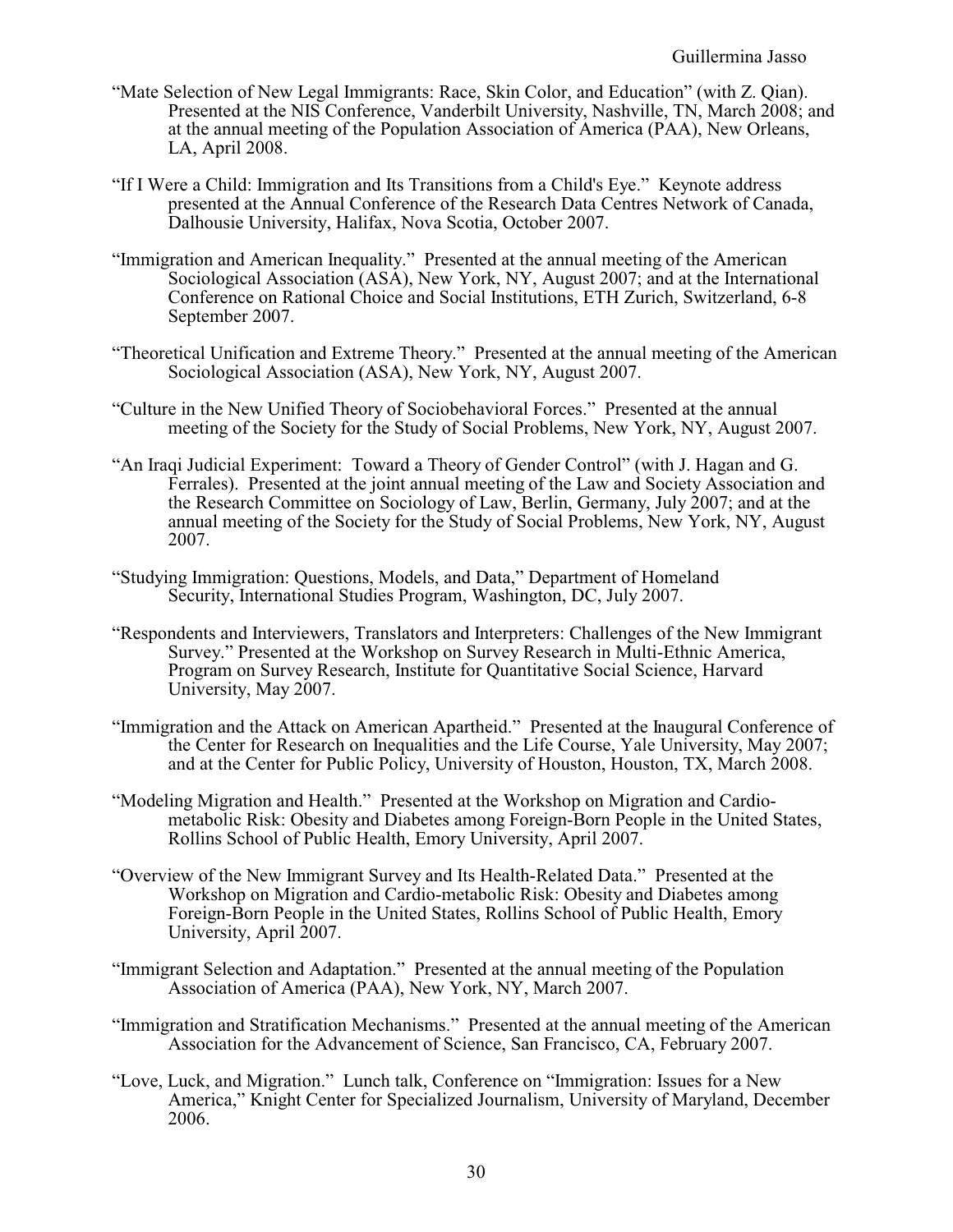- "Mapping the Journey: Health and Wealth, Love and Luck, from Africa to Legal Permanent Residence in the United States." Presented at the Migration Conference, sponsored by Africa House, New York University, December 2006.
- "Social and Political Integration of Immigrants: What Do We Know and What Do We Need To Learn?" Presented at the Immigration Symposium, National Academy of Sciences - National Research Council, Beckman Center, Irvine, CA, November 2006.
- "Mexican Immigration to the United States." Presented at the Stanford Roundtable on U.S.- Mexico Immigration Issues, sponsored by the Bill Lane Center for the Study of the North American West, Stanford University, October 2006.
- "Migration and Discrimination." Presented at the Eleventh International Metropolis Conference, Lisbon, Portugal, October 2006.
- "Reflections on the Immigration Multiplier." Presented at the Workshop on "Congress and Tomorrow's Foreign-Born Workforce: Evaluating Immigration Projections," Institute for the Study of International Migration, Georgetown University, Washington, DC, 26-27 September 2006.
- "Inequality, Justice, and Social Cohesion." Plenary Lecture presented at the Annual Conference of EQUALSOC, the European Commission's Network of Excellence on Economic Change, Quality of Life, and Social Cohesion, Barcelona, Spain, September 2006.
- "Ethnicity, Marriage, and Immigration." Presented at the IZA Meeting on Migrant Ethnicity, Bonn, Germany, May 2006.
- "Gender and Migration." Presented at the World Bank PREM (Poverty Reduction and Economic Management) Week Conference, Washington, DC, April 2006.
- "Migration, Health, and the Lifecourse." Presented at the 20<sup>th</sup> Anniversary Celebration of the Minnesota Life Course Center, Minneapolis, MN, April 2006.
- "Estimating the Separate Effects of Visa Stress and Migration Stress on Immigrants to the United States" (with D. S. Massey, M. R. Rosenzweig, and J. P. Smith). Presented at the annual meeting of the Population Association of America (PAA), Los Angeles, CA, April 2006.
- "Children and Immigration." Presented at the Children's Roundtable, sponsored by Child Trends and the Urban Institute, Washington, DC, January 2006
- "Immigrant Characteristics, Naturalization, and Civic Integration." Presented at the NAS/NRC Planning Meeting, Washington, DC, December 2005.
- "New Results from the New Immigrant Survey" (with D. S. Massey, M. R. Rosenzweig, and J. P. Smith). Presented at the Tenth International Metropolis Conference, Toronto, Canada, October 2005.
- "The U.S. New Immigrant Survey: Overview and First Results from the Baseline Round of the NIS-2003 Cohort" (with D. S. Massey, M. R. Rosenzweig, and J. P. Smith). Presented at the annual meeting of the American Sociological Association (ASA), Philadelphia, PA, August 2005.
- "Science, Support Systems, and Policy Opportunities." Presented at the Conference on Immigrant Health: A Transatlantic Perspective, sponsored by the New York Academy of Medicine and the Royal Statistical Society, New York, NY, June 2005.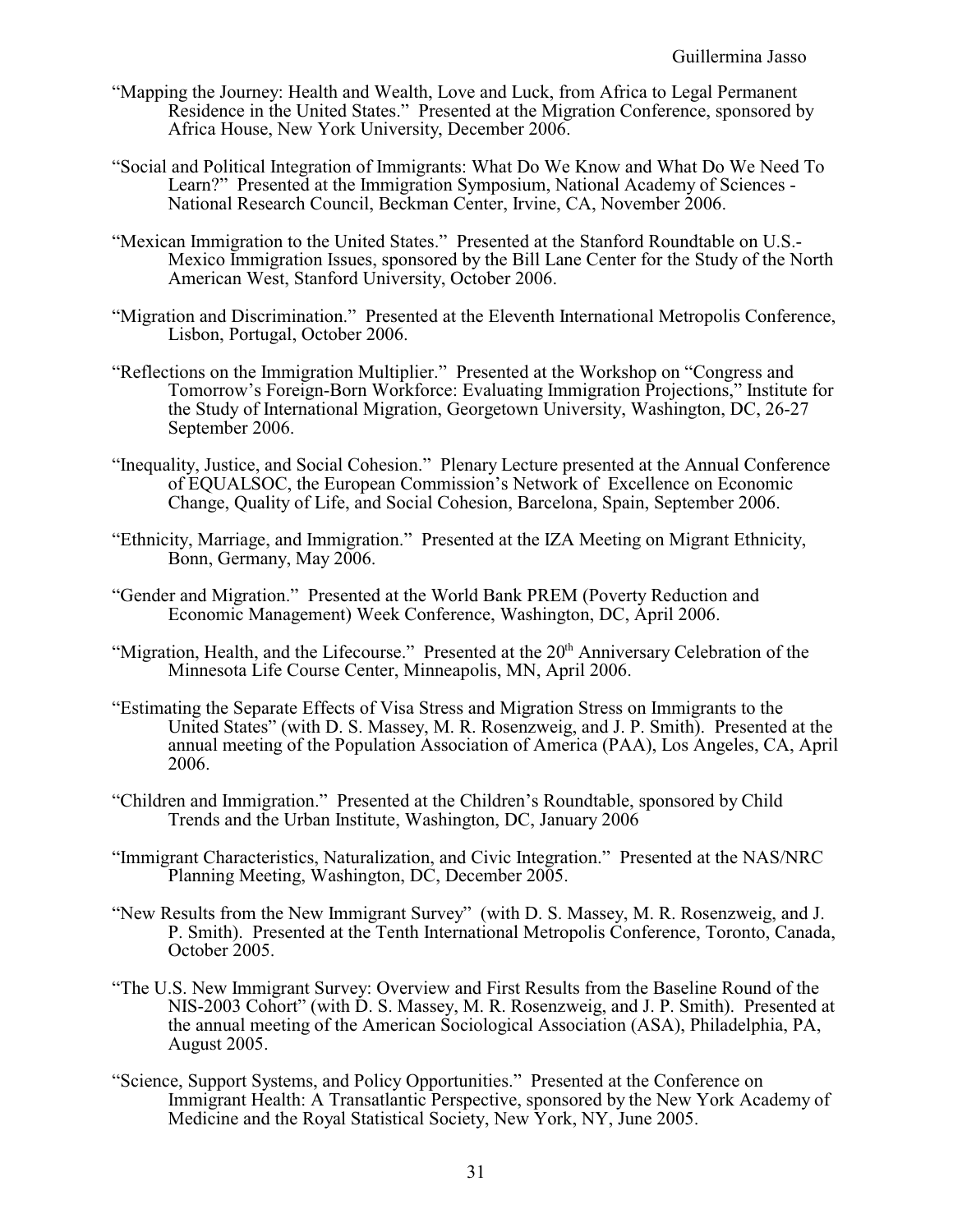- "Children of the NIS-2003: New Evidence from the Baseline Round" (with D. S. Massey, M. R. Rosenzweig, and J. P. Smith). Presented at the Workshop on Addressing Health, Educational, and Socioeconomic Disparities of Children in Immigrant Families, sponsored by the National Institutes of Health (NICHD and the Office of Behavioral and Social Science Research) and the Bureau of Citizenship and Immigration Services, Rockville, MD, May 2005.
- "Dimensions of Diversity: New Legal Immigrants to the United States" (with D. S. Massey, M. R. Rosenzweig and J. P. Smith). Presented at the annual meeting of the American Association for the Advancement of Science, Washington, DC, February 2005.
- "Reflections on Migration and Social Exclusion." Presented at the World Congress on Human Movements and Immigration, Barcelona, Spain, September 2004.
- "Identity, Social Distance, and Palestinian Support for the Roadmap" (with E. M. Meyersson Milgrom). Presented at the Second Workshop on Suicide Attacks, sponsored by the Center on Development, Democracy, and the Rule of Law, Stanford University, September 2003; at the annual meeting of the Society for the Advancement of Socio-Economics, Washington, DC, July 2004; and at the annual meeting of the American Sociological Association (ASA), San Francisco, CA, August 2004.
- "The Long Reach of Justice." Presented at the Distinguished Lecture Seminar, National Science Foundation, SBE Directorate, Washington, DC, March 2003; and at the Symposium on Human Capital and Labour Markets, Zhejiang University, Hangzhou, China, April 2004.
- "Sociobehavioral Mechanisms in Suicide Missions." Presented at the Conference on Suicide Bombing, sponsored by the Center on Development, Democracy, and the Rule of Law, Stanford University, November 2002.
- "Justice and Status Mechanisms for Solidarity and Social Norms." Presented at the Festschrift for Karl-Dieter Opp, held in conjunction with the biennial meeting of the German Sociological Association, Leipzig, Germany, October 2002.
- "Designing and Assessing Migration Questions for the Census 2010" (with D. S. Massey, M. R. Rosenzweig, and J. P. Smith). Presented at the Workshop on Census 2010, Migration Policy Institute, Washington, DC, September 2002.
- "Gender and the Sense of Justice: Grades in School and Earnings in the Workplace" (with N. Resh). Presented at the biennial conference of the International Society for Justice Research (ISJR), Skovde, Sweden, June 2002.
- "Justice, Status, and Social Distance." Presented at the Second Joint Japan-North American Conference on Mathematical Sociology, Vancouver, Canada, May-June 2002; and at the biennial conference of the International Society for Justice Research (ISJR), Skovde, Sweden, June 2002.
- "The Effects of Interview Payments and Periodicity on Sample Selection and Attrition and Respondent Memory: Evidence from the Pilot Study of the New Immigrant Survey" (with M. R. Rosenzweig and J. P. Smith). Presented at the Conference on Data Quality Issues in Longitudinal Surveys, University of Michigan, Institute for Social Research, Ann Arbor, MI, October 1998.

# **DATA COLLECTION PROJECTS**

Jasso, Guillermina, Douglas S. Massey, Mark R. Rosenzweig, and James P. Smith. *The New*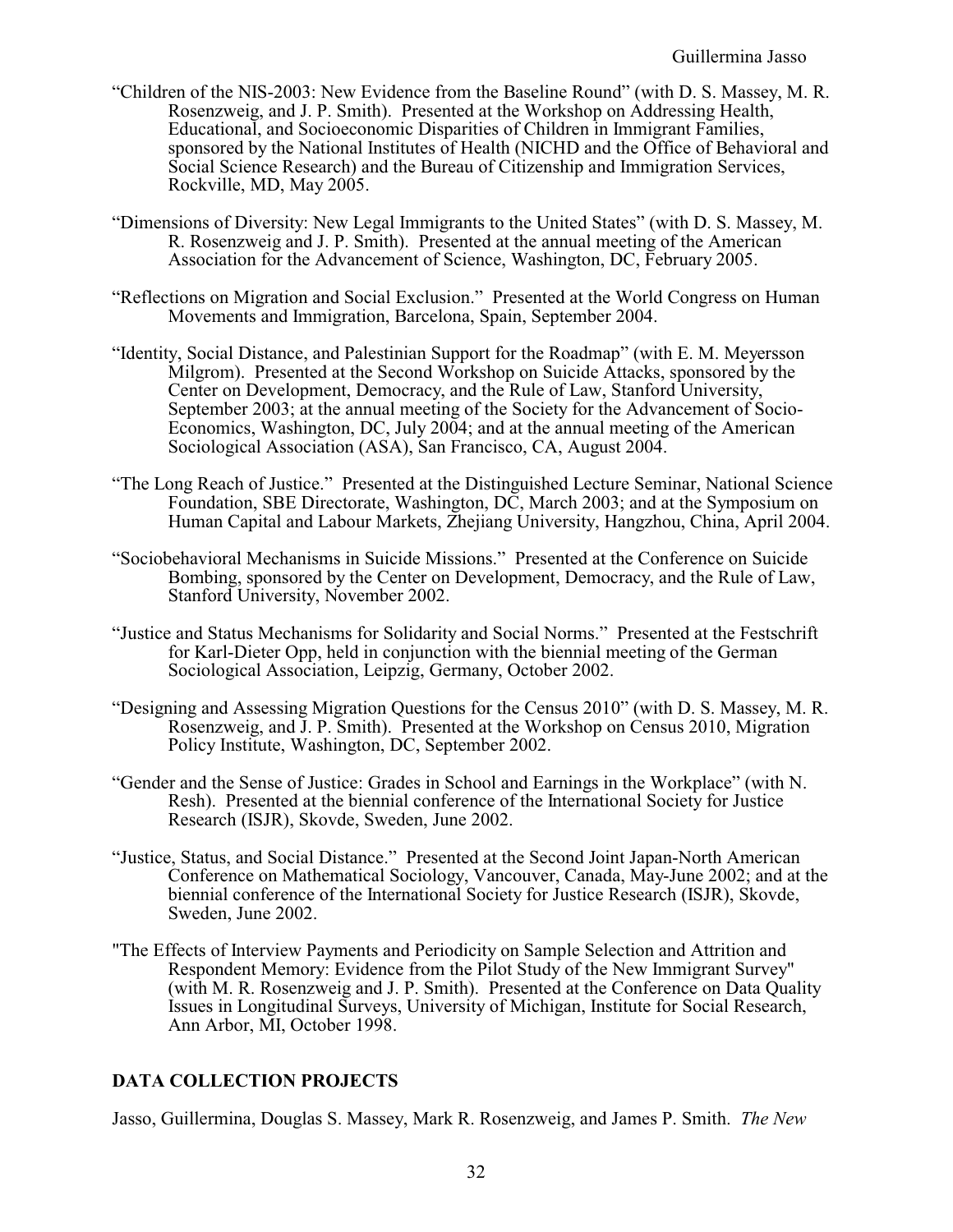*Immigrant Survey*. A longitudinal study of multiple cohorts of new legal immigrants to the United States. Data from the three rounds of the NIS-Pilot (FY 1996 immigrants) released in April 2005. Data from the baseline round of NIS-2003 (FY 2003 immigrants) released in March 2006, and data from the second round of NIS-2003 released in April 2014. Data and documentation posted at<http://nis.princeton.edu> .

Liebig, Stefan, Bernhard Kittel, Nadia Steiber, Jürgen Schupp, Michael Weinhardt, István György Tóth, Márton Medgyesi, Arye Rattner, Clara Sabbagh, Meir Yaish, and Guillermina Jasso. Questionnaire Design Team for one of two Rotating Modules selected for the European Social Survey, Round 9, fielded in 31 countries in 2018-2019. https://www.europeansocialsurvey.org/docs/round9/questionnaire/ESS9\_justice\_a bstract.pdf .

# **GRANTS**

- Consultant, "Implications of Three Sociobehavioral Theories for Economic Growth." Bechtel Foundation, 2002-2005.
- Consultant, "Religion and Religious Practice Among New Immigrants to the United States." Pew Charitable Trusts, 2001-2008.
- Co-Principal Investigator, "The New Immigrant Survey." National Institutes of Health, 2000- 2014. (Principal Investigator for subcontract at New York University.)
- Co-Principal Investigator, "The New Immigrant Survey." National Science Foundation, 2000- 2002.
- Co-Principal Investigator, "The New Immigrant Survey: A Pilot Study." National Institutes of Health, 1995-1999.
- Principal Investigator, "Studies in Comparison Theory, with Special Emphasis on Mathematical and Statistical Methods of Theoretical Research." National Science Foundation, 1994- 1997.
- Principal Investigator, "Emergence, Severity, and Resolution of Conflicts Between Two Sub-Groups of a Collectivity and Between Two Collectivities." Conflict Project of the University of Minnesota, 1987.
- Principal Investigator, "The Effects of Nativity and Aging on the Experience of Poverty." Graduate School of the University of Minnesota, 1986-1987.
- Principal Investigator, "Family Reunification and the Immigration Multiplier: Estimating the Effects of Current Immigration on Future Immigration." Rockefeller Foundation, 1985- 1986.
- Co-Principal Investigator, "Agricultural Investment and Social Mobility in India and Africa." World Bank, 1984-1987.
- Principal Investigator, "Immigrants in the United States." Russell Sage Foundation, 1983-1985.
- Principal Investigator, "Data and Software for Demographic and Social Science Research." Educational Development Program, University of Minnesota, 1983.

Principal Investigator, "Immigrant Behavior and Adjustment." Graduate School of the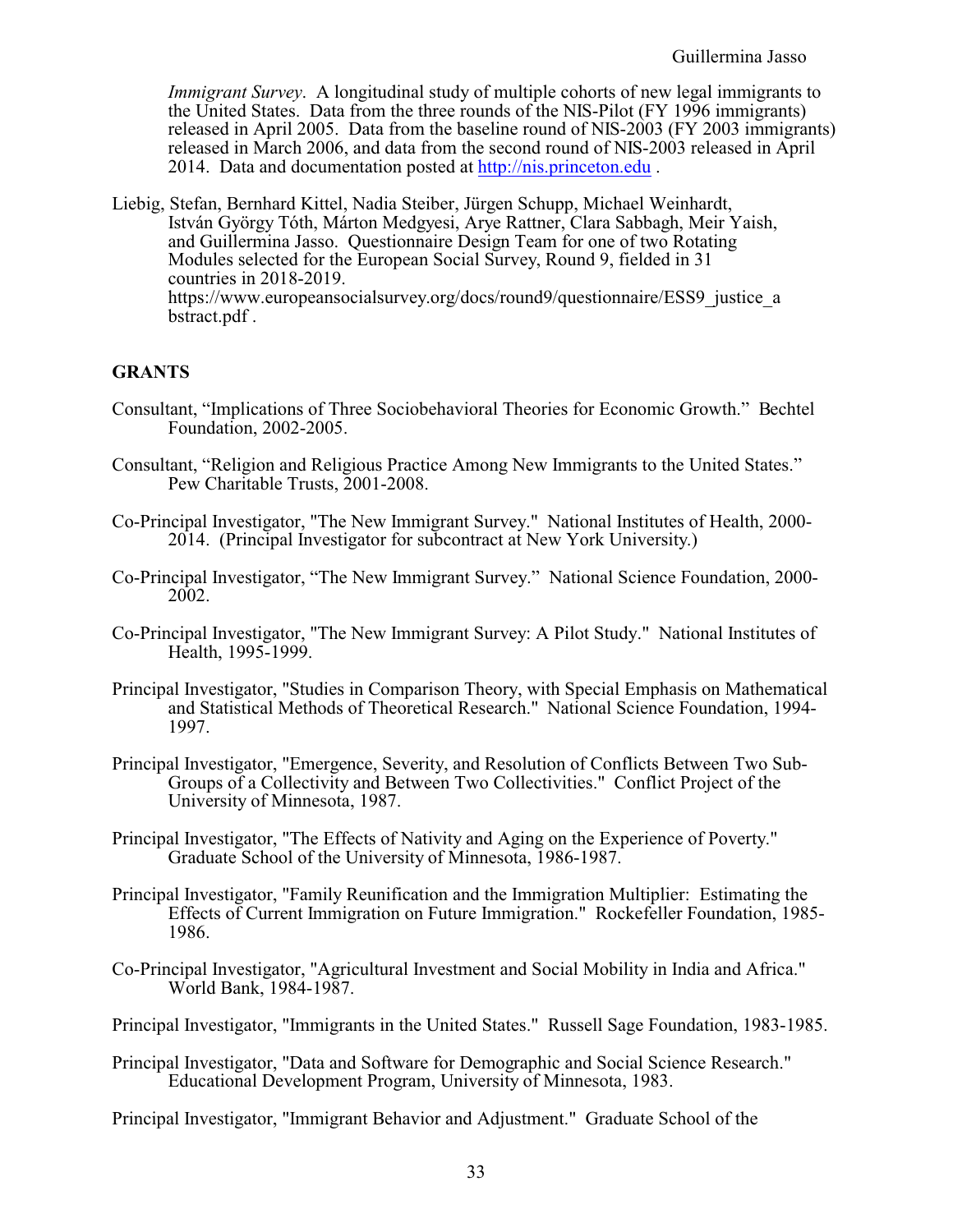University of Minnesota, 1983-1984.

## **PROFESSIONAL ACTIVITIES AND COMMITMENTS**

#### *Member, Advisory Boards, Committees, Panels, and Working Groups*:

- International Advisory Board, Research Group on Refugee Migration to Germany: A Magnifying Glass for Broader Public Health Challenges (PH-LENS), German Research Foundation, 2020-.
- International Academic Advisory Board (IAAB), Program for Longitudinal Studies, Experiments, and Surveys (PANEL), Centro de Investigación y Docencia Económicas (CIDE), Aguascalientes, Mexico, 2017-.
- Review Panel, Special Emphasis Panel, National Institutes of Health, August 2016.
- Human Capital and Economic Opportunity: A Global Working Group, Network on "Inequality: Measurement, Interpretation, and Policy," Becker-Friedman Institute for Research in Economics, University of Chicago, 2013-.
- Census Scientific Advisory Committee, U.S. Bureau of the Census, 2011-2017. Chair, 2011-2015.
- Academic Advisory Council, Berlin Graduate School of Social Sciences, Humboldt University, Berlin, Germany, 2010- .
- Review Panel, Special Emphasis Panel, Methodology and Measurement in the Behavioral and Social Sciences, National Institutes of Health, June 2010.
- Review Panel, Centers for Population Health and Health Disparities, National Cancer Institute, National Institutes of Health, September 2009.
- Board of Directors, DIW DC (Deutsches Institut für Wirtschaftsforschung -- German Institute for Economic Research), 2009-2012.
- Scientific Advisory Board, DIW Berlin (Deutsches Institut für Wirtschaftsforschung -- German Institute for Economic Research), 2008-.
- Census Advisory Committee, American Statistical Association, and Census Advisory Committee of Professional Associations (CACPA), 2008-2010. Renamed Census Scientific Advisory Committee (CSAC) in 2010.
- Review Panel, Health of the Population special emphasis panel, National Institutes of Health, December 2007.
- Review Panel, Mathematical Sciences, National Science Foundation, July 2007.
- SOEP Survey Committee, German SocioEconomic Panel, DIW Berlin (Deutsches Institut für Wirtschaftsforschung -- German Institute for Economic Research), 2007-2015.
- Advisory Committee, GPRA Performance Assessment, National Science Foundation, 2007.

Committee of Visitors, Division of Social, Behavioral, and Economic Sciences, National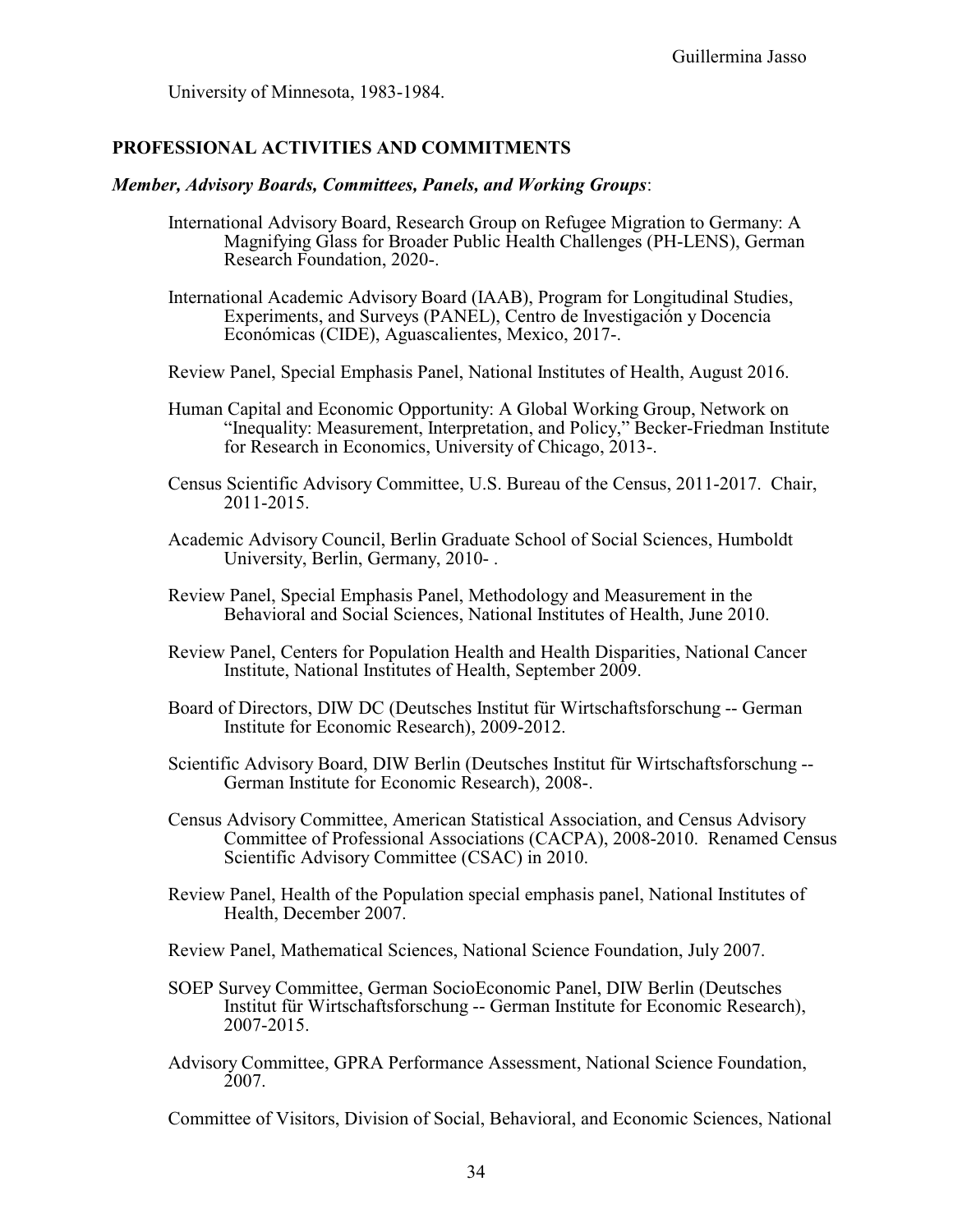Science Foundation, March 2007; Chair of the Social and Political Sciences Subcommittee.

- Review Panel, Health of the Population special emphasis panel, National Institutes of Health, November 2006.
- Review Panel, Health of the Population special emphasis panel, National Institutes of Health, July 2006.
- Long-Range Planning Committee, Society for Political Methodology/APSA Political Methodology Section, 2005-2008.
- Workshop on Transformative Research, National Science Board, National Science Foundation, August 2005.
- Review Panel, Health of the Population special emphasis panel, National Institutes of Health, August 2005.
- NSF Science and Technology Centers Blue Ribbon Panel, Office of Integrative Activities, National Science Foundation, December 2004.
- Review Panel, Meetings and Networks for Methodological Development in Interdisciplinary Research, National Institutes of Health, 2004.
- Committee on the U.S. Naturalization Test Redesign, National Academy of Sciences National Research Council, 2004-2005.
- Advisory Committee for the Social, Behavioral and Economic Sciences (SBE) Directorate, National Science Foundation, 2003-2009.
- Ad hoc reviewer, Study Section on Social Sciences, Nursing, Epidemiology and Methods 3, National Institutes of Health, 2002-2003.
- Review Panel, Interdisciplinary Grants in the Mathematical Sciences, National Science Foundation, 2001.
- Public Technical Advisory Group, Microfilm Digitization Application System, U.S. Immigration and Naturalization Service, 2000- .
- Review Panel, Integrative Graduate Education and Research Training Program, National Science Foundation, 1999-2000.
- Advisory Panel, Research on Survey Methodology Competition, National Science Foundation, June 1999.
- Population Research Subcommittee, Initial Review Group, National Institute of Child Health and Human Development, National Institutes of Health, 1998-2002.
- Review Panel, Integrative Graduate Education and Research Training Program, National Science Foundation, 1998-99.
- United Nations Expert Panel on International Migration, New York, New York, October 1997.
- Panel on Demographic and Economic Impacts of Immigration, National Academy of Sciences - National Research Council, 1995-1997.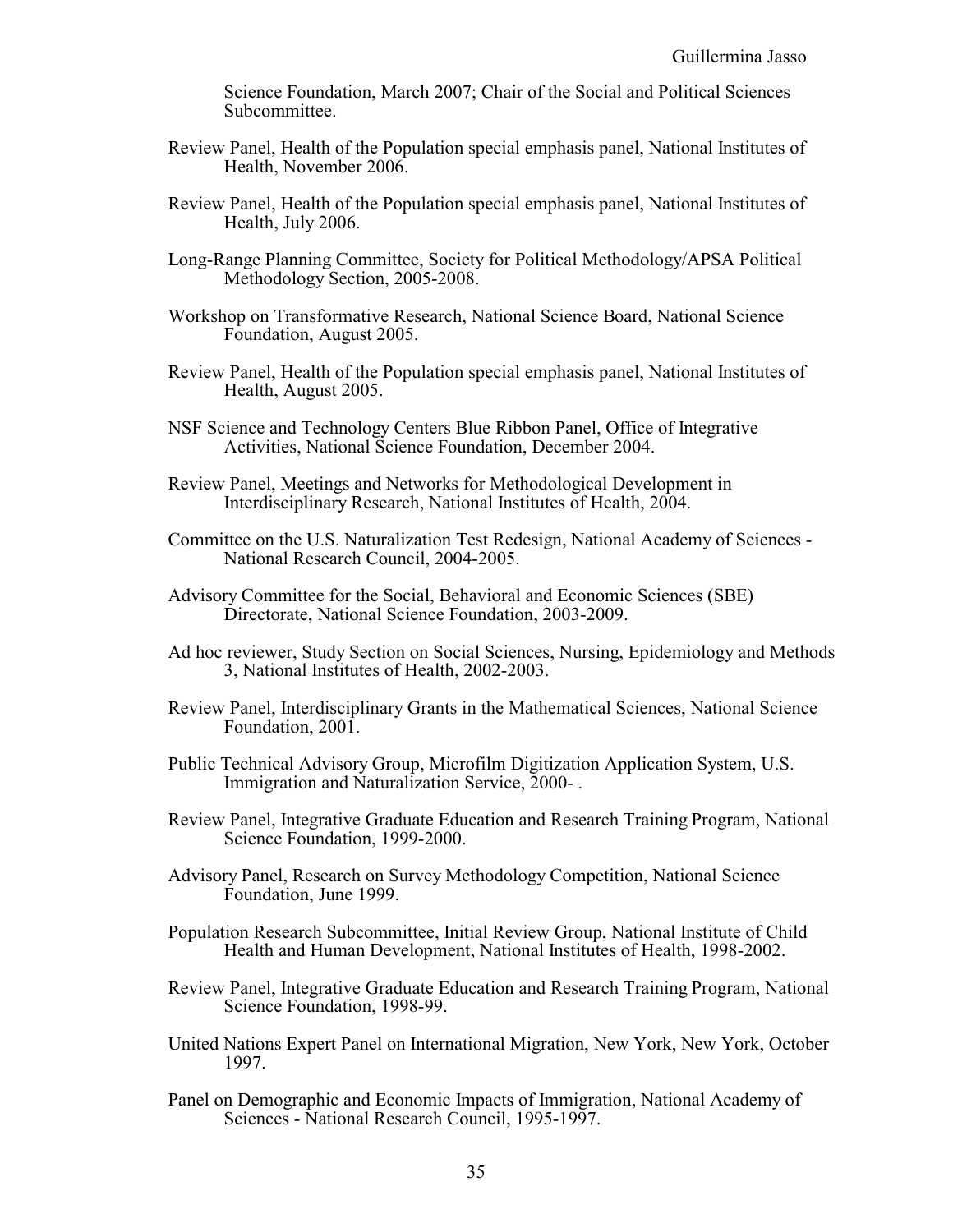- Advisory Panel, Methodology, Measurement, and Statistics Program, National Science Foundation, 1994-1996.
- United States Committee for the International Institute for Applied Systems Analysis (IIASA), 1993-2001
- Evaluation Panel, Ford Foundation Postdoctoral Fellowships for Minorities Program, Social Sciences B, 1993, 1994. Chairman of the Panel, 1994.
- Advisory Panel, Sociology Program, National Science Foundation, 1992-1994.
- Advisory Panel, Division of International Programs, National Science Foundation, December 1991.
- Study Section on Social Science and Population, National Institutes of Health, 1991- 1995.
- Preselection Committee, IUP/SSRC Committee for Public Policy Research on Contemporary Hispanic Issues, Social Science Research Council, 1991.
- Advisory Panel, Division of International Programs, National Science Foundation, December 1990.
- Centre for the International Study of Social Justice, Leiden University, The Netherlands, since 1988.
- Advisory Panel, Measurement Methods and Data Improvement Program, National Science Foundation, 1987-1991.
- Advisory Panel, Fulbright Senior Scholar Awards in Sociology, Council for the International Exchange of Scholars, 1982-1986. Chairman of the Panel, 1985- 1986.

#### *Editorial Appointment*

Deputy Editor, *American Sociological Review*, 1996-1999.

Chief Specialty Editor, Migration and Society Section, *Frontiers in Sociology*, 2018- .

### *Member, Journal Editorial Boards*

*American Journal of Sociology*, 1991-1993.

*American Sociological Review*, 1987-1990, 2008-2010.

*Contemporary Sociology*, 2006-2007.

*Current Sociology Monograph Issues*, 2010-2014.

*European Sociological Review*, 2000-.

*International Journal of Comparative Sociology*, 2001-.

*Journal of Applied Developmental Psychology*, 1995-2000.

*Journal of Mathematical Sociology*, 1985-.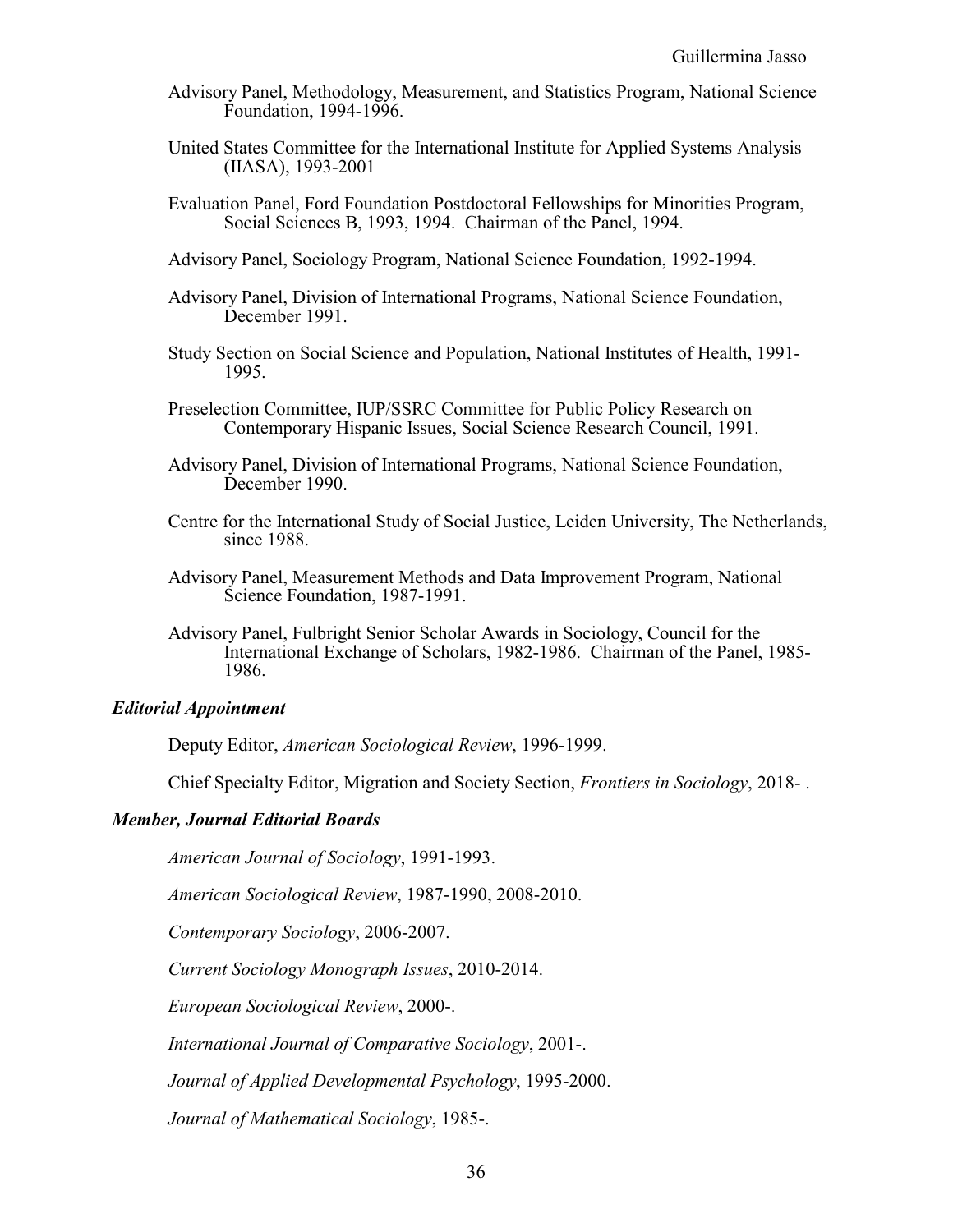*Journal of the American Statistical Association*, Book Review Section, 1988-1992.

*Rationality and Society*, 1999-.

*Small Group Research*, 1989-2001.

*Social Forces*, 2004-2007.

*Social Justice Research*, 1985-.

*Social Science Research*, 2007-.

*Sociological Methodology*, 2016-2018.

*Sociological Methods and Research*, 2007-.

*Sociological Theory*, 1987, 2002-2005.

### *Other Editorial Responsibilities*

Co-Editor, Research Topic on "Immigration in the Global Era: Migrants and the People and Laws at Origin and Destination," *Frontiers in Sociology*, 2018-2021.

Jasso, G., Semyonov, M., eds. (2021). Immigration in the Global Era: Migrants and the People and Laws at Origin and Destination. Lausanne: Frontiers Media SA. doi: 10.3389/978-2-88971-362-2

- Editorial Board, *The Sage Encyclopedia of Research Methods*, edited by Paul Atkinson, Sara Delamont, Melissa Hardy, and Malcolm Williams, Sage Publications, 2021.
- Area Editor, *The International Encyclopedia of the Social and Behavioral Sciences*, Second Edition, edited by James D. Wright, Elsevier, 2015.

Winner, first prize for Excellence in Reference Works, Association of American Publishers, Professional and Scholarly Publishing Division, 2016.

- Co-Editor, Special Issue on "Theoretical Integration," *Social Justice Research*, 2007.
- Advisory Board, *Handbook of Data Analysis*, edited by Melissa Hardy and Alan Bryman, Sage Publications, 2004.
- Advisory Board, *The Sage Encyclopedia of Social Science Research Methods*, edited by Michael Lewis-Beck, Alan Bryman, and Tim Futing Liao, Sage Publications, 2003.
- Editor, Special Issue on "The Place of Rational Choice in Sociology: Perspectives from Six Architects of Modern American Sociology," *The American Sociologist*, 1997.

### *Offices and Special Tasks in Professional Associations*

- Member, Herriot Award Committee, Government Statistics Section, Social Statistics Section, and Washington Statistical Society (Chapter), American Statistical Association, 2022-2024.
- Organizer, Session of the Rationality and Society Section on "ASA Rational Choice at 28," annual meeting of the American Sociological Association, Los Angeles,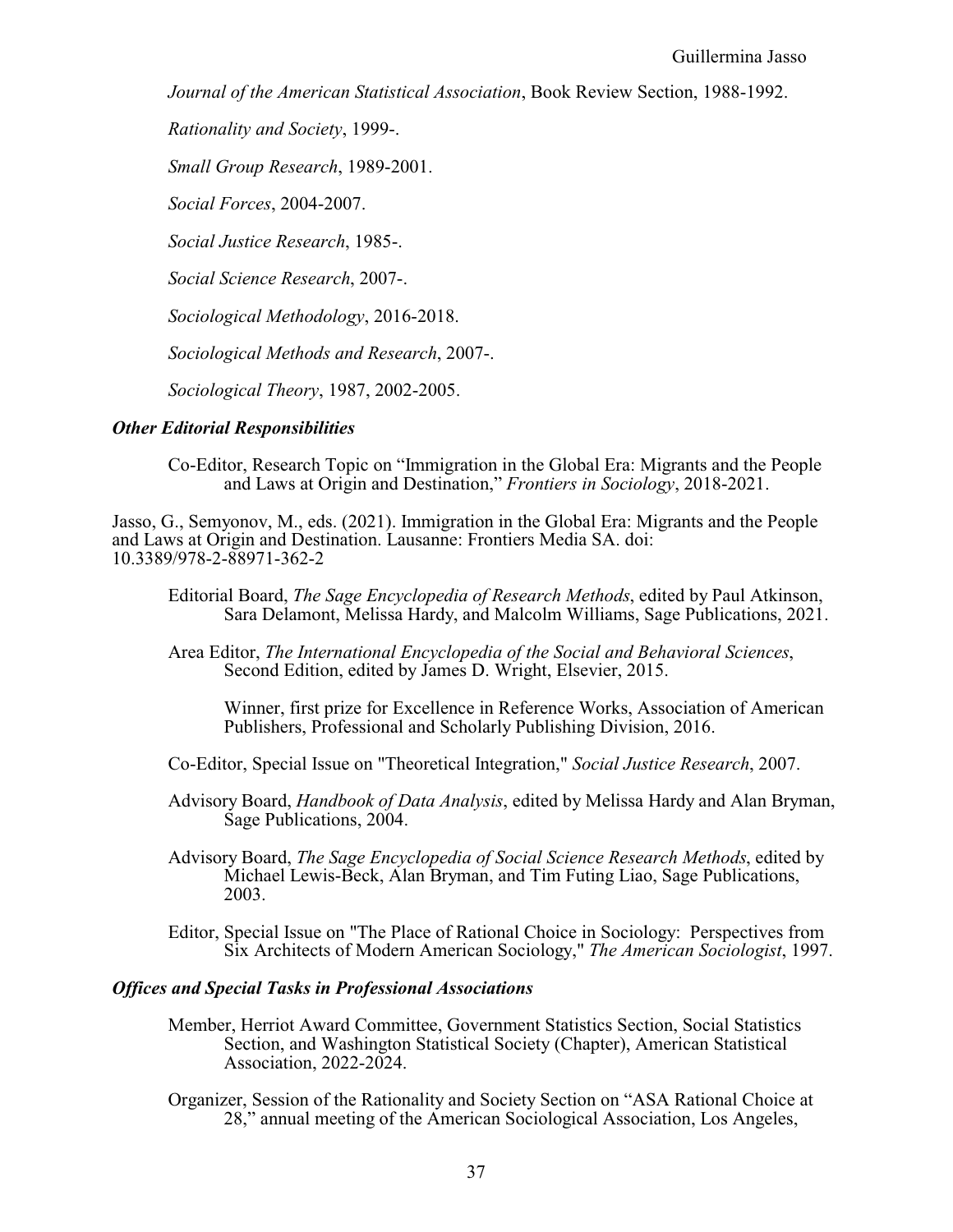California, August 2022.

- Chair-Elect, Chair, Past Chair, Mathematical Sociology Section, American Sociological Association, 2019-2022.
- Board, Research Committee 41 on Sociology of Population, International Sociological Association, 2018-2022.
- Member, Executive Council, Sociological Research Association, 2018-2022, serving in different capacities each year, culminating in President the final year.
- Member, Lazarsfeld Award Committee, Methodology Section, American Sociological Association, 2016.
- Member, Panel of Judges, Poster session on "Migration/Urbanization; Population, Development, and the Environment," annual meeting of the Population Association of America, San Diego, CA, May 2015.
- Member-at-Large, Section on Social, Economic, and Political Sciences (Section K), American Association for the Advancement of Science (AAAS), 2015-2019.
- Member, Outstanding Recent Contribution in Social Psychology Award Selection Committee, Social Psychology Section, American Sociological Association, 2015.
- Member, Program Committee, Mathematical Sociology Section, annual meeting of the American Sociological Association, 2015.
- Organizer, Thematic Session on "What Do We Need To Know About Sexuality?" annual meeting of the American Sociological Association, Chicago, IL, August 2015.
- Chair-Elect, Chair, Past Chair, Social Statistics Section, American Statistical Association, 2015-2017.
- Board, Research Committee 45 on Rational Choice, International Sociological Association, 2014-2018. Electoral Officer, 2018.
- Member, Subcommittee on Code of Ethics Revision, American Sociological Association, 2014-2017.
- Member, Committee on Professional Ethics (COPE), American Sociological Association, 2014-2018. Chair, 2017-2018.
- Member, Executive Committee, International Sociological Association, 2014-2018.
- Member, Robert K. Merton Best Paper Award Selection Committee, International Network of Analytical Sociologists, 2014.
- Member, Harrison White Outstanding Book Award Selection Committee, Mathematical Sociology Section, American Sociological Association, 2013.
- Organizer, Session on Migration Data and Methods, annual meeting of the Population Association of America, New Orleans, Louisiana, April 2013.

Member, Committee on Nominations, American Sociological Association, 2012-2013.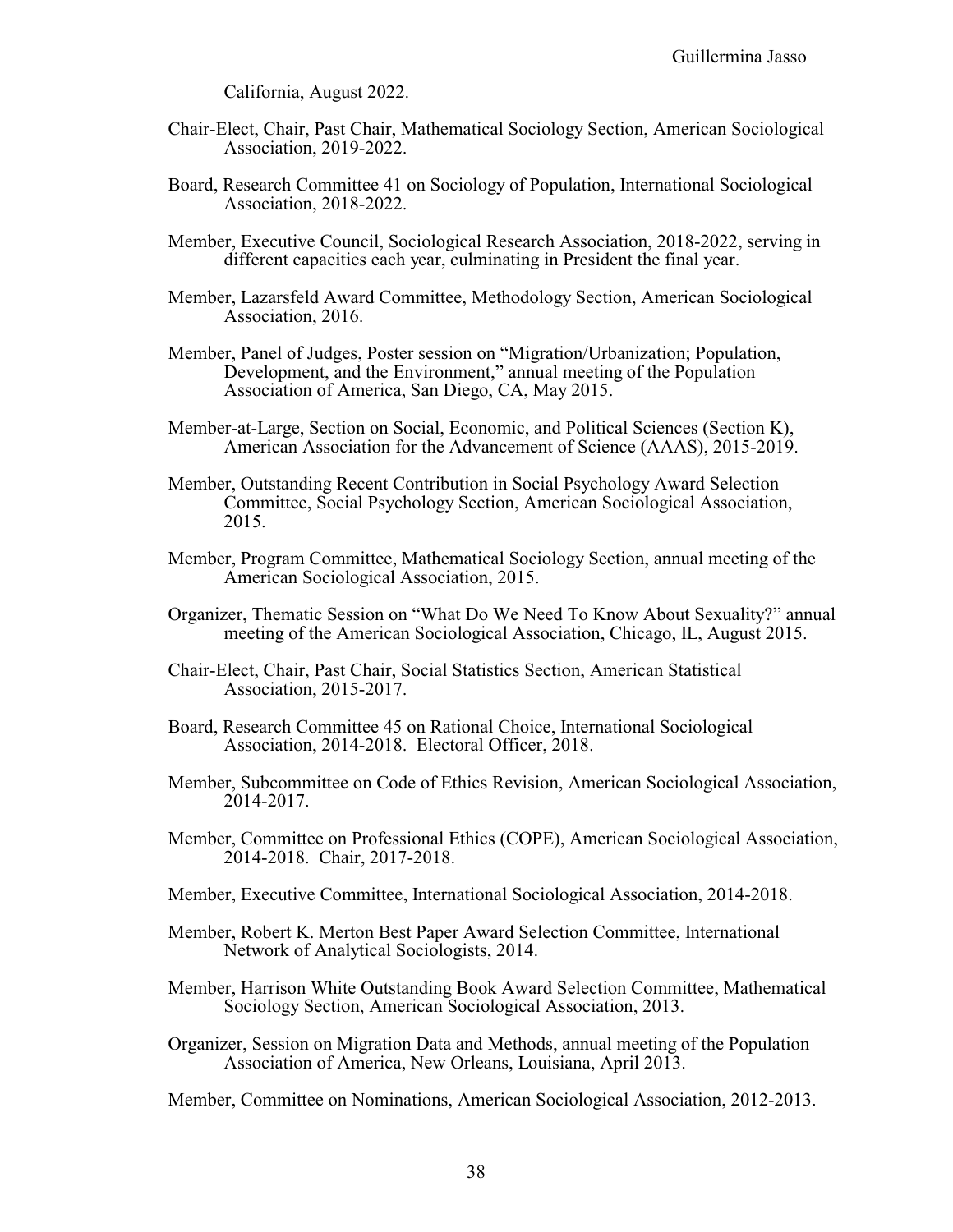- Chair, Awards Committee, Methodology Section, American Sociological Association, 2010-2011.
- Organizer, three sessions of the Methodology Section, annual meeting of the American Sociological Association, Las Vegas, Nevada, August 2011.
- Board, Research Committee 45 on Rational Choice, International Sociological Association, 2010-2014.
- Chair-Elect, Chair, Past Chair, Methodology Section, American Sociological Association, 2010-2015.
- President, Research Committee 42 on Social Psychology, International Sociological Association, 2010-2014.
- Co-Organizer, Memorial Session for Samuel Kotz, Joint Statistical Meetings (JSM), Miami Beach, Florida, July-August 2011.
- Co-Organizer, Session of the Research Committee 42 on Social Psychology, quadrennial meeting of the International Sociological Association, Goteborg, Sweden, July 2010.
- Organizer, Session of the Research Committee 31 on International Migration, quadrennial meeting of the International Sociological Association, Goteborg, Sweden, July 2010.
- Chair, Theory Prize Selection Committee, Theory Section, American Sociological Association, 2009-2010.
- Organizer, Regular Session on Rational Choice, annual meeting of the American Sociological Association, San Francisco, California, August 2009.
- Chair, Graduate Student Paper Award Selection Committee, Mathematical Sociology Section, American Sociological Association, 2008.
- Clifford C. Clogg Award Committee, Population Association of America, 2007-2010.
- Organizer, Session on New Knowledge about Immigrants to the United States, annual meeting of the American Association for the Advancement of Science, San Francisco, California, February 2007.
- Graduate Student Paper Award Selection Committee, Mathematical Sociology Section, American Sociological Association, 2006.
- Council, Mathematical Sociology Section, American Sociological Association, 2006- 2008.
- Organizer, Regular Session on Mathematical Sociology, annual meeting of the American Sociological Association, Montreal, Canada, August 2006.
- Organizing Committee, Biennial Meeting of the International Society for Justice Research, Humboldt University, Berlin, Germany, 2006.
- Chair, Outstanding Book Award Committee, Mathematical Sociology Section, American Sociological Association, 2005.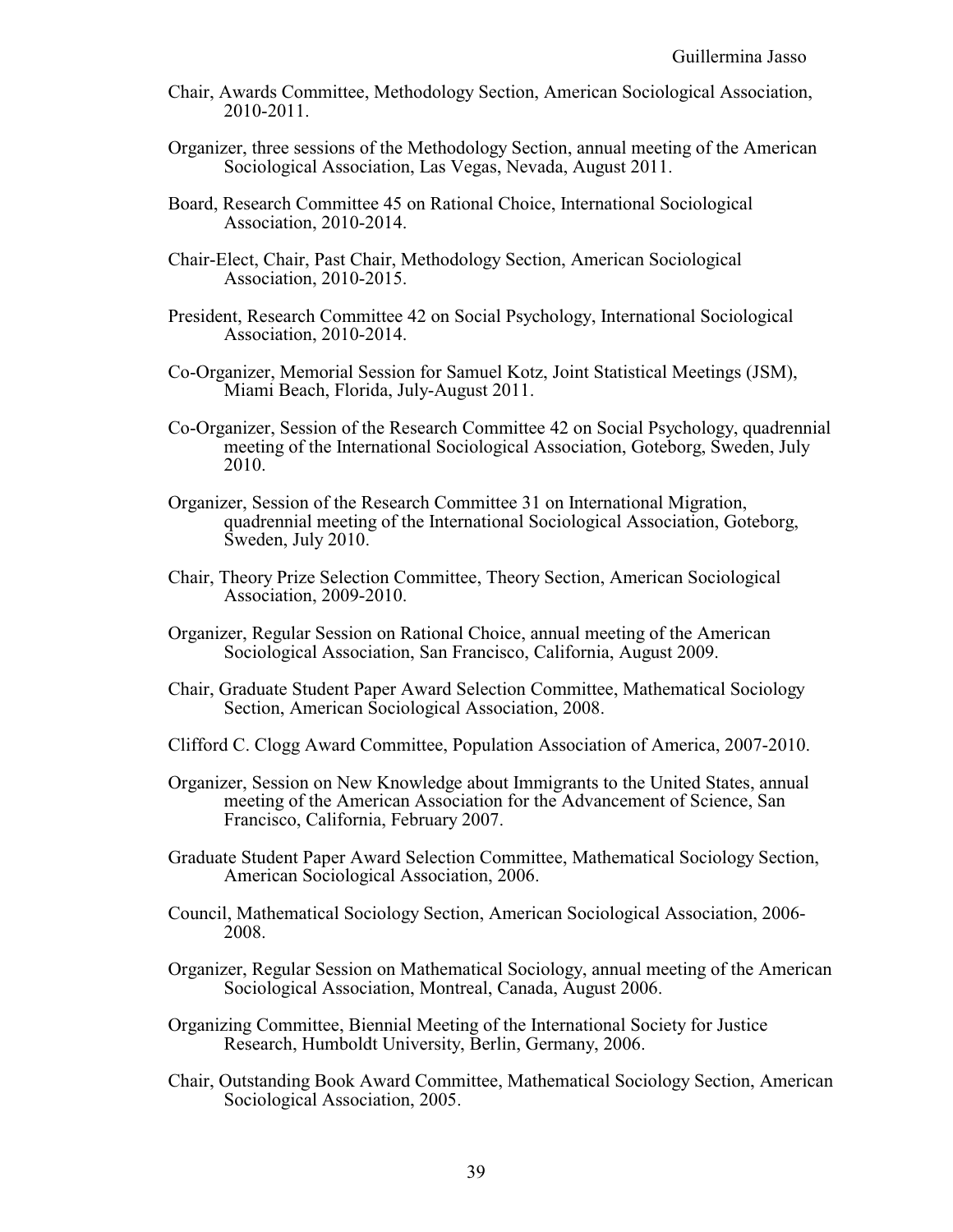- Chair, Nominations Committee, Rationality and Society Section, American Sociological Association, 2003.
- Chair-Elect, Chair, Social Psychology Section, American Sociological Association, 2002-2004.
- Irene B. Taeuber Award Selection Committee, Population Association of America, 2002- 2007. Chair, 2006-2007.
- Otis Dudley Duncan Award Selection Committee, Population Section, American Sociological Association, 2002-2005. Chair, 2004-2005.
- Chair-Elect, Chair, Past Chair, Rationality and Society Section, American Sociological Association, 2000-2003.
- Cooley-Mead Award Selection Committee, Social Psychology Section, American Sociological Association, 2000-2001.
- Theory Prize Selection Committee, Theory Section, American Sociological Association, 2000-2001.
- Member, Task Force on Confidentiality Issues, American Sociological Association, 1999-2000.
- Member, Committee on Publications, American Sociological Association, 1999-2002.
- Member, Career of Distinguished Scholarship Award Selection Committee, American Sociological Association, 1998-2001. Chair, 1999-2001.
- Chair, Outstanding Publication in Mathematical Sociology Award Committee, Mathematical Sociology Section, American Sociological Association, 1999.
- Chair, Thomas and Znaniecki Prize Committee, International Migration Section, American Sociological Association, 1998-1999.
- Chair-Elect, Chair, Past Chair, Theory Section, American Sociological Association, 1996-1999.
- Chair-Elect, Chair, Past Chair, International Migration Section, American Sociological Association, 1996-1999.
- Council, Methodology Section, American Sociological Association, 1996-1998.
- Chair, Cooley-Mead Award Selection Committee, Social Psychology Section, American Sociological Association, 1996-1997.
- Council, Social Psychology Section, American Sociological Association, 1996-1998.
- Cooley-Mead Award Selection Committee, Social Psychology Section, American Sociological Association, 1995-1996.
- Thomas and Znaniecki Prize Committee, International Migration Section, American Sociological Association, 1995-1996.
- Steering Committee, Mathematical Sociology Section-in-Formation, American Sociological Association, 1994-1995.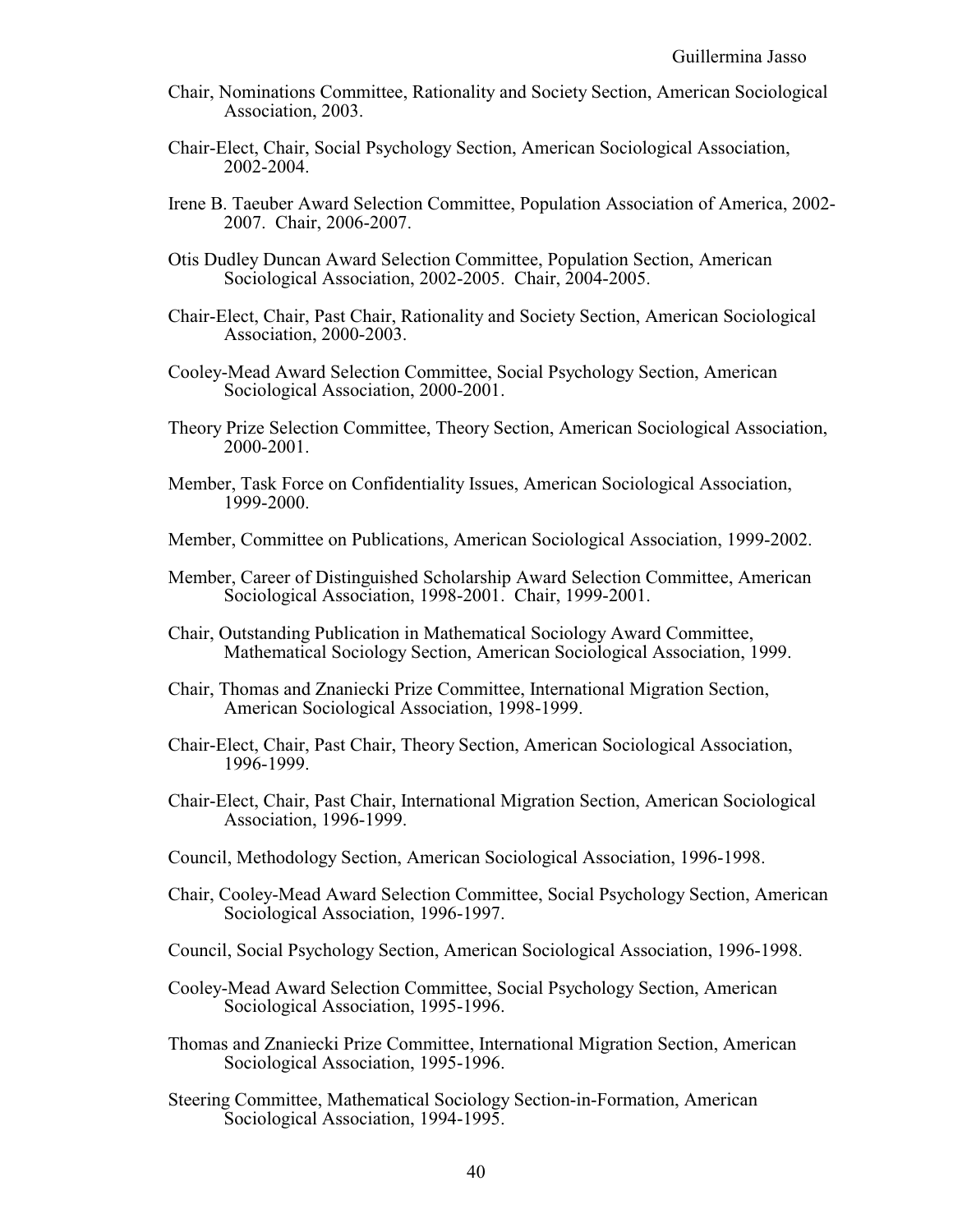- Theory Prize Selection Committee, Theory Section, American Sociological Association, 1994-1995.
- Advisory Board, Research Committee 45 on Rational Choice, International Sociological Association, 1994-1998.
- Secretary-Treasurer, Rational Choice Section, American Sociological Association, 1994- 1995.
- Chair, Nominations Committee, Methodology Section, American Sociological Association, 1994.
- Nominations Committee, Theory Section, American Sociological Association, 1992- 1993.
- Nominations Committee, Methodology Section, American Sociological Association, 1988-1989.
- Cooley-Mead Award Selection Committee, Social Psychology Section, American Sociological Association, 1987.

## *Member, Site Visit Teams*

Visitors Committee, Department of Sociology, Duke University, March 2018.

- Visitors Committee, Faculty of Management, Economics, and Social Sciences, University of Cologne, Germany, July 2014.
- Visitors Committee, Department of Sociology, University of Illinois, November 2013.
- Visitors Committee, Department of Sociology, University of Notre Dame, March 2006.
- National Institutes of Health Site Visit Team, Carolina Population Center, University of North Carolina, March 2000. Chair of the Site Visit Team.
- National Institutes of Health Site Visit Team, Office of Population Research, Princeton University, April 1999. Chair of the Site Visit Team.
- National Institutes of Health Site Visit Team, Center for Demography and Ecology, University of Wisconsin, March 1999.
- Visitors Committee, Department of Sociology, University of Virginia, March 1993.
- National Institutes of Health Site Visit Team, University of Michigan, January 1992.
- National Science Foundation Site Visit Team, Stanford University, June 1991.
- National Science Foundation Site Visit Team, University of Chicago and Northwestern University, June 1990.

### *Visiting Appointments and Research Visits*

Visiting Scholar, Bill Lane Center for the American West, Stanford University, 2015- 2016.

Instructor, Summer Institute on the Empirical Implications of Theoretical Models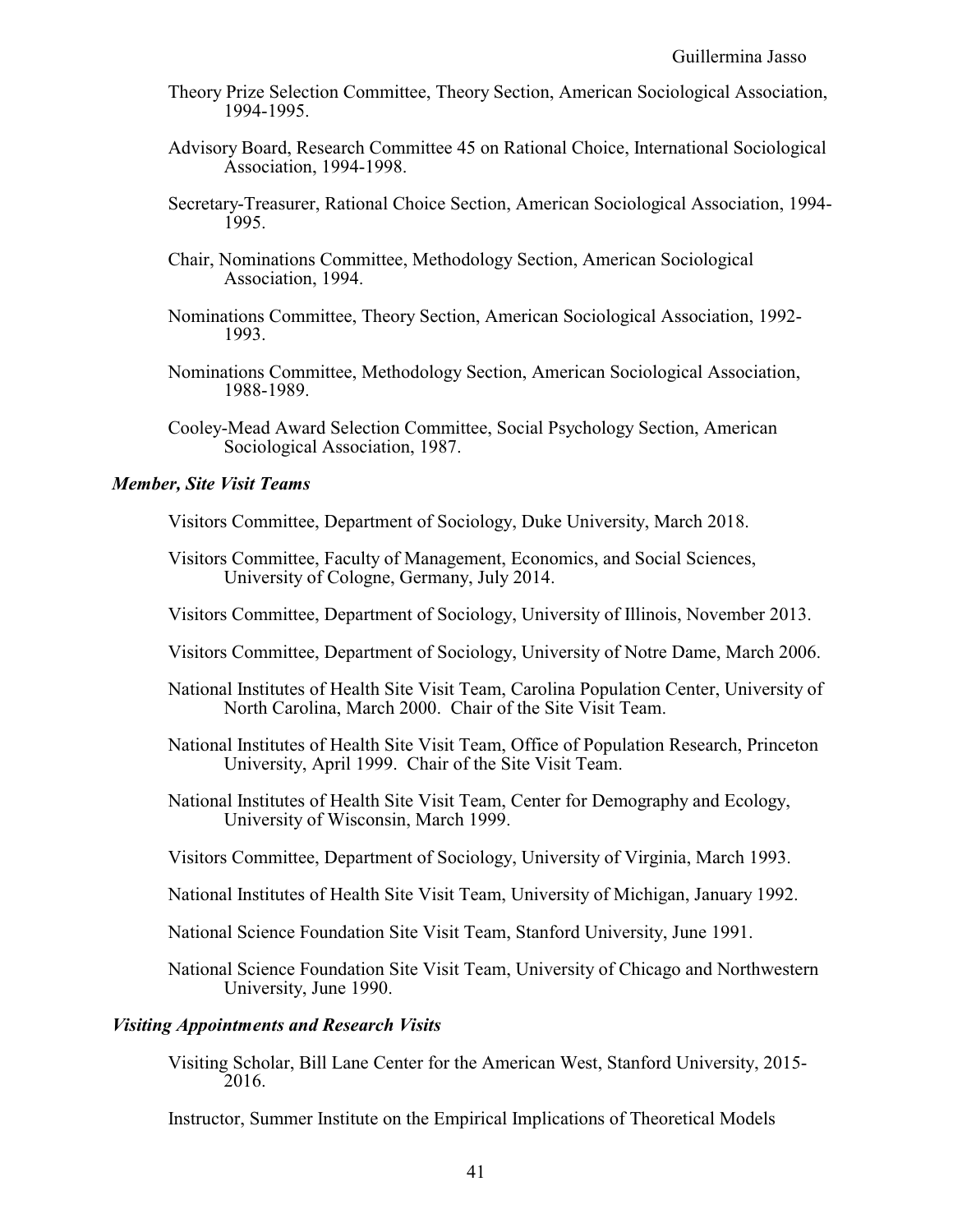(EITM), sponsored by the Hobby School of Public Affairs, University of Houston, Houston, Texas, June 2012, June 2013, June 2014, June 2015, June 2016.

- Visiting Professor, Instituto de Investigaciones Sociales, Universidad Nacional Autónoma de México, Mexico City, Mexico, November 2011.
- Instructor, Fifth Annual Institute on the Empirical Implications of Theoretical Models (EITM), sponsored by the National Science Foundation, University of Michigan, June 2006.
- Visiting Scholar, Kennedy School of Government, Harvard University, September 2004 January 2005.
- Research Visits, IZA, Bonn, Germany, June-July 2004, May 2006, May 2007, June 2012, March 2016.
- Research Visits, Center for Democracy, Development and the Rule of Law, Stanford University, March, May 2003, November 2004, June 2005.
- Guest Professor, University of Leipzig, Germany, Blockseminar: Gerechtigkeitsforschung (Justice Research), January 1996.
- Guest Professor, Zentrum für Umfragen, Methoden, und Analysen (ZUMA), Mannheim, Germany, May 1995.

#### *External Examiner*

External examiner, PhD dissertation and public defense, Utrecht University, Netherlands, April 1999.

### *Special Workshops and Conferences*

- "EITM Workshop: The Past, Present, and Future of the EITM Research Methodology," Center for Public Policy, Hobby School of Public Affairs, University of Houston, December 2020.
- Workshop on "Complex Dynamics of Global Inequality. Concepts of Analysis, Concepts of Intervention?" at the Martin Luther University of Halle-Wittenberg, Halle, Germany, December 2019.
- Workshop on Family-Based Migration in the United States, Center for the Study of Ethnicity, Race, and Immigration, University of Pennsylvania, Philadelphia, Pennsylvania, December 2018.
- LINOS-2 Workshop, DIW SOEP, Berlin, Germany, September 2018.
- 11th Conference of the International Network of Analytical Sociologists (INAS), Stanford University, California, June 2018.
- 30<sup>th</sup> Anniversary Conference of the Research Partnership Between the University of Tel Aviv and the University of Konstanz, sponsored by the Alexander von Humboldt Foundation, University of Tel Aviv, Israel, September 2017.
- International Workshop of ISA RC45 on Social Inequality, co-sponsored by the Stratification and Social Psychology Project in Japan and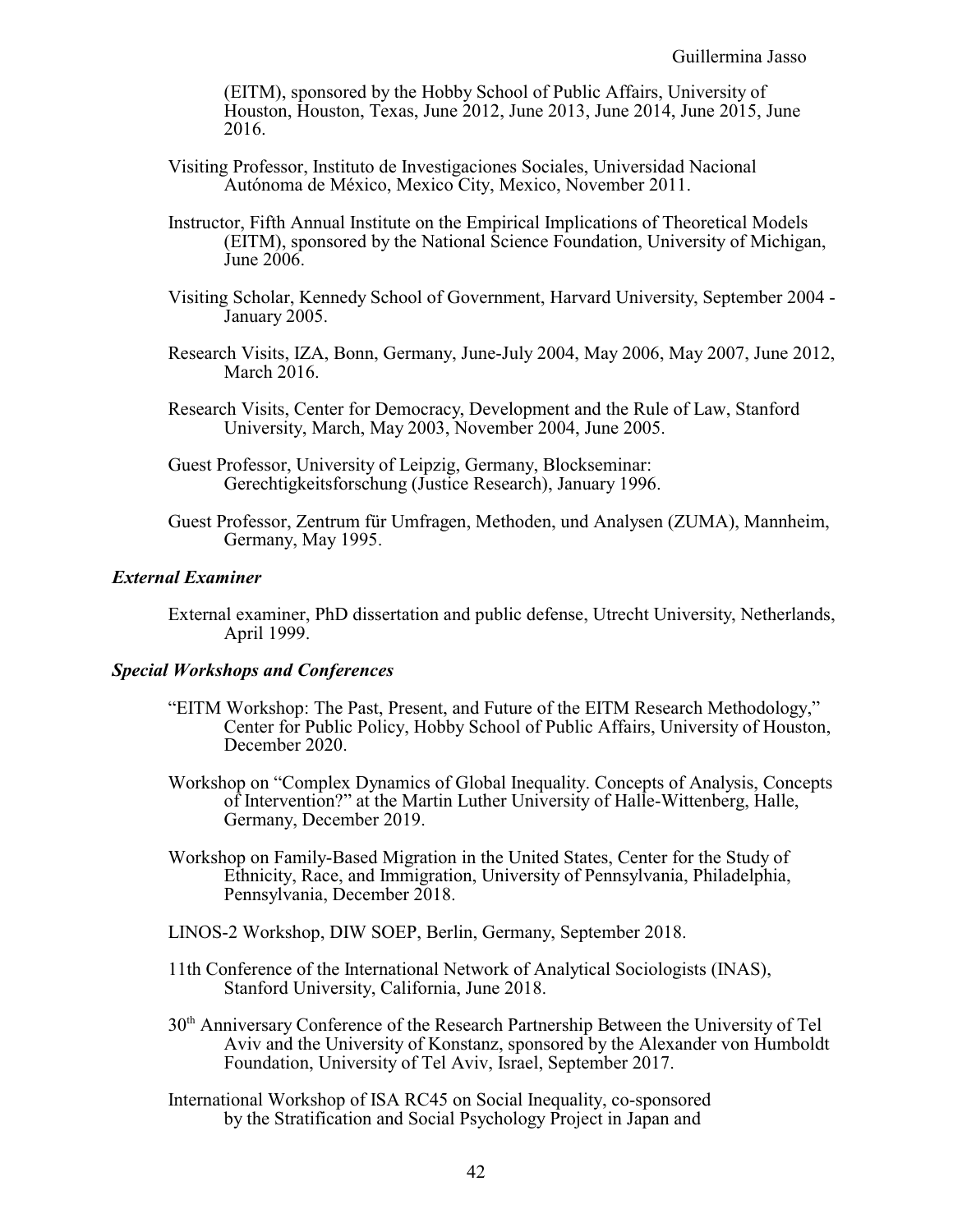the International Sociological Association's Research Committee 45 on Rational Choice, Utrecht University, Netherlands, September 2017.

- 10th Conference of the International Network of Analytical Sociologists (INAS), University of Oslo, Norway, June 2017.
- Symposium on Slavery, Race, and Freedom with Three Lectures by Orlando Patterson, Scholar-in-Residence, Institute of African American Affairs and Department of Sociology, New York University, April 2017.
- Population and Public Policy Conference, Hobby School of Public Affairs, University of Houston, January 2017.
- Sixth Conference on Chinese Capital Markets, NYU Center on U.S.-China Relations, December 2016.
- Sixth Joint Japan North America Conference on Mathematical Sociology and Rational Choice, Seattle, WA, August 2016.
- 9th Conference of the International Network of Analytical Sociologists (INAS), Utrecht University, Netherlands, June 2016.
- International conference on "Design, Collection, and Analysis of Longitudinal Data in Mexico: An Agenda for the Future," cosponsored by the Centro de Investigación y Docencia Económicas (CIDE) and the Instituto Nacional de Geografía, Estadistíca, e Informática (INEGI), Aguascalientes, Mexico, November 2015.
- Conference on "Immigrant America: New Immigration Histories from 1965 to 2015," Immigration History Research Center and Minnesota Population Center, University of Minnesota, Minneapolis, MN, October 2015.
- 8th Conference of the International Network of Analytical Sociologists (INAS), Cambridge, MA, June 2015.
- Data Conference, Center for Migration Studies, New York, NY, September 2014.
- 7th Conference of the International Network of Analytical Sociologists (INAS), Mannheim, Germany, June 2014.
- NYU CESS 7<sup>th</sup> Annual Experimental Political Science Conference, New York University, March 2014.
- Gathering on Data and Information Needs on the Unauthorized, Center for Migration Studies, Washington, DC, September 2013.
- Conference on "Linking Theory and Empirical Research in the Social Sciences Major Challenges and Current Debates," Berlin, Germany, July 2013.
- Sixth Conference of the International Network of Analytical Sociologists (INAS), Stockholm, Sweden, June 2013.

Workshop on Analytical Sociology, Coordination, and Informatics (ASSCI),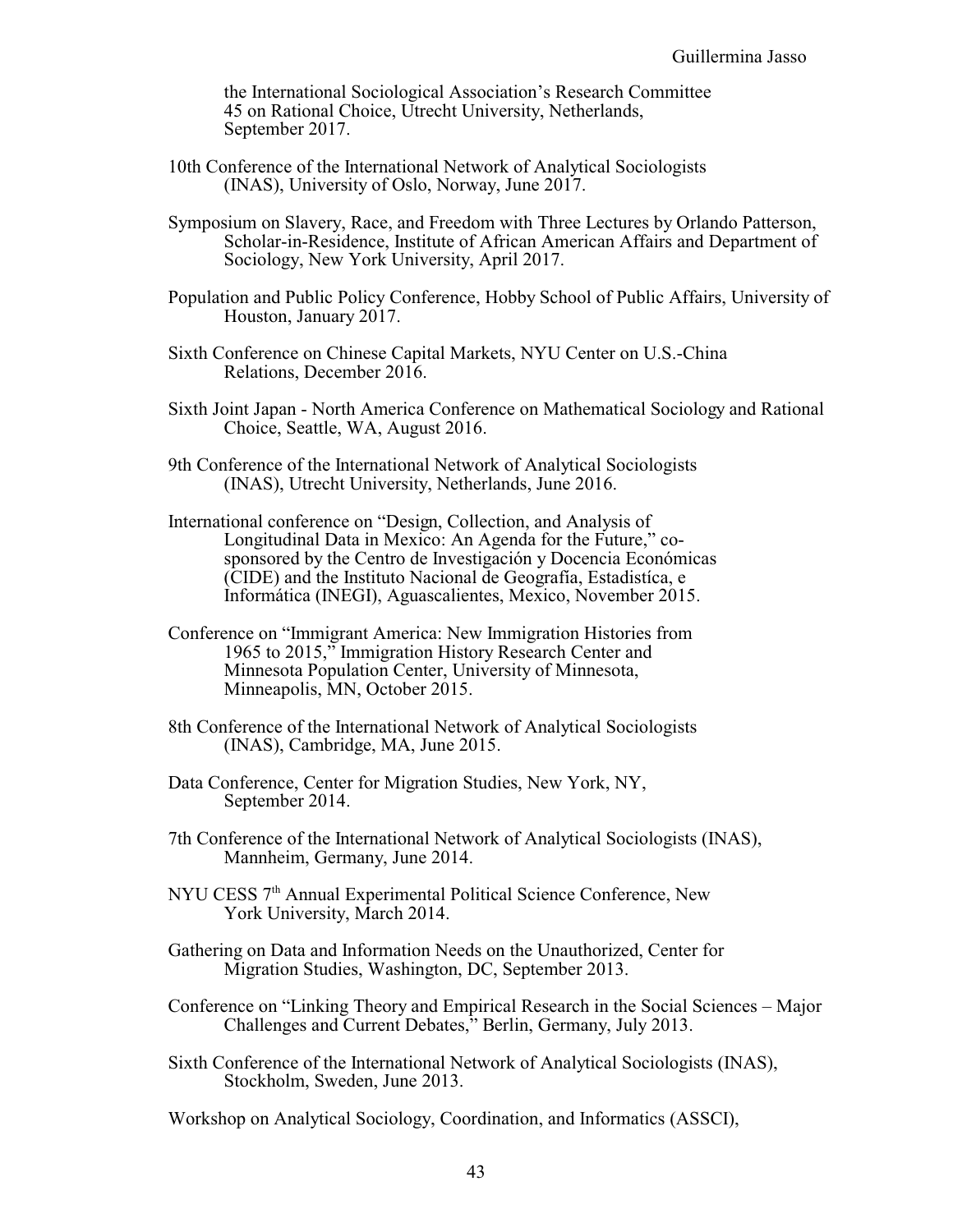University of Stockholm, Sweden, June 2013.

- Panel on Race and the U.S. Census, Columbia University School of Law, April 2013.
- Third TEMPO Conference on International Migration, Centre for Economic Policy Research (CEPR) and Institute for Employment Research (IAB), Nürnberg, Germany, October 2012.
- Fifth Joint Japan North America Mathematical Sociology Conference, Denver, CO, August 2012.
- Ninth Annual Migration Meeting, Institute for the Study of Labor (Institut zur Zukunft der Arbeit – IZA), Bonn, Germany, June 2012.
- Third Norface Migration Workshop, University of Mannheim, March 2012.
- National Children's Study Symposium Next Generation and Our Future: Health Disparities Among Children of Immigrants, National Institutes of Health, Bethesda, Maryland, December 2011.
- Workshop on Market Dynamics in the Arab Gulf and Other Emerging Economies, New York University Abu Dhabi, New York, NY, April 2011.
- Workshop on Positive and Normative Aspects of Distributive Justice: An Interdisciplinary Perspective, sponsored by the North-West Center for Experimental Research in the Social and Behavioral Sciences, University of Bremen / Carl-von-Ossietzky University of Oldenburg / Jacobs University Bremen, Bremen, Germany, 17-18 March 2011.
- Inaugural Conference of the Centre for Research on Political Psychology (CresPP), Queen's University, Belfast, Northern Ireland, April 2010.
- Symposium on the Papal Encyclical "Caritas in Veritate," Fordham University, College of Business Administration, February 2010.
- Applied Demography Conference, San Antonio, Texas, January 2010.
- Conference on Inequality in a Time of Contraction, Stanford University, Palo Alto, CA, November 2009.
- Workshop on the Integration of Emerging Formal and Empirical Methods and Tools to Enhance Social Scientific Development, National Science Foundation, Washington, DC, October 2009.
- Conference on Contemporary European and American Societies, Institute of European and American Studies, Academia Sinica, Taipei, Taiwan, September 2009.
- International Seminar on Measurement of Mexican Migration, Universidad Nacional Autónoma de México, Mexico City, Mexico, August 2009.
- 75th Anniversary Conference of the School of Public Affairs at American University, Washington, DC, March 2009.
- Immigration Conference, co-sponsored by Centro de Investigación y Docencia Económicas, AC (CIDE), Universidad Iberoamericana, and Georgetown University, Mexico City, Mexico, February 2009.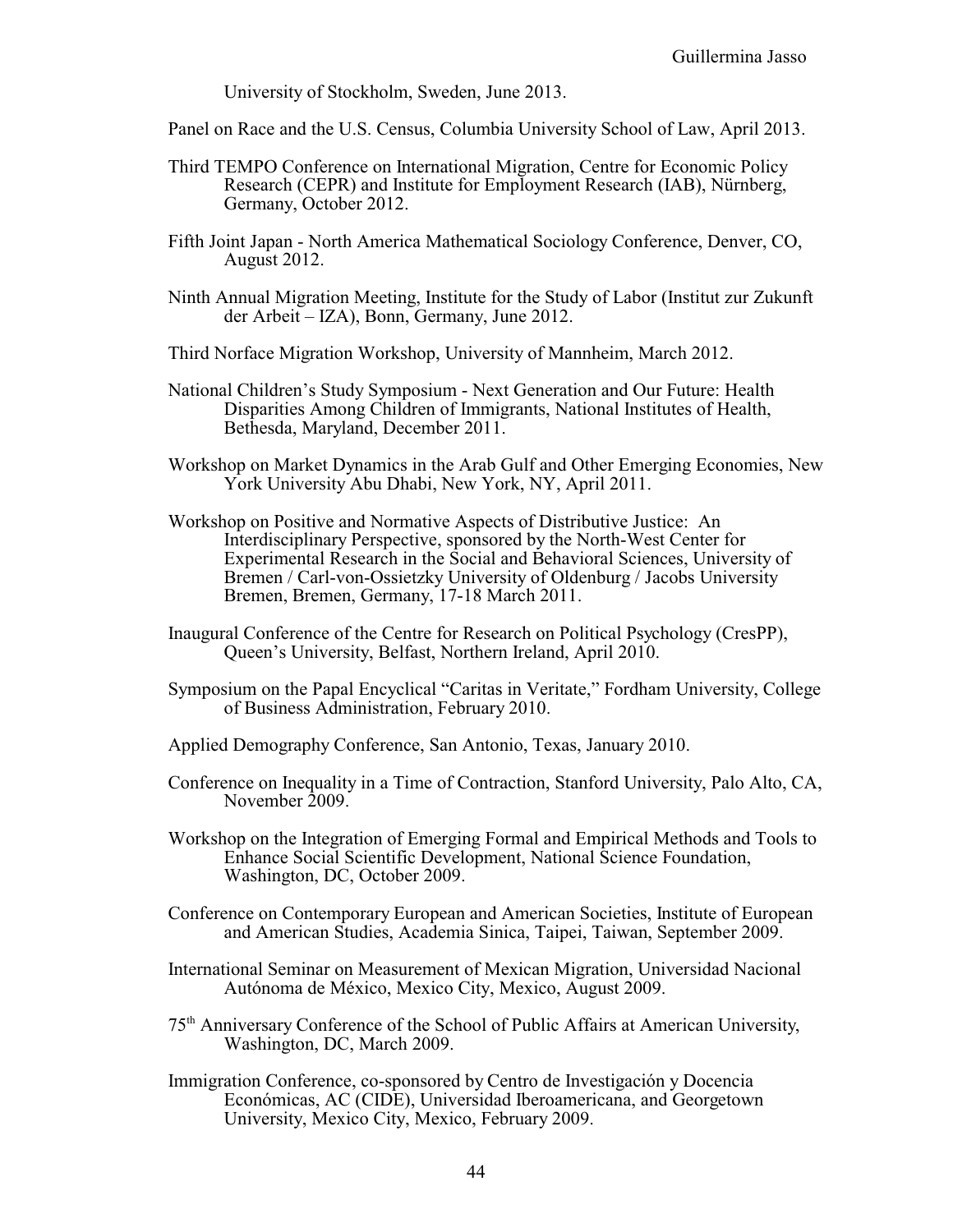- U.S. Census Bureau Workshop on 2010 Census Coverage Measurement, Washington, DC, January 2009.
- Fourth Joint Japan-North America Mathematical Sociology Conference, Redondo Beach, CA, May 2008.
- Workshop on Models of Immigrant Incorporation in the United States, sponsored by Cornell University and Harvard University, Ithaca, NY, May 2008.
- Conference on the New Immigrant Survey, sponsored by the Vanderbilt University Law School, Nashville, TN, March 2008.
- Workshop on Panel Data, University of Houston, Center for Public Policy, Houston, TX, March 2008.
- Brookings-NIH Workshop on Agent-Based Modeling and Spatial Population Dynamics, Brookings Institution, Washington, DC, December 2007.
- NBER Workshop on Career Patterns of Foreign-Born Scientists and Engineers, National Bureau of Economic Research, Cambridge, Massachusetts, November 2007.
- Annual Conference of the Research Data Centres Network of Canada, October 2007.
- International Conference on Rational Choice and Social Institutions, ETH Zurich, Switzerland, 6-8 September 2007.
- Workshop on Explaining Family Change, Duke University, June 2007.
- Fourth Annual Migration Meeting, Institute for the Study of Labor (IZA), Bonn, Germany, 21-22 May 2007.
- Workshop on Survey Research in Multi-Ethnic America, Program on Survey Research, Institute for Quantitative Social Science, Harvard University, May 2007.
- Inaugural Conference of the Center for Research on Inequalities and the Life Course, Yale University, May 2007.
- Workshop on Migration and Cardio-metabolic Risk: Obesity and Diabetes among Foreign-Born People in the United States, Rollins School of Public Health, Emory University, April 2007.
- Conference on "Immigration: Issues for a New America," Knight Center for Specialized Journalism, University of Maryland, December 2006.
- Migration Conference, sponsored by Africa House, New York University, December 2006.
- Immigration Symposium, National Academy of Sciences National Research Council, Beckman Center, Irvine, California, November 2006.
- Stanford Roundtable on U.S.-Mexico Immigration Issues, sponsored by the Bill Lane Center for the Study of the North American West, Stanford University, October 2006.

Eleventh International Metropolis Conference, Lisbon, Portugal, October 2006.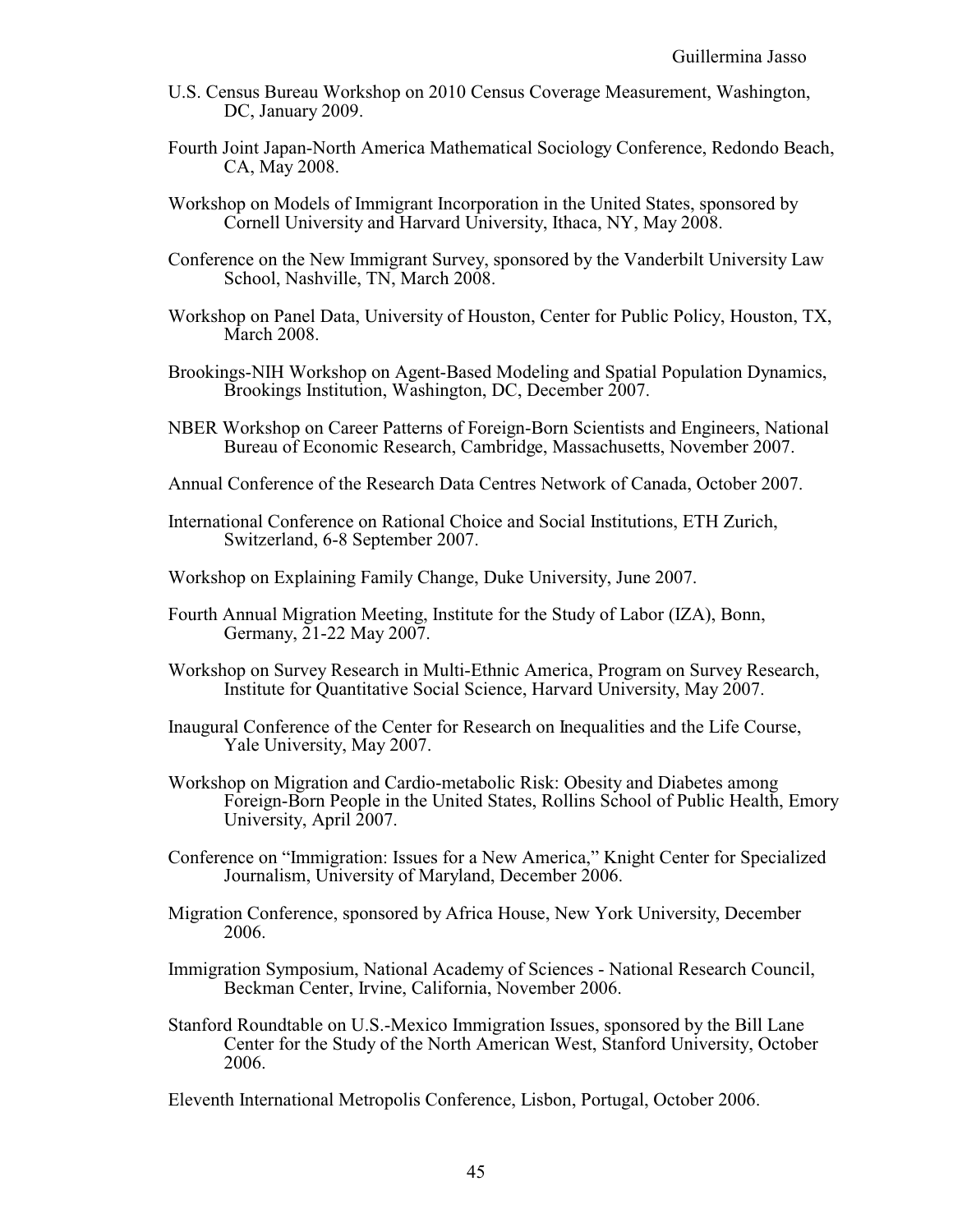- Workshop on "Congress and Tomorrow's Foreign-Born Workforce: Evaluating Immigration Projections." Institute for the Study of International Migration, Georgetown University, Washington, DC, 26-27 September 2006.
- Annual Conference of EQUALSOC, the European Commission's Network of Excellence on Economic Change, Quality of Life, and Social Cohesion. Barcelona, Spain, September 2006.
- Migration Topic Week (Third Annual Migration Meeting and First Annual Meeting on Migrant Ethnicity), Institute for the Study of Labor (IZA), Bonn, Germany, 13-21 May 2006.
- PREM Week Conference on Migration, World Bank, Washington, DC, April 2006.
- Conference to celebrate the Twentieth Anniversary of the Minnesota Life Course Center, April 2006.
- Roundtable on Trends and Policies That Affect Low-Income Children, sponsored by the Urban Institute and Child Trends, Washington, DC, January 2006.
- Tenth International Metropolis Conference, Toronto, Canada, October 2005.
- Conference on Immigrant Health: A Transatlantic Perspective, sponsored by the New York Academy of Medicine and the Royal Statistical Society, New York, New York, June 2005.
- Workshop on Addressing Health, Educational, and Socioeconomic Disparities of Children in Immigrant Families, sponsored by the National Institutes of Health (NICHD and the Office of Behavioral and Social Science Research) and the Bureau of Citizenship and Immigration Services, Rockville, Maryland, May 2005.
- Conference on Urban Dynamics, sponsored by the Federal Reserve Bank of New York, April 2005.
- Conference on Social Justice in a Changing World, University of Bremen, Germany, March 2005.
- Conference on Skilled Migration Today: Prospects, Problems and Policies, sponsored by the Columbia University Program on Immigration Economics, the Russell Sage Foundation, and the Council on Foreign Relations, New York, NY, February 2005.
- Conference on Immigration and Education, sponsored by the NYU Wagner School of Public Policy, February 2005.
- Workshop on Women, Transition, and Development, sponsored by the Project on Women and Development at the Center on Democracy, Development, and the Rule of Law, Stanford University, November 2004.
- Workshop on Cyberinfrastructure and the Social Sciences, sponsored by the Social, Behavioral and Economic Sciences (SBE) Directorate, National Science Foundation, September 2004.
- World Congress on Human Movements and Immigration, Barcelona, Spain, September 2004.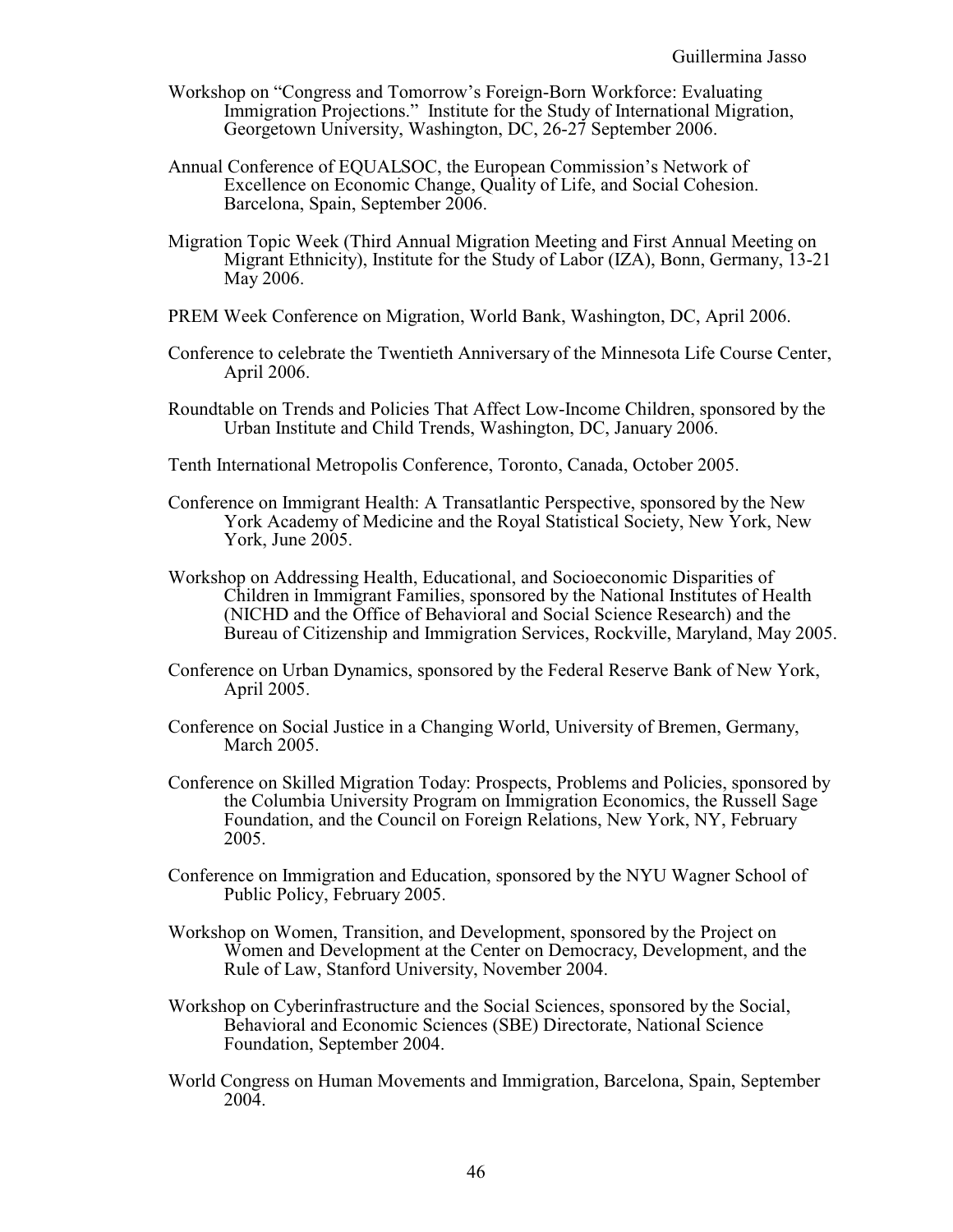- First Annual Migration Meeting, Institute for the Study of Labor (IZA), Bonn, Germany, 25-26 June 2004.
- Symposium to Dedicate the Oldendorff Institute, Tilburg University, the Netherlands, June 2004.
- Workshop on Longitudinal Surveys and Cross-Cultural Survey Design, UK Home Office, Immigration Research and Statistics Service, London, England, May 2004.
- Symposium on Human Capital and Labour Markets, Zhejiang University, Hangzhou, China, April 2004.
- Conference on Respondent Retention in Longitudinal Surveys, National Institutes of Health and Bureau of Labor Statistics, Washington, DC, March 2004.
- Conference on Immigration and Ethnic History, New York University, New York, New York, October 2003.
- Brookings Wharton Conference on Urban Affairs, Washington, DC, October 2003.
- Second Conference on Suicide Bombing, Stanford University, Palo Alto, California, September 2003.
- ISA-RC28 Conference on Education and Inequality, New York University, New York, New York, August 2003
- Data Security Workshop, National Institutes of Health, August 2003.
- Workshop on Longitudinal and Cross-Section Surveys, National Science Foundation, March 2003.
- Working Group on Culture and Adolescent Health, Society for Research on Adolescence, Tulane University, New Orleans, Louisiana, December 2002.
- Conference on Suicide Bombing, Stanford University, Palo Alto, California, November 2002.
- Conference on Immigrant Legalization Programs in the United States, National Institutes of Health, Bethesda, MD, September 2002.
- Meeting on Census 2010 Data on the Foreign-Born, Migration Policy Institute, Washington, DC, September 2002.
- Conference on Inclusion of Language Minority Populations in National Studies: Challenges, Opportunities, and Best Practices, National Institutes of Health, Bethesda, MD, July 2000.
- Conference on Religion and Migration, Georgetown University, Washington, DC, May 2000.
- Conference on Sociology and Education, Spencer Foundation, Atlanta, Georgia, March 2000.
- Workshop on Population Dynamics in the United States in the Twentieth Century, University of Colorado, Population Program, Institute of Behavioral Science, Boulder, Colorado, March 1999.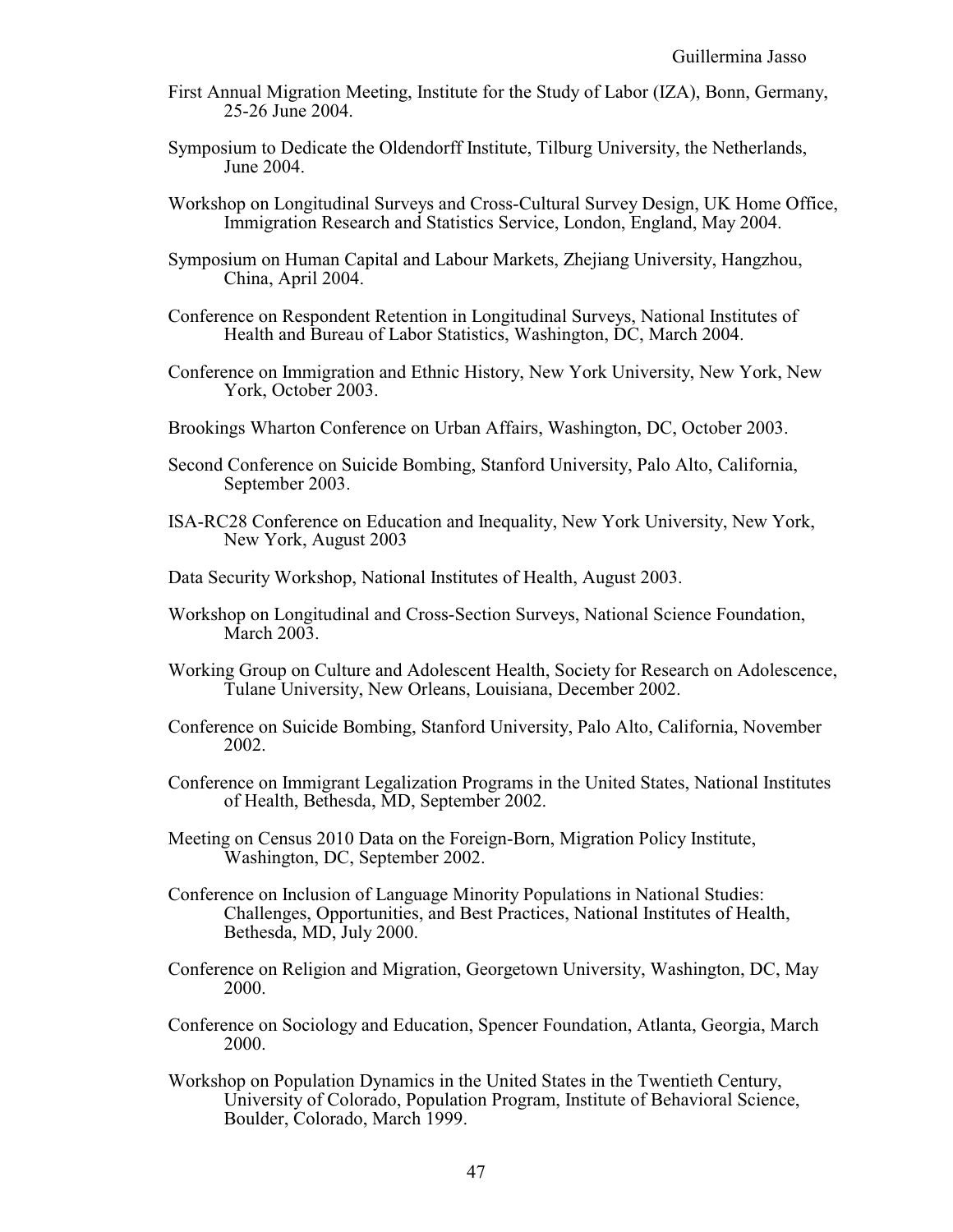- Conference on Data Quality Issues in Longitudinal Surveys, University of Michigan, Institute for Social Research, Ann Arbor, Michigan, October 1998.
- Workshop on Statistics on Foreign Scientists and Engineers, Institute for the Study of International Migration, Georgetown University, October 1998.
- NBER Conference on Immigration, National Bureau of Economic Research, Cambridge, Massachusetts, January 1998.
- Workshop on Longitudinal Data on Children, sponsored by the National Research Council and the Board of Children and Families of the Institute of Medicine, Washington, DC, September 1997.
- Workshop of the Committee on the Health and Safety Implications of Child Labor, sponsored by the Commission on Behavioral and Social Sciences and Education of the National Research Council and the Board of Children and Families of the Institute of Medicine, Washington, DC, June 1997.
- Planning Meeting, Income Distribution Project, American Academy of Arts and Sciences, Cambridge, Massachusetts, March 1995.
- Workshop on U.S. Immigration Research: An Assessment of Data Needs for Future Research, co-sponsored by the National Academy of Sciences (Committee on National Statistics and Committee on Population), the Immigration and Naturalization Service, and the National Institute of Child Health and Human Development, Washington, DC, 17-18 September 1992.
- Workshop on Research Collaboration in the Human Sciences between Germany and the United States, Humboldt Foundation and the National Science Foundation, Washington, DC, June 1991.

### *Consultant*

- Core Research Team, Binational Study on Migration between Mexico and the United States, U.S. Commission on Immigration Reform, 1995-1997.
- Loyola Institute for Ministry, Lilly Endowment Project on "Small Christian Communities in the U.S. Catholic Church," 1995-1997.
- National Longitudinal Studies of Labor Market Experience, Center for Human Resource Research, Ohio State University, Columbus, Ohio, 1994.
- U.S. General Accounting Office, 1989.
- U.S. Select Commission on Immigration and Refugee Policy, Washington, D.C., 1980- 1981.

American Bar Association, Young Lawyers Section, 1972-73.

## **FOREIGN LANGUAGES**

Spanish. Perfect fluency; qualified at the highest level (simultaneous interpreting) for State Department program of escort interpreting, 1971.

Latin. Reading knowledge.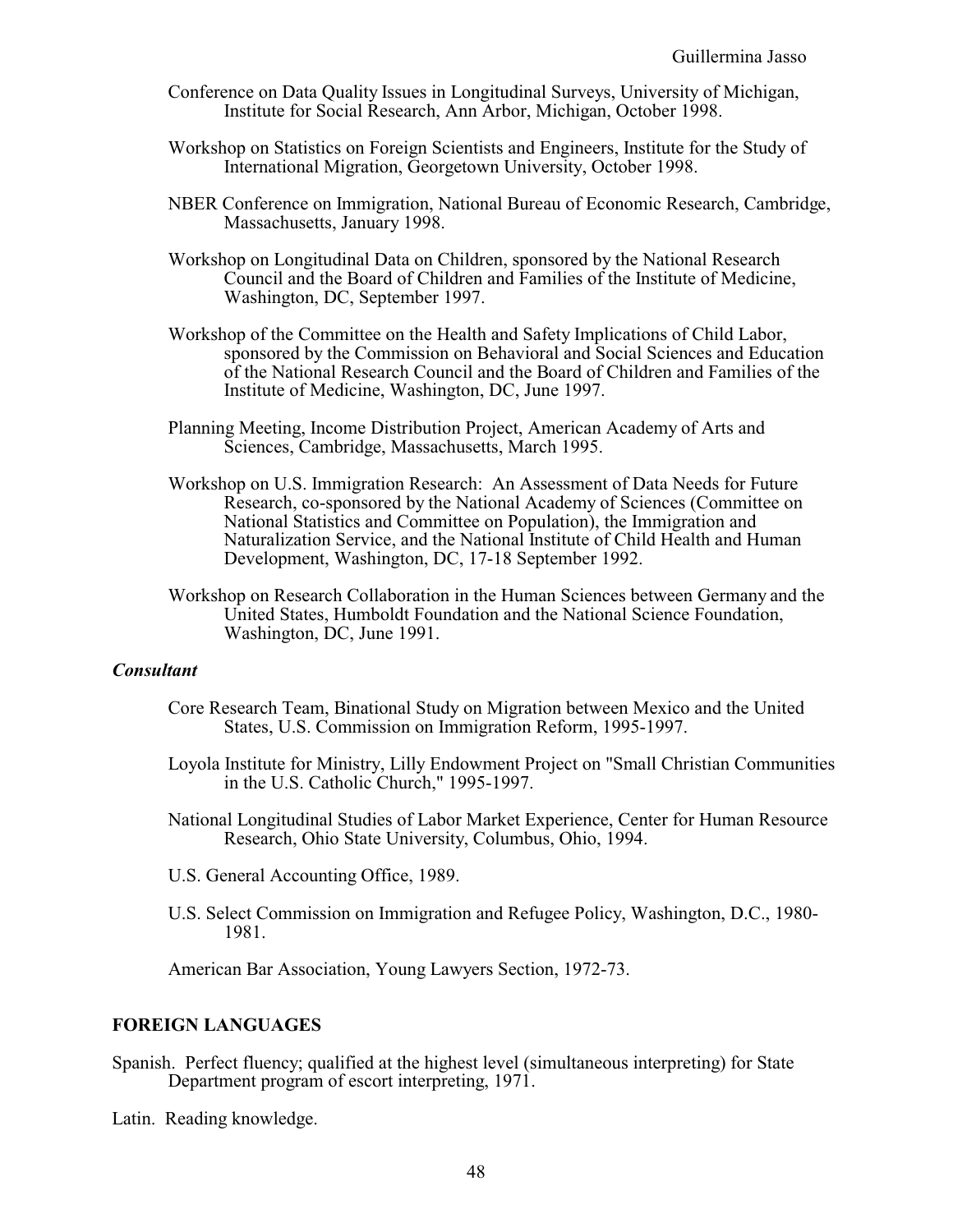French. Reading knowledge.

Italian. Reading knowledge.

# **COURSES TAUGHT**

List available upon request.

# **CONFERENCE PARTICIPATION**

List available upon request.

# **INVITED SEMINAR PRESENTATIONS**

List available upon request.

# **COMMITTEE AND OTHER SERVICE AT NEW YORK UNIVERSITY**

List available upon request.

# **VIDEOS OF PRESENTATIONS**

World Bank, PREM Conference, 26 April 2006

<http://info.worldbank.org/etools/BSPAN/PresentationView.asp?PID=1802&EID=853>

National Academy of Sciences, Immigration Symposium, 30 November 2006

<http://thesciencenetwork.org/programs/immigration-symposium/guillermina-jasso>

National Institutes of Health, National Children's Study Symposium *Next Generation and Our Future: Health Disparities Among Children of Immigrants*, 15 December 2011

<http://videocast.nih.gov/summary.asp?Live=10799>

United Nations High-Level Dialogue on International Migration, 15 July 2013

http://hldcivilsociety.org/videos-of-interactive-hearings-15-July

Jasso is in Part 2, at 1:14:06

http://fora.tv/2013/11/12/Rethinking Immigration Reform Shifting to Human Rights (segments 7-11)

<span id="page-48-0"></span>Sixth Conference on Chinese Capital Markets, NYU Center on U.S.-China Relations, 9 December 2016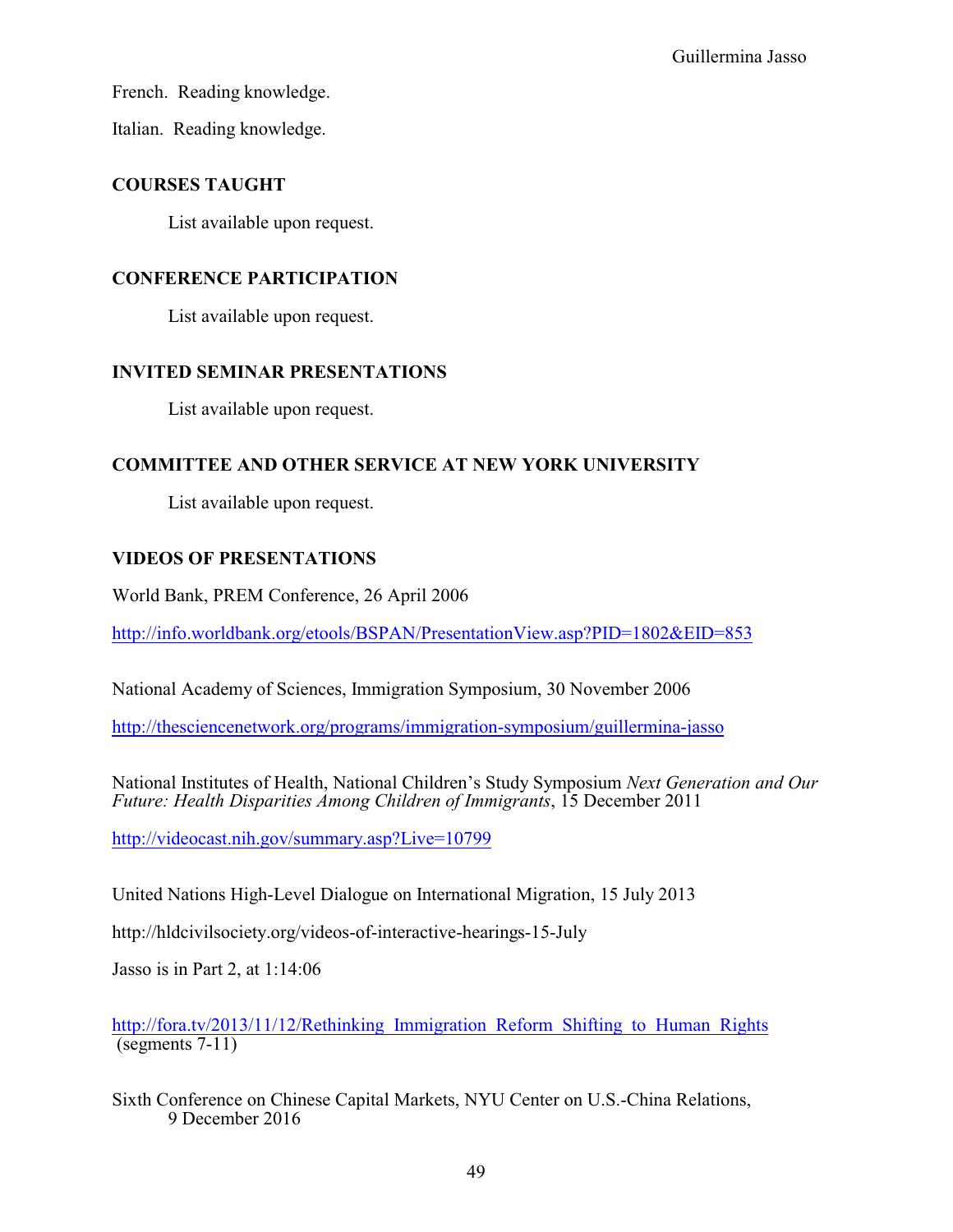<https://www.youtube.com/watch?v=JLSHM1a14u8>

PAA Congressional Briefing on Immigration, Washington, DC, 28 March 2019

<https://www.youtube.com/watch?v=uw4Eo6qdWZw&feature=youtu.be>

"Inequality and Justice." Presented at the European Investment Bank Institute, Luxembourg City, Luxembourg, 22 January 2020.

https://wwwfr.uni.lu/fhse/recherche/multidisciplinary area of research on sustainability mars/ inequality and lectures series

# **AUDIO OF PRESENTATION**

Stanford University, Conference on Inequality in a Time of Contraction, 13 November 2009

[http://www.glasshouseforum.org/news\\_videos.html](http://www.glasshouseforum.org/news_videos.html)

Jasso's talk begins at the 17:34 point and ends at 31:24

# **INTERVIEW**

Jasso interviewed by the *Atlantic* on inequality ("How Individual Actions Affect Economic Inequality"), based on article ("What Can You and I Do to Reduce Economic Inequality?" *Journal of Mathematical Sociology* 2018)

https://www.theatlantic.com/family/archive/2019/01/individual-people-reduce-inequality/580339/

## **MISCELLANEOUS**

Jasso's Erdõs number is 3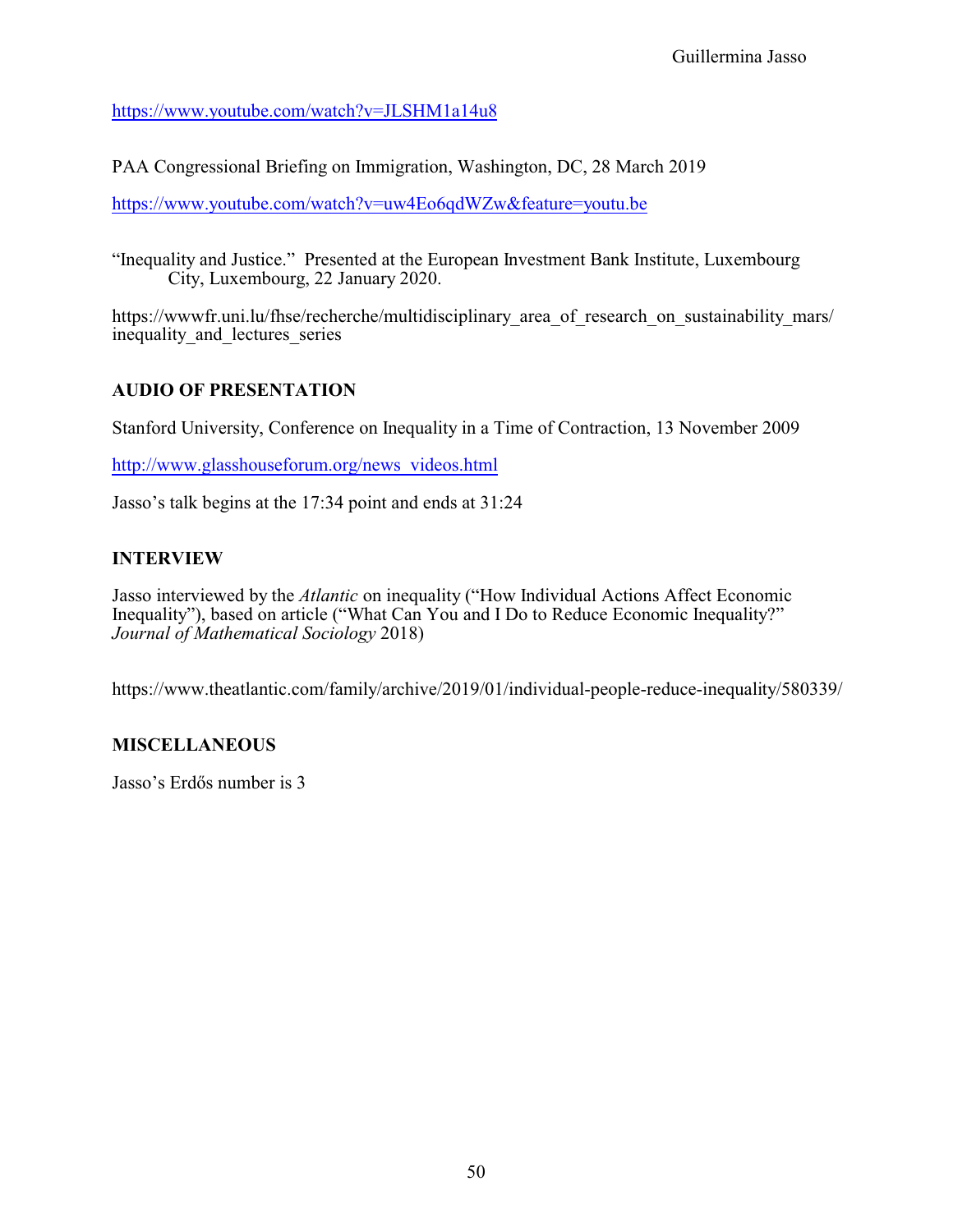#### **PUBLIC SERVICE**

## *Lectures on Migration Research and U.S. Immigration Law and Policy*

Conference on Undocumented Workers, University of New Mexico, August 1978.

Annual Convention of the American Legion, New Orleans, Louisiana, August 1978.

Workshop on Employment of Asian/Pacific Americans, Stanford University, California, August 1978.

U.S. Army War College, Carlisle Barracks, Pennsylvania, September 1978.

U.S. Government Senior Executive Training Institute, Washington, D.C., 1979.

Duke University Migration Studies Program, Durham, North Carolina, March 1979.

Woodrow Wilson School of Public Affairs, Princeton University, New Jersey, March 1979.

Cornell University Symposium on Migration, Ithaca, New York, April 1979.

Population Association of America, Annual Meeting, Denver, Colorado, April 1980.

## *Personal Representative of the Commissioner, U.S. Immigration and Naturalization Service*

- National Security Council/State Department Ad Hoc Committee on World Population, Washington, D.C., 1977-1979.
- Inter-Department Working Group on U.S.-Mexico Relations, Washington, D.C., 1977- 1979.
- Migration Working Group, U.S.-Mexico Bilateral Consultative Mechanism, Washington, D.C., 1978-1979.

U.S.-Mexico Border Research Program, University of Texas, Austin, 1977-1979.

### *Technical Consulting*

- Member, U.S. Technical Consulting Group to Mexican Government Program on Migration Research, Washington, D.C. and Mexico City, Mexico, 1978-1979.
- Consultant on Migration Research and Policy to U.S. Congressional Delegation to Mexico, Washington, D.C., 1979.

### *Testimony*

- Texas House of Representatives, Committee on Border Trade and Tourism, Brownsville, Texas, December 1977.
- U.S. House of Representatives, Select Committee on Population, Washington, D.C., April 1978.
- U.S. Commission on Immigration Reform, Washington, DC, February 1995.

Mexico Senate, Commission on Population and Development, International Forum on the